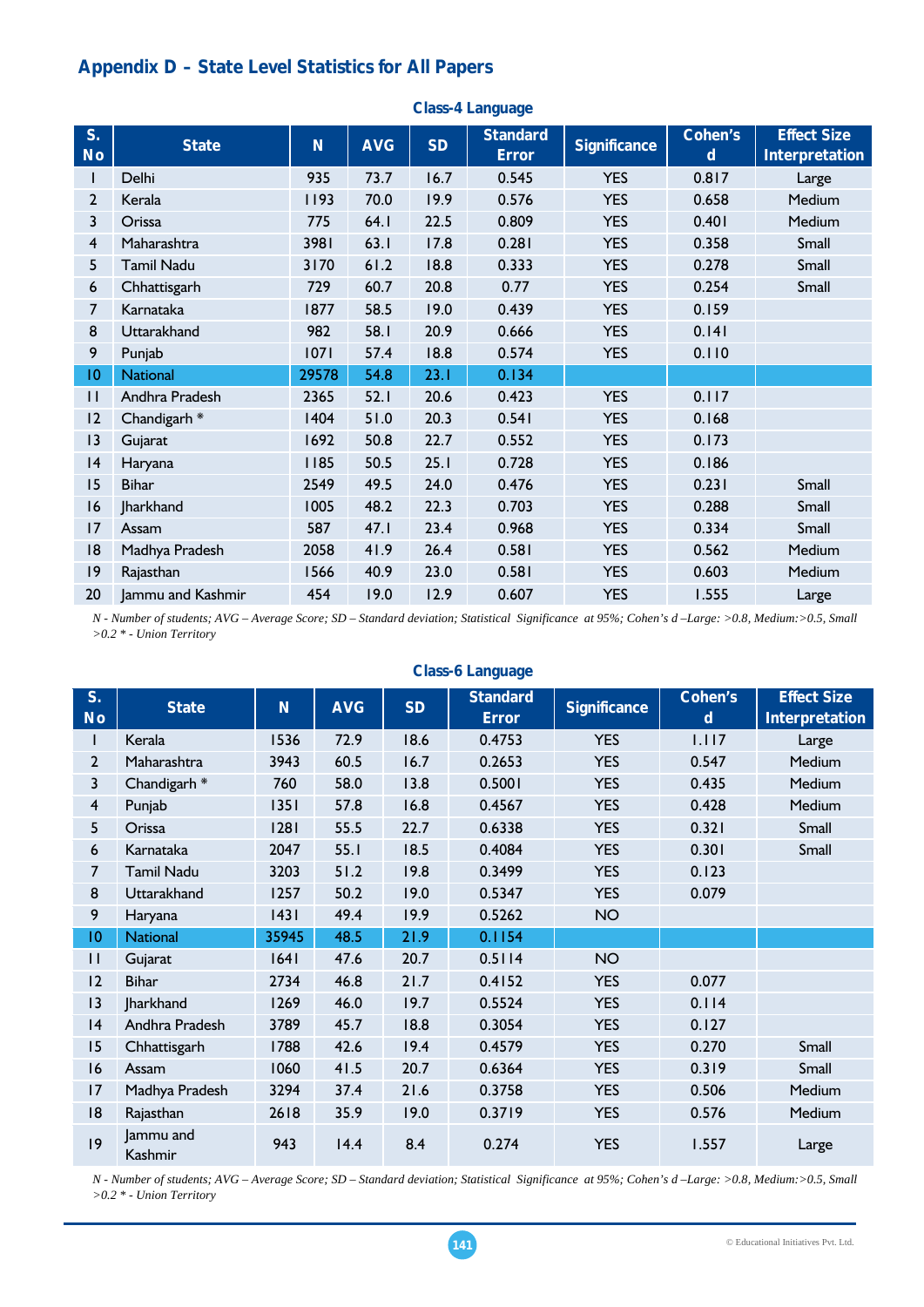| S. No           | <b>State</b>            | N     | <b>AVG</b> | <b>SD</b> | <b>Standard</b> | <b>Significance</b> | <b>Cohen's</b> | <b>Effect Size</b>    |
|-----------------|-------------------------|-------|------------|-----------|-----------------|---------------------|----------------|-----------------------|
|                 |                         |       |            |           | <b>Error</b>    |                     | $\mathbf d$    | <b>Interpretation</b> |
| I               | Kerala                  | 1313  | 74.7       | 13.2      | 0.3641          | <b>YES</b>          | 1.118          | Large                 |
| $\overline{2}$  | Chandigarh <sup>*</sup> | 756   | 64.5       | 13.2      | 0.48            | <b>YES</b>          | 0.580          | Medium                |
| 3               | Haryana                 | 42    | 61.5       | 15.1      | 0.4014          | <b>YES</b>          | 0.424          | Medium                |
| $\overline{4}$  | Karnataka               | 1879  | 59.0       | 14.5      | 0.3336          | <b>YES</b>          | 0.293          | Small                 |
| 5               | Punjab                  | 1288  | 58.7       | 14.3      | 0.399           | <b>YES</b>          | 0.277          | Small                 |
| 6               | Orissa                  | 1309  | 57.4       | 19.3      | 0.5334          | <b>YES</b>          | 0.209          | Small                 |
| 7               | Gujarat                 | 2276  | 57.2       | 18.2      | 0.3812          | <b>YES</b>          | 0.198          |                       |
| 8               | Uttarakhand             | 1390  | 56.8       | 17.3      | 0.4628          | <b>YES</b>          | 0.177          |                       |
| 9               | Maharashtra             | 4151  | 55.8       | 18.7      | 0.2907          | <b>YES</b>          | 0.124          |                       |
| $\overline{10}$ | <b>National</b>         | 36120 | 53.5       | 19.1      | 0.1002          |                     |                |                       |
| $\mathbf{H}$    | <b>Bihar</b>            | 2347  | 53.2       | 20.1      | 0.4148          | No                  |                |                       |
| 12              | <b>Tamil Nadu</b>       | 3452  | 52.5       | 17.4      | 0.2957          | <b>YES</b>          | 0.052          |                       |
| 3               | Rajasthan               | 2853  | 51.2       | 17.5      | 0.3275          | <b>YES</b>          | 0.119          |                       |
| 4               | Assam                   | 920   | 50.1       | 20.9      | 0.6891          | <b>YES</b>          | 0.176          |                       |
| 15              | <b>Jharkhand</b>        | 1270  | 50.0       | 19.1      | 0.5364          | <b>YES</b>          | 0.179          |                       |
| 16              | Madhya Pradesh          | 2754  | 48.2       | 18.8      | 0.3589          | <b>YES</b>          | 0.274          | Small                 |
| 17              | Chhattisgarh            | 2194  | 47.9       | 17.2      | 0.3669          | <b>YES</b>          | 0.292          | Small                 |
| 18              | Andhra Pradesh          | 3782  | 47.5       | 16.8      | 0.2729          | <b>YES</b>          | 0.310          | Small                 |
| 9               | Jammu and<br>Kashmir    | 765   | 19.0       | 8.1       | 0.2914          | <b>YES</b>          | 1.808          | Large                 |

**Class-8 Language** 

*N - Number of students; AVG – Average Score; SD – Standard deviation; Statistical Significance at 95%; Cohen's d –Large: >0.8, Medium:>0.5, Small >0.2 \* - Union Territory*

|                |                         |       |            |           | <b>Class-4 Maths</b>            |                     |                        |                                      |
|----------------|-------------------------|-------|------------|-----------|---------------------------------|---------------------|------------------------|--------------------------------------|
| S. No          | <b>State</b>            | N     | <b>AVG</b> | <b>SD</b> | <b>Standard</b><br><b>Error</b> | <b>Significance</b> | Cohen's<br>$\mathbf d$ | <b>Effect Size</b><br>Interpretation |
|                | Delhi                   | 915   | 70.3       | 14.7      | 0.487                           | <b>YES</b>          | 0.630                  | Medium                               |
| $\overline{2}$ | Maharashtra             | 3975  | 69.9       | 17.7      | 0.281                           | <b>YES</b>          | 0.613                  | Medium                               |
| 3              | Orissa                  | 775   | 66.0       | 21.8      | 0.781                           | <b>YES</b>          | 0.433                  | Medium                               |
| $\overline{4}$ | Kerala                  | 1200  | 65.1       | 19.4      | 0.561                           | <b>YES</b>          | 0.392                  | Medium                               |
| 5              | Karnataka               | 1877  | 63.8       | 20.3      | 0.468                           | <b>YES</b>          | 0.333                  | Small                                |
| 6              | Chandigarh <sup>*</sup> | 729   | 58.9       | 18.7      | 0.692                           | <b>YES</b>          | 0.108                  |                                      |
| $\overline{7}$ | <b>Tamil Nadu</b>       | 3169  | 58.6       | 17.3      | 0.307                           | <b>YES</b>          | 0.096                  |                                      |
| 8              | Uttarakhand             | 974   | 57.9       | 20.8      | 0.666                           | <b>YES</b>          | 0.064                  |                                      |
| 9              | <b>National</b>         | 29513 | 56.5       | 21.9      | 0.127                           |                     |                        |                                      |
| 10             | Punjab                  | 1069  | 55.4       | 18.4      | 0.563                           | No                  |                        |                                      |
| $\mathbf{H}$   | Haryana                 | 1185  | 53.7       | 20.9      | 0.609                           | <b>YES</b>          | 0.130                  |                                      |
| 12             | <b>Bihar</b>            | 2533  | 53.2       | 21.3      | 0.424                           | <b>YES</b>          | 0.153                  |                                      |
| 3              | Andhra Pradesh          | 2350  | 53.1       | 17.8      | 0.368                           | <b>YES</b>          | 0.157                  |                                      |
| 4              | Jharkhand               | 1000  | 52.8       | 20.2      | 0.64                            | <b>YES</b>          | 0.170                  |                                      |
| 15             | Chhattisgarh            | 1405  | 52.2       | 19.3      | 0.514                           | <b>YES</b>          | 0.199                  | Small                                |
| 16             | Assam                   | 587   | 50.2       | 22.0      | 0.907                           | <b>YES</b>          | 0.290                  | Small                                |
| 17             | Gujarat                 | 1692  | 48.9       | $21.5$    | 0.523                           | <b>YES</b>          | 0.351                  | Small                                |
| 8              | Rajasthan               | 1566  | 45.2       | 24.1      | 0.608                           | <b>YES</b>          | 0.518                  | Medium                               |
| 9              | Madhya Pradesh          | 2058  | 42.5       | 25.0      | 0.551                           | <b>YES</b>          | 0.644                  | Medium                               |
| 20             | Jammu and<br>Kashmir    | 454   | 29.1       | 17.5      | 0.821                           | <b>YES</b>          | 1.255                  | Large                                |

*N - Number of students; AVG – Average Score; SD – Standard deviation; Statistical Significance at 95%; Cohen's d –Large: >0.8, Medium:>0.5, Small >0.2 \* - Union Territory*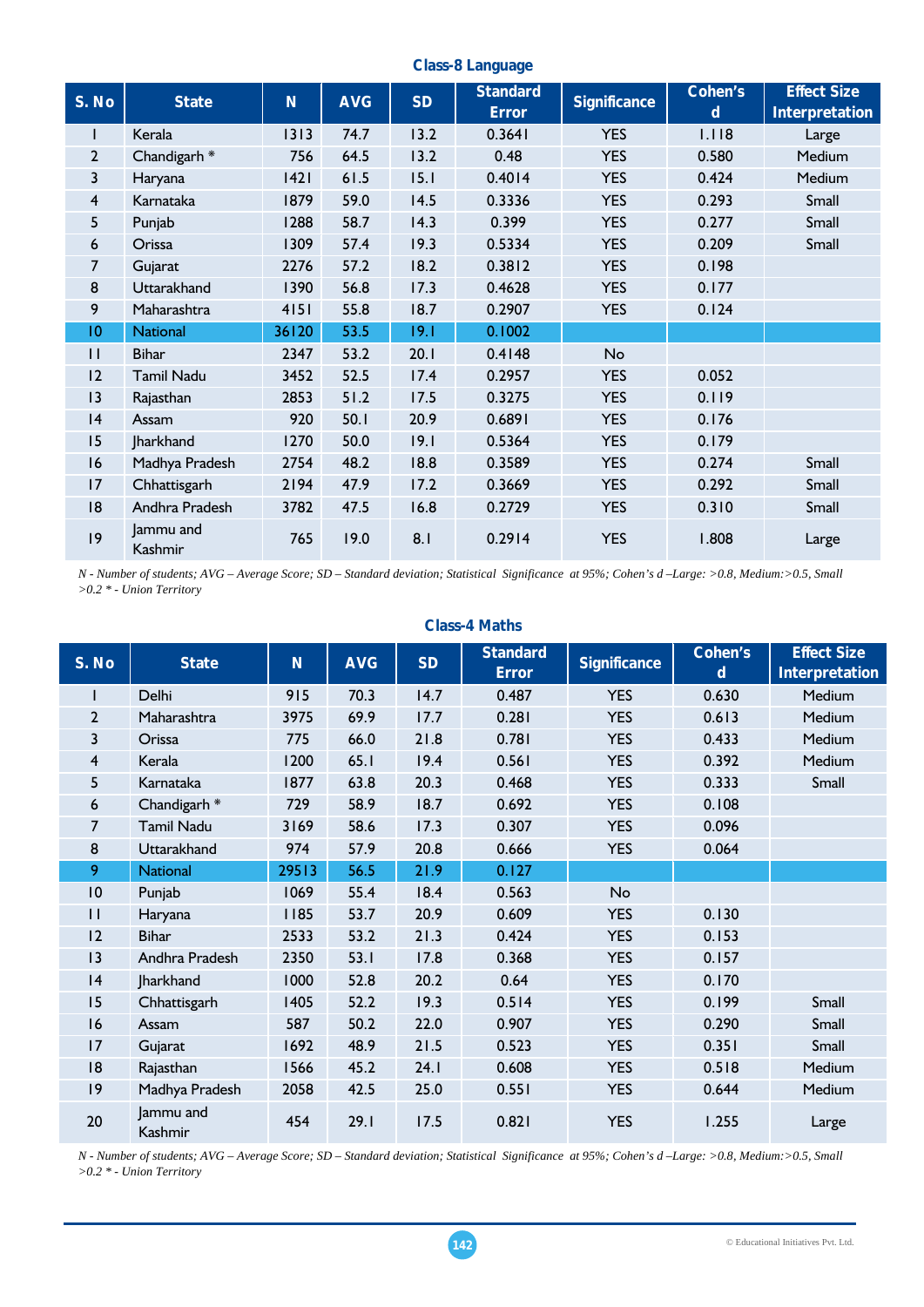### **Class-6 Maths**

| S. No           | <b>State</b>            | N <sub>1</sub> | <b>AVG</b> | <b>SD</b> | <b>Standard</b><br><b>Error</b> | <b>Significance</b> | <b>Cohen's</b><br>$\mathbf d$ | <b>Effect Size</b><br><b>Interpretation</b> |
|-----------------|-------------------------|----------------|------------|-----------|---------------------------------|---------------------|-------------------------------|---------------------------------------------|
| $\mathbf{I}$    | Maharashtra             | 3898           | 61.6       | 21.2      | 0.3399                          | <b>YES</b>          | 0.781                         | Large                                       |
| $\overline{2}$  | Karnataka               | 2047           | 61.4       | 20.2      | 0.4463                          | <b>YES</b>          | 0.772                         | Large                                       |
| 3               | Kerala                  | 1533           | 60.1       | 18.6      | 0.475                           | <b>YES</b>          | 0.713                         | Large                                       |
| $\overline{4}$  | Orissa                  | 1246           | 53.9       | 21.6      | 0.6126                          | <b>YES</b>          | 0.433                         | Medium                                      |
| 5 <sub>5</sub>  | Chandigarh <sup>*</sup> | 760            | 52.4       | 14.5      | 0.5244                          | <b>YES</b>          | 0.362                         | Small                                       |
| 6               | <b>Jharkhand</b>        | 1221           | 46.7       | 20.4      | 0.5838                          | <b>YES</b>          | 0.105                         |                                             |
| 7               | Haryana                 | 1431           | 46.6       | 19.7      | 0.5219                          | <b>YES</b>          | 0.101                         |                                             |
| 8               | <b>Bihar</b>            | 2721           | 46.6       | 20.1      | 0.3852                          | <b>YES</b>          | 0.099                         |                                             |
| 9               | Punjab                  | 1311           | 45.7       | 15.1      | 0.4158                          | <b>YES</b>          | 0.059                         |                                             |
| $\overline{10}$ | <b>Tamil Nadu</b>       | 3184           | 45.4       | 19.5      | 0.3451                          | <b>YES</b>          | 0.045                         |                                             |
| П               | <b>National</b>         | 35604          | 44.4       | 22.0      | 0.1166                          |                     |                               |                                             |
| 12              | Uttarakhand             | 1245           | 44.2       | 18.9      | 0.5358                          | <b>NO</b>           |                               |                                             |
| 3               | Assam                   | 1061           | 38.9       | 20.2      | 0.6194                          | <b>YES</b>          | 0.248                         | Small                                       |
| 4               | Andhra Pradesh          | 3734           | 36.8       | 17.3      | 0.2824                          | <b>YES</b>          | 0.345                         | Small                                       |
| 15              | Chhattisgarh            | 1717           | 36.2       | 18.2      | 0.4386                          | <b>YES</b>          | 0.374                         | Small                                       |
| 16              | Gujarat                 | 1641           | 34.9       | 18.9      | 0.4667                          | <b>YES</b>          | 0.433                         | Medium                                      |
| 17              | Rajasthan               | 2618           | 32.9       | 19.0      | 0.3709                          | <b>YES</b>          | 0.521                         | Medium                                      |
| 18              | Madhya Pradesh          | 3294           | 30.2       | 18.7      | 0.3254                          | <b>YES</b>          | 0.643                         | Medium                                      |
| 9               | Jammu and<br>Kashmir    | 943            | 14.4       | 8.4       | 0.274                           | <b>YES</b>          | 1.557                         | Large                                       |

*N - Number of students; AVG – Average Score; SD – Standard deviation; Statistical Significance at 95%; Cohen's d –Large: >0.8, Medium:>0.5, Small >0.2 \* - Union Territory*

|                 |                         |       |            |           | <b>Class-8 Maths</b>            |                     |                     |                                             |
|-----------------|-------------------------|-------|------------|-----------|---------------------------------|---------------------|---------------------|---------------------------------------------|
| S. No           | <b>State</b>            | N     | <b>AVG</b> | <b>SD</b> | <b>Standard</b><br><b>Error</b> | <b>Significance</b> | <b>Cohen's</b><br>d | <b>Effect Size</b><br><b>Interpretation</b> |
| ı               | Kerala                  | 1303  | 45.6067    | 14.4      | 0.4000                          | <b>YES</b>          | 0.664               | Medium                                      |
| $\overline{2}$  | Orissa                  | 1293  | 45.3813    | 17.5      | 0.4859                          | <b>YES</b>          | 0.649               | Medium                                      |
| 3               | Karnataka               | 1879  | 43.7922    | 18.9      | 0.4358                          | <b>YES</b>          | 0.546               | Medium                                      |
| 4               | Maharashtra             | 4145  | 41.6625    | 17.3      | 0.2694                          | <b>YES</b>          | 0.409               | Medium                                      |
| 5               | Chandigarh <sup>*</sup> | 756   | 40.1714    | 10.8      | 0.3919                          | <b>YES</b>          | 0.312               | Small                                       |
| 6               | Haryana                 | 42    | 38.9197    | 12.6      | 0.3336                          | <b>YES</b>          | 0.231               | Small                                       |
| 7               | <b>Bihar</b>            | 2331  | 37.1573    | 16.5      | 0.3425                          | <b>YES</b>          | 0.117               |                                             |
| 8               | Punjab                  | 1266  | 37.1386    | 11.4      | 0.3209                          | <b>YES</b>          | 0.116               |                                             |
| 9               | Uttarakhand             | 1389  | 36.5073    | 13.0      | 0.3488                          | <b>YES</b>          | 0.075               |                                             |
| $\overline{10}$ | <b>National</b>         | 35967 | 35.3       | 15.5      | 0.08149                         |                     |                     |                                             |
| $\mathbf{H}$    | <b>Jharkhand</b>        | 1273  | 35.1762    | 4.1       | 0.3965                          | <b>NO</b>           |                     |                                             |
| 2               | Rajasthan               | 2853  | 35.0482    | 14.8      | 0.2766                          | <b>NO</b>           |                     |                                             |
| 13              | <b>Tamil Nadu</b>       | 3448  | 33.8432    | 12.7      | 0.2163                          | <b>YES</b>          | 0.097               |                                             |
| 4               | Gujarat                 | 2276  | 32.7836    | 14.2      | 0.2981                          | <b>YES</b>          | 0.166               |                                             |
| 15              | Assam                   | 916   | 31.6072    | 15.0      | 0.4951                          | <b>YES</b>          | 0.242               | Small                                       |
| 16              | Andhra Pradesh          | 3724  | 29.657     | 12.1      | 0.1986                          | <b>YES</b>          | 0.368               | Small                                       |
| 17              | Madhya Pradesh          | 2754  | 28.3458    | 12.6      | 0.2394                          | <b>YES</b>          | 0.453               | Medium                                      |
| 18              | Chhattisgarh            | 2191  | 27.4595    | 11.6      | 0.2477                          | <b>YES</b>          | 0.511               | Medium                                      |
| 9               | Jammu and<br>Kashmir    | 749   | 19.5119    | 8.4       | 0.3071                          | <b>YES</b>          | 1.025               | Large                                       |

 *N - Number of students; AVG – Average Score; SD – Standard deviation; Statistical Significance at 95%; Cohen's d –Large: >0.8, Medium:>0.5, Small >0.2 \* - Union Territory*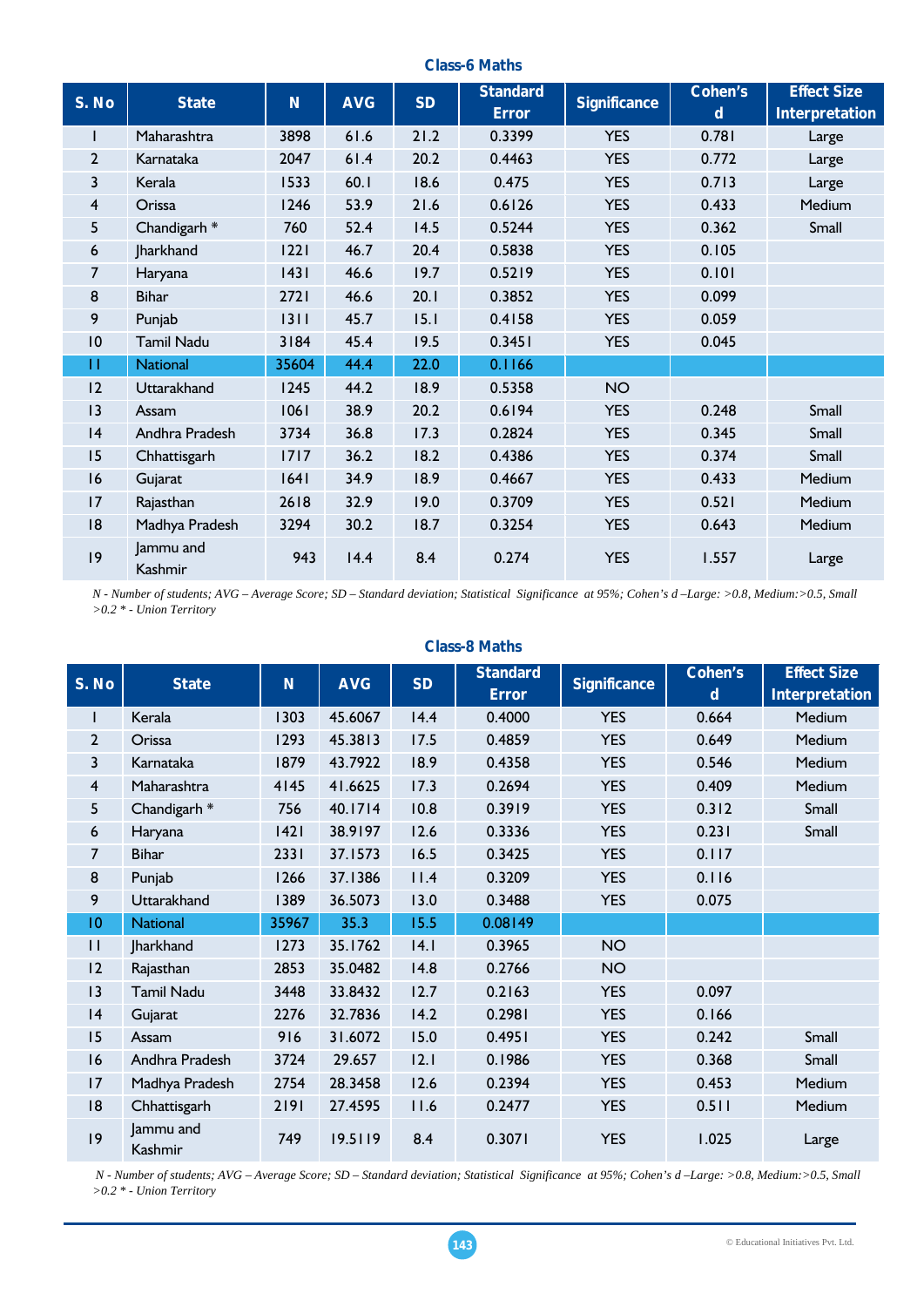## **Appendix E – Multiple Comparisons of Average Achievement for States**

| Class-4<br>Language                                                                                                                  | Delhi                        | Kerala                                              | Orissa                          | Maharashtra                     | Tamil Nadu                                 | Chandigarh                | Karnataka                                                                                                                                                                                                                                                                                                                                                                                                                                                                                  | Uttarakhand             | Punjab                          | Andhra Pradesh                  | Chhattisgarh              | Gujarat                                                                                                                                                                                                            | Haryana                                                          | Bihar     | harkhand                 | Assam                     | Madhya Pradesh          | Rajasthan                       | ammu and Kashmir |
|--------------------------------------------------------------------------------------------------------------------------------------|------------------------------|-----------------------------------------------------|---------------------------------|---------------------------------|--------------------------------------------|---------------------------|--------------------------------------------------------------------------------------------------------------------------------------------------------------------------------------------------------------------------------------------------------------------------------------------------------------------------------------------------------------------------------------------------------------------------------------------------------------------------------------------|-------------------------|---------------------------------|---------------------------------|---------------------------|--------------------------------------------------------------------------------------------------------------------------------------------------------------------------------------------------------------------|------------------------------------------------------------------|-----------|--------------------------|---------------------------|-------------------------|---------------------------------|------------------|
| Delhi                                                                                                                                |                              | <b>A*</b>                                           | ▲★                              | $\blacktriangle$ *              | A*                                         | <b>A*</b>                 | $\blacktriangle$ *                                                                                                                                                                                                                                                                                                                                                                                                                                                                         | $\blacktriangle$ *      | $\blacktriangle^*$              | A*                              |                           | <b>A*</b> A*                                                                                                                                                                                                       | A <sup>*</sup>                                                   | A*        | ▲★                       | $\blacktriangle\star$     | <b>A*</b>               | $A*$                            |                  |
| Kerala                                                                                                                               | $\mathbf{v}$ *               |                                                     | <b>A*</b>                       | $\blacktriangle^{\star}$        |                                            | <b>A*</b> A*              |                                                                                                                                                                                                                                                                                                                                                                                                                                                                                            | <b>A*</b> A*            |                                 |                                 |                           | $\mathbf{A}^{\star} \mathbf{A}^{\star} \mathbf{A}^{\star} \mathbf{A}^{\star} \mathbf{A}^{\star} \mathbf{A}^{\star} \mathbf{A}^{\star} \mathbf{A}^{\star} \mathbf{A}^{\star} \mathbf{A}^{\star} \mathbf{A}^{\star}$ |                                                                  |           |                          |                           |                         |                                 |                  |
| Orissa                                                                                                                               |                              | $\mathbf{v}$ * $\mathbf{v}$ *                       |                                 | Ä                               | $\blacktriangle$                           | $\blacktriangle$          |                                                                                                                                                                                                                                                                                                                                                                                                                                                                                            | <b>A*</b> A*            |                                 |                                 |                           | <b>A*</b> A* A* A* A* A* A* A* A* A*                                                                                                                                                                               |                                                                  |           |                          |                           |                         |                                 | n                |
| Maharashtra                                                                                                                          |                              | v* v*                                               | $\mathbf{v}$                    |                                 | $\blacktriangle$ *                         | ٨                         |                                                                                                                                                                                                                                                                                                                                                                                                                                                                                            | $A*A*$                  |                                 |                                 |                           | <b>A*</b> A* A* A* A* A* A*                                                                                                                                                                                        |                                                                  |           |                          |                           |                         | <b>A*</b> A* A*                 | х                |
| <b>Tamil Nadu</b>                                                                                                                    |                              | $\mathbf{v}$ * $\mathbf{v}$ *                       | ▼                               | $\overline{\mathbf{v}}$ *       |                                            | $\blacktriangle$          |                                                                                                                                                                                                                                                                                                                                                                                                                                                                                            | <b>A* A*</b>            | $\blacktriangle$ *              |                                 |                           | <b>A*</b> A* A* A* A* A* A* A* A*                                                                                                                                                                                  |                                                                  |           |                          |                           |                         |                                 | ĸ                |
| Chandigarh *                                                                                                                         |                              | <b>v</b> * <b>v</b> *                               | $\overline{\mathbf{v}}$         | ▼                               | ▼                                          |                           | ۸                                                                                                                                                                                                                                                                                                                                                                                                                                                                                          | ▲                       | ٨                               |                                 |                           | <b>A*</b> A* A* A* A*                                                                                                                                                                                              |                                                                  |           | $\blacktriangle^{\star}$ |                           | <b>A*</b> A*            | A*                              | A                |
| Karnataka                                                                                                                            |                              | $\mathbf{v}$ $\mathbf{x}$ $\mathbf{v}$ $\mathbf{x}$ | $\overline{\mathbf{v}}$ $\star$ | $\mathbf{v}$ *                  | $V^*$                                      | $\overline{\mathbf{v}}$   |                                                                                                                                                                                                                                                                                                                                                                                                                                                                                            | $\blacktriangle$        | Δ                               | $\blacktriangle\star$           |                           | <b>A*</b> A* A* A* A* A* A* A*                                                                                                                                                                                     |                                                                  |           |                          |                           |                         |                                 | л                |
| Uttarakhand                                                                                                                          | $\overline{\mathbf{v}}$ *    | <b>V*</b>                                           | $\overline{\mathbf{v}}$ *       |                                 | $\mathbf{v}$ * $\mathbf{v}$ *              | v                         | ▼                                                                                                                                                                                                                                                                                                                                                                                                                                                                                          |                         | ۸                               | $\blacktriangle^{\star}$        |                           | <b>A*</b> A* A*                                                                                                                                                                                                    |                                                                  |           |                          | <b>A*</b> A* A* A* A*     |                         |                                 | Δ                |
| Punjab                                                                                                                               | $\blacktriangledown$ $\star$ | <b>V*V*</b>                                         |                                 |                                 | $\mathbf{v}$ * $\mathbf{v}$ *              | $\overline{\mathbf{v}}$   | $\overline{\mathbf{v}}$                                                                                                                                                                                                                                                                                                                                                                                                                                                                    | $\overline{\mathbf{v}}$ |                                 | <b>A*</b>                       |                           | <b>A*</b> 4*                                                                                                                                                                                                       |                                                                  |           |                          | <b>A*</b> A* A* A* A* A*  |                         |                                 | Z                |
| Andhra Pradesh                                                                                                                       |                              | $\mathbf{v}$ * $\mathbf{v}$ * $\mathbf{v}$ *        |                                 |                                 |                                            |                           | $\mathbf{v}\star\mathbf{v}\star\mathbf{v}\star\mathbf{v}\star\mathbf{v}\star\mathbf{v}\star\mathbf{v}\star\mathbf{v}\star\mathbf{v}\star\mathbf{v}\star\mathbf{v}\star\mathbf{v}\star\mathbf{v}\star\mathbf{v}\star\mathbf{v}\star\mathbf{v}\star\mathbf{v}\star\mathbf{v}\star\mathbf{v}\star\mathbf{v}\star\mathbf{v}\star\mathbf{v}\star\mathbf{v}\star\mathbf{v}\star\mathbf{v}\star\mathbf{v}\star\mathbf{v}\star\mathbf{v}\star\mathbf{v}\star\mathbf{v}\star\mathbf{v}\star\mathbf$ |                         | $\overline{\mathbf{v}}$ *       |                                 | ▲                         | $\blacktriangle$                                                                                                                                                                                                   | ▲                                                                |           |                          | $A*A*A*A*A*$              |                         |                                 | Z                |
| Chhattisgarh                                                                                                                         |                              | $\mathbf{v}$ $\mathbf{v}$ $\mathbf{v}$ $\mathbf{v}$ | $\overline{\mathbf{v}}$ $\star$ |                                 | $\mathbf{v}$ * $\mathbf{v}$ * $\mathbf{r}$ | $\overline{\mathbf{v}}$ * |                                                                                                                                                                                                                                                                                                                                                                                                                                                                                            | <b>V*V*</b>             | $\overline{\mathbf{v}}$ *       | ▼                               |                           | $\blacktriangle$                                                                                                                                                                                                   | ▲                                                                | ▲         |                          | $\blacktriangle\star$     |                         | <b>A*</b> A*                    | л                |
| Gujarat                                                                                                                              | $\blacktriangledown$ $\star$ | $ \mathbf{v}\ $                                     | $\overline{\mathbf{v}}$ $\star$ |                                 |                                            |                           | $\mathbf{v}\star\mathbf{v}\star\mathbf{v}\star\mathbf{v}\star\mathbf{v}\star\mathbf{v}\star$                                                                                                                                                                                                                                                                                                                                                                                               |                         | $\blacktriangledown$ $\star$    | ▼                               | $\overline{\textbf{v}}$   |                                                                                                                                                                                                                    | ▲                                                                | ▲         | ▲                        | A*                        | A*                      | A*                              | A                |
| Haryana                                                                                                                              | $\mathbf{v}$ $\star$         | $\mathbf{v}$ $\star$                                | $\overline{\phantom{a}}$        | $\overline{\mathbf{v}}$ $\star$ | $\overline{\mathbf{v}}$                    | $\overline{\mathbf{v}}$ * |                                                                                                                                                                                                                                                                                                                                                                                                                                                                                            | <b>V*V*</b>             | $\overline{\mathbf{v}}$ *       | ▼                               | ▼                         | v                                                                                                                                                                                                                  |                                                                  | Ä         | ▲                        | $\blacktriangle$          | A*                      | A*                              |                  |
| Bihar                                                                                                                                | $\mathbf{v}$ $\star$         | $\mathbf{v}$ *                                      | $\overline{\mathbf{v}}$ $\star$ |                                 |                                            |                           | $\mathbf{v}\star\mathbf{v}\star\mathbf{v}\star\mathbf{v}\star\mathbf{v}\star\mathbf{v}\star\mathbf{v}$                                                                                                                                                                                                                                                                                                                                                                                     |                         | $\overline{\mathbf{v}}$ *       | $\overline{\mathbf{v}}$ $\star$ | v                         | ▼                                                                                                                                                                                                                  | ▼                                                                |           | ▲                        | $\blacktriangle$          | A*                      | A*                              |                  |
| <b>Jharkhand</b>                                                                                                                     | v*                           | $ \mathbf{v}\ $                                     | $\overline{\mathbf{v}}$ $\star$ |                                 |                                            |                           | $\mathbf{v}\star\mathbf{v}\star\mathbf{v}\star\mathbf{v}\star\mathbf{v}\star\mathbf{v}\star$                                                                                                                                                                                                                                                                                                                                                                                               |                         | $\overline{\mathbf{v}}$ $\star$ | $\overline{\mathbf{v}}$ *       | $\mathbf{v}$              | v                                                                                                                                                                                                                  | v                                                                | ▼         |                          | Δ                         | $\blacktriangle$ *      | A*                              | л                |
| Assam                                                                                                                                |                              | $\mathbf{v}$ * $\mathbf{v}$ * $\mathbf{v}$          | 罗大                              |                                 |                                            |                           | $\mathbf{v}\star\mathbf{v}\star\mathbf{v}\star\mathbf{v}\star\mathbf{v}\star\mathbf{v}\star$                                                                                                                                                                                                                                                                                                                                                                                               |                         | $\blacktriangledown$ $\star$    | v*                              |                           | $V^*$ $V^*$                                                                                                                                                                                                        | v                                                                | ▼         | ▼                        |                           | $\blacktriangle$ *      | A*                              | A                |
| Madhya Pradesh                                                                                                                       |                              | $\mathbf{v}$ * $\mathbf{v}$ *                       | $\blacktriangledown x$          |                                 |                                            |                           | <b>V*</b> V* V* V* V*                                                                                                                                                                                                                                                                                                                                                                                                                                                                      |                         |                                 |                                 |                           | $\mathbf{v}$ * $\mathbf{v}$ * $\mathbf{v}$ * $\mathbf{v}$ *                                                                                                                                                        | $\mathbf{v}$ $\mathbf{v}$ $\mathbf{v}$ $\mathbf{v}$ $\mathbf{v}$ |           |                          | v*                        |                         | ▲                               | Δ                |
| Rajasthan                                                                                                                            | $\overline{\mathbf{v}}$ *    | <b>Vx</b>                                           | 罗文                              | $\overline{\mathbf{v}}$ *       | $\overline{\mathbf{v}}$ *                  | $\mathbf{v}$ *            |                                                                                                                                                                                                                                                                                                                                                                                                                                                                                            | $V^*$ $V^*$             | $\overline{\mathbf{v}}$ *       | v*                              | $\overline{\mathbf{v}}$ * | $\overline{\mathbf{v}}$ *                                                                                                                                                                                          | v k                                                              | <b>VX</b> | $\mathbf{v}$ $\star$     | $\overline{\mathbf{v}}$ * | $\overline{\mathbf{v}}$ |                                 | $\blacktriangle$ |
| jammu and Kashmir <mark>  y *   y *   y *   y *   y *   y *   y *   y *   y *   y *   y *   y *   y *   y *   y *   y *   y *</mark> |                              |                                                     |                                 |                                 |                                            |                           |                                                                                                                                                                                                                                                                                                                                                                                                                                                                                            |                         |                                 |                                 |                           |                                                                                                                                                                                                                    |                                                                  |           |                          |                           |                         | $\overline{\mathbf{v}}$ $\star$ |                  |

\* *The mean difference is significant at the .05 level.* 

Legend:

- ▲\* Average achievement of State in column 1 is significantly higher than comparison State (e.g., Tamil Nadu is significantly higher than Rajasthan)
- Average achievement of State in column 1 is significantly lower than comparison State (e.g., Tamil Nadu is significantly lower than Kerala)
- ▲ Average achievement of State in column 1 is higher than comparison State, but not significant (e.g., Tamil Nadu is higher than Chandigarh)
- Average achievement of state in column 1 is lower than comparison State, but not significant (e.g., Tamil Nadu is lower than Orissa)

| Class-4<br>Maths  | Delhi                           | Maharashtra                     | Orissa                                              | Kerala                          | Karnataka                       | Chandigarh                 | Tamil Nadu                                          | Uttarakhand             | Punjab                                                      | Haryana                       | Bihar                       | Andhra Pradesh                              | harkhand                | Chhattisgarh                    | Assam     | Gujarat                        | Rajasthan                       | Madhya Pradesh           | Jammu and Kashmir        |
|-------------------|---------------------------------|---------------------------------|-----------------------------------------------------|---------------------------------|---------------------------------|----------------------------|-----------------------------------------------------|-------------------------|-------------------------------------------------------------|-------------------------------|-----------------------------|---------------------------------------------|-------------------------|---------------------------------|-----------|--------------------------------|---------------------------------|--------------------------|--------------------------|
| Delhi             |                                 | ▲                               | A*                                                  | <b>A*</b>                       | $\blacktriangle$ *              | <b>A*</b>                  | A*                                                  |                         | <b>A*</b> A* A*                                             |                               | $\blacktriangle$ *          |                                             |                         |                                 |           | <b>A*</b> A* A* A* A*          | $\blacktriangle \star$          | A*                       | $\blacktriangle^*$       |
| Maharashtra       | ▼                               |                                 | ▲★                                                  | $\blacktriangle^*$              | ▲★                              | $\blacktriangle\star$      |                                                     |                         | <b>A*</b> A* A* A*                                          |                               | Δü                          |                                             | A* A* A*                |                                 |           | A* A*                          | ▲★                              | A*                       | 五六                       |
| Orissa            | $\mathbf{v}$ *                  | $\mathbf{v}$ *                  |                                                     | A                               | ▲                               | A*                         |                                                     | <b>A*</b> A*            |                                                             |                               |                             |                                             |                         |                                 |           | <b>A*</b> A* A* A* A* A* A* A* | A*                              | A*                       | A*                       |
| Kerala            | $\overline{\mathbf{v}}$ $\star$ | <b>V*</b>                       | $\overline{\mathbf{v}}$                             |                                 | ▲                               | <b>A</b> *                 | $\blacktriangle\star$                               | At                      |                                                             |                               | <b>A*</b> A* A* A* A* A* A* |                                             |                         |                                 |           |                                | A* A*                           | <b>A</b> *               | $A^*$                    |
| Karnataka         | $\mathbf{v}$ *                  | <b>Vx</b>                       | v                                                   | $\overline{\mathbf{v}}$         |                                 | $\blacktriangle\star$      | <b>A*</b>                                           | $\blacktriangle\star$   |                                                             | <b>A*</b> A*                  | A*                          |                                             |                         |                                 |           | <b>A*</b> A* A* A* A*          | <b>A*</b>                       | A*                       | $\blacktriangle$         |
| Chandigarh        | $\overline{\mathbf{v}}$ $\star$ |                                 | <b>V*</b> V*                                        | $\overline{\mathbf{v}}$ $\star$ | $V^+$                           |                            | ۸                                                   | ▲                       |                                                             | <b>A*</b> A*                  | A*                          |                                             | <b>A*</b> A* A*         |                                 |           | <b>A*</b> A*                   | $\blacktriangle$ $\star$        | ▲★                       | 五米                       |
| Tamil Nadu        | $\blacktriangledown$ $\star$    |                                 | <b>V*</b> V*                                        | $\mathbf{v}$ $\star$            | $\blacktriangledown$ $\star$    | $\overline{\mathbf{v}}$    |                                                     | $\blacktriangle$        | $\blacktriangle^*$                                          | <b>AZ</b>                     | A3                          |                                             | <b>A*</b> A* A*         |                                 |           | <b>A*</b> A*                   | <b>A*</b>                       | A*                       | $\blacktriangle$         |
| Uttarakhand       | $\overline{\mathbf{v}}$ *       | <b>V*</b>                       | $\overline{\mathbf{v}}$                             | $\overline{\mathbf{v}}$         | $V^+$                           | ▼                          | $\overline{\mathbf{v}}$                             |                         | ▲                                                           | $A*$                          | A*                          |                                             |                         |                                 |           |                                | $A^*A^*A^*A^*A^*A^*A^*$         | ▲大                       | $\blacktriangle^{\star}$ |
| Punjab            | $\overline{\mathbf{v}}$ $\star$ |                                 | $\mathbf{v}$ $\mathbf{v}$ $\mathbf{v}$ $\mathbf{v}$ | $\mathbf{v}$ *                  | v*                              |                            | $v \star   v \star$                                 | $\overline{\mathbf{v}}$ |                                                             | ▲                             | ▲                           | Δ                                           | А                       | $\blacktriangle$ *              | <b>A*</b> | A*                             | A*                              | <b>A</b> *               | A <sup>t</sup>           |
| Haryana           | $\overline{\mathbf{v}}$ $\star$ |                                 | $\mathbf{v}$ * $\mathbf{v}$ * $\mathbf{v}$          | $\mathbf{v}$ $\star$            | $\overline{\mathbf{v}}$ $\star$ |                            | $\mathbf{v}$ * $\mathbf{v}$ * $\mathbf{v}$ *        |                         | ▼                                                           |                               | ▲                           | ▲                                           |                         | A                               | A         | $\blacktriangle\star$          | $A*$                            | ▲★                       | $\blacktriangle^+$       |
| Bihar             | $\overline{\mathbf{v}}$ $\star$ | lvxl                            | ▼大                                                  | $\overline{\mathbf{v}}$ $\star$ | $\mathbf{v}$ *                  |                            | $v \star  v \star $                                 | $V^+$                   | ▼                                                           | ▼                             |                             | Δ                                           | ▲                       | ▲                               | ▲         | $\blacktriangle$ *             | <b>A</b> *                      | A*                       | $\blacktriangle$ *       |
| Andhra Pradesh    | $\blacktriangledown$ $\star$    |                                 | <b>V*V*</b>                                         | $\overline{\mathbf{v}}$ $\star$ | 文大                              |                            | $\mathbf{v}$ $\mathbf{v}$ $\mathbf{v}$ $\mathbf{v}$ | $V^*$                   | ▼                                                           | ▼                             | ▼                           |                                             | ▲                       | ۸                               | ▲         | ▲大                             | $A*$                            | $\blacktriangle\star$    | $\blacktriangle^{\star}$ |
| <b>Jharkhand</b>  | $\mathbf{v}$ $\star$            | <b>V</b> *                      | $\overline{v}$                                      | $\overline{\mathbf{v}}$         |                                 |                            | $\mathbf{v}$ * $\mathbf{v}$ * $\mathbf{v}$ *        | $\mathbf{v}$ $\star$    | v                                                           | ▼                             | ▼                           | ▼                                           |                         | Ä                               | ▲         | A <sup>2</sup>                 | <b>A</b> *                      | A*                       | A <sup>F</sup>           |
| Chhattisgarh      | $\overline{\mathbf{v}}$ *       | $\overline{\mathbf{v}}$ $\star$ | $\overline{\mathbf{v}}$                             | $\mathbf{v}$ $\mathbf{r}$       | $\blacktriangledown$ *          |                            | $\mathbf{v}$ * $\mathbf{v}$ * $\mathbf{v}$ *        |                         | v*                                                          | ▼                             | ▼                           | ▼                                           | v                       |                                 | ▲         | $\blacktriangle\star$          | $A*$                            | <b>A</b> *               | $\blacktriangle^{\star}$ |
| Assam             | $\mathbf{v}$ $\star$            |                                 | <b>v</b> * v*                                       | $\mathbf{v}$ $\star$            | $\mathbf{v}$ *                  |                            |                                                     |                         | $\mathbf{v}$ * $\mathbf{v}$ * $\mathbf{v}$ * $\mathbf{v}$ * | $\overline{\mathbf{v}}$       | ▼                           | ▼                                           | ▼                       | v                               |           | ▲                              | A*                              | $\blacktriangle^{\star}$ | $\blacktriangle$ *       |
| Gujarat           | $\blacktriangledown$ $\star$    | v*                              | <b>V*</b>                                           | v*                              | $\blacktriangledown$ $\star$    |                            | $\mathbf{v}$ * $\mathbf{v}$ * $\mathbf{v}$ *        |                         | $\mathbf{v}$ + $\mathbf{v}$ +                               |                               | $\mathbf{v}$ $\mathbf{k}$   | <b>Vit</b>                                  | $\mathbf{v}$ $\star$    | vk                              | v         |                                | $A^{\star}$                     | $\blacktriangle^{\star}$ | $\blacktriangle^{\star}$ |
| Rajasthan         | $\overline{\mathbf{v}}$ *       |                                 | <b>v</b> *v*                                        | $\mathbf{v}$ *                  | $\mathbf{v}$ $\star$            | $\mathbf{v}$ *             | $\mathbf{v}$ $\star$                                | 支数                      | $ \mathbf{v} \star   \mathbf{v} \star  $                    |                               |                             | $\mathbf{v} * [\mathbf{v} * [\mathbf{v} *]$ |                         | $\overline{\mathbf{v}}$ $\star$ |           | <b>V*V*</b>                    |                                 | $\blacktriangle$ *       | $\blacktriangle^{\star}$ |
| Madhya Pradesh    | $\mathbf{v}$ *                  | $\overline{\mathbf{v}}$         | v*                                                  | 文女                              | $\mathbf{v}$ $\star$            | $\overline{\mathbf{v}}$ is | $\mathbf{v}$ *                                      |                         | $\mathbf{v}$ * $\mathbf{v}$ * $\mathbf{v}$ *                |                               | $\mathbf{v}$ *              | $\nabla x$                                  | $\overline{\mathbf{v}}$ | ▼★                              |           | <b>V*V*</b>                    | $\overline{\mathbf{v}}$ $\star$ |                          | $\blacktriangle^{\star}$ |
| Jammu and Kashmir |                                 | $\mathbf{v}$ $\star$            | $\blacktriangledown$ $\star$                        |                                 | $\star$                         | $\star$                    | $\mathbf{v}$ *                                      | $V^+$                   |                                                             | $\mathbf{v}$ * $\mathbf{v}$ * | $\mathbf{v}$ $\star$        | $\overline{\mathbf{v}}$ $\star$             | $\mathbf{v}$ $\star$    |                                 |           | $\mathbf{v}$ *                 |                                 | $v \star v \star$        |                          |

\* *The mean difference is significant at the .05 level.* 

Legend:

- Average achievement of State in column 1 is significantly higher than comparison State
- Average achievement of State in column 1 is significantly lower than comparison State
- Average achievement of State in column 1 is higher than comparison State, but not significant
- Average achievement of State in column 1 is lower than comparison State, but not significant

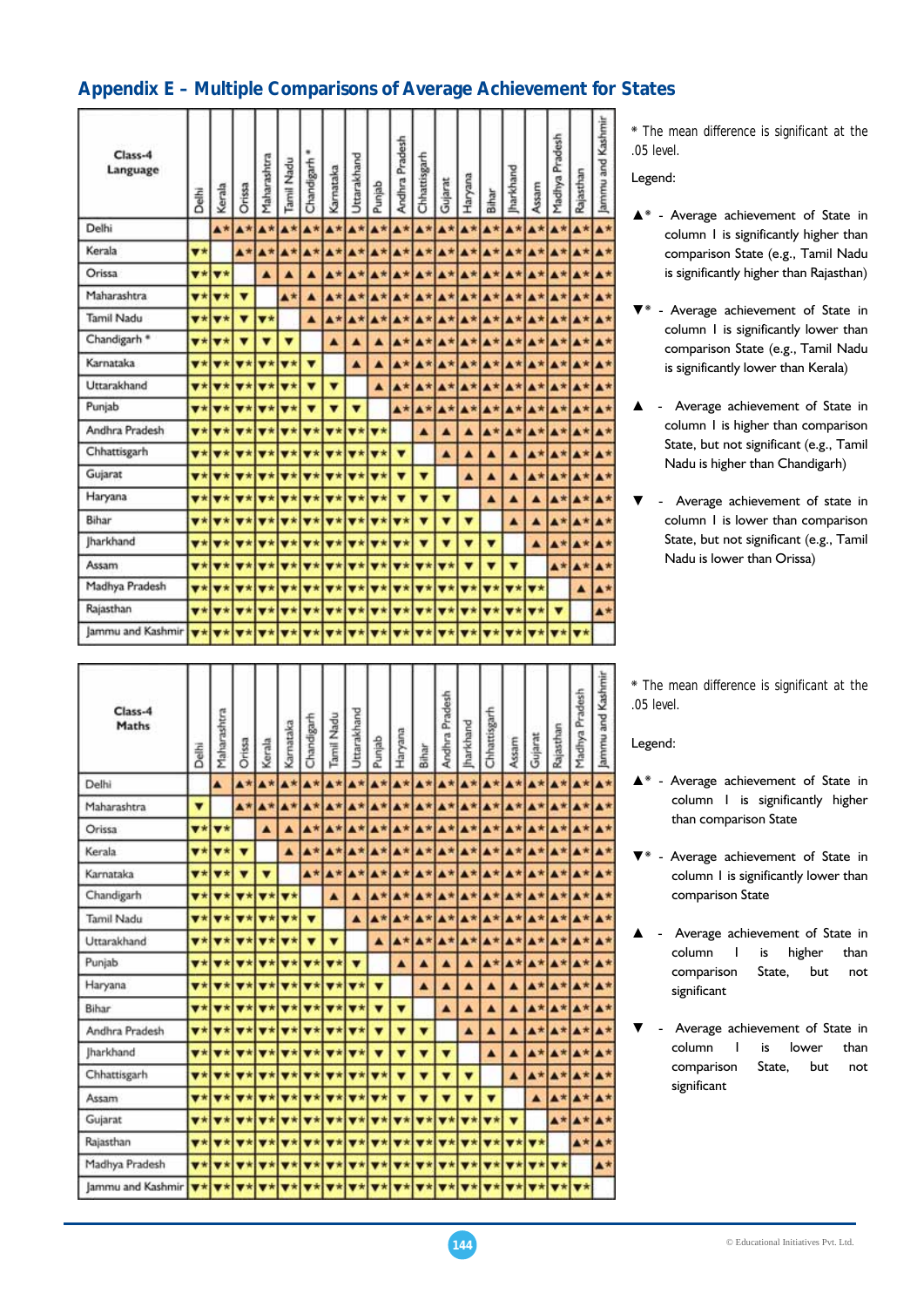| Class-6<br>Language         | Kerala                          | Maharashtra                                                                   | Chandigarh                | Punjab                                          | Orissa                                       | Karnataka                       | Tamil Nadu                                                  | Uttarakhand                                                                                  | Haryana                                                                                                                                                                                                                                                                                                                                                                                                                                                                                    | Gujarat                       | Bihar                 | harkhand                                     | Andhra Pradesh            | Chhattisgarh                                                                            | Assam                           | Madhya Pradesh | Rajasthan          | Jammu and Kashmir        |
|-----------------------------|---------------------------------|-------------------------------------------------------------------------------|---------------------------|-------------------------------------------------|----------------------------------------------|---------------------------------|-------------------------------------------------------------|----------------------------------------------------------------------------------------------|--------------------------------------------------------------------------------------------------------------------------------------------------------------------------------------------------------------------------------------------------------------------------------------------------------------------------------------------------------------------------------------------------------------------------------------------------------------------------------------------|-------------------------------|-----------------------|----------------------------------------------|---------------------------|-----------------------------------------------------------------------------------------|---------------------------------|----------------|--------------------|--------------------------|
| Kerala                      |                                 | $\blacktriangle$ *                                                            | $\blacktriangle\star$     | $\blacktriangle\star$                           | A*                                           |                                 | <b>A*</b> A*                                                |                                                                                              | <b>A*</b> A* A*                                                                                                                                                                                                                                                                                                                                                                                                                                                                            |                               |                       |                                              |                           | $A* A* A* A* A*$                                                                        |                                 |                | <b>A*</b> A*       | <b>A</b> *               |
| Maharashtra                 | $\overline{\mathbf{v}}$ $\star$ |                                                                               | A                         | A*                                              | A*                                           |                                 |                                                             |                                                                                              | <b>A* A* A* A* A*</b>                                                                                                                                                                                                                                                                                                                                                                                                                                                                      |                               |                       |                                              |                           | <b>A*</b> A* A* A* A* A* A*                                                             |                                 |                |                    | A*                       |
| Chandigarh <sup>*</sup>     | $\overline{\mathbf{v}}$ *       | $\overline{\mathbf{v}}$                                                       |                           | Δ                                               | A                                            |                                 | <b>A*</b> A*                                                | A*                                                                                           |                                                                                                                                                                                                                                                                                                                                                                                                                                                                                            | $A*A*$                        |                       |                                              |                           | $A* A* A* A* A* A* A*$                                                                  |                                 |                |                    | $\blacktriangle$ *       |
| Punjab                      | $\overline{\mathbf{v}}$ *       | $\overline{\mathbf{v}}$ $\star$                                               | ▼                         |                                                 | ▲                                            | A*                              | $\blacktriangle$ *                                          | A*                                                                                           | <b>A*</b> A*                                                                                                                                                                                                                                                                                                                                                                                                                                                                               |                               |                       |                                              |                           | <b>A*</b> A* A* A* A* A* A*                                                             |                                 |                |                    | At                       |
| Orissa                      | $\overline{\mathbf{v}}$ $\star$ | $\overline{\mathbf{v}}$ *                                                     | ▼                         | $\blacksquare$                                  |                                              | ▲                               | $\blacktriangle\star$                                       | $\blacktriangle$ *                                                                           |                                                                                                                                                                                                                                                                                                                                                                                                                                                                                            |                               |                       |                                              |                           | <b>A* A*</b> A* A* A* A* A* A* A*                                                       |                                 |                |                    | $\blacktriangle^+$       |
| Karnataka                   |                                 | $\mathbf{v} * \mathbf{v} *$                                                   | $\overline{\mathbf{v}}$   | $\overline{\mathbf{v}}$ *                       | $\overline{\mathbf{v}}$                      |                                 | $\blacktriangle$ *                                          | $A^*$                                                                                        |                                                                                                                                                                                                                                                                                                                                                                                                                                                                                            | <b>A* A*</b>                  |                       |                                              |                           | $\mathbf{A}^{\star}$                                                                    |                                 |                |                    | $\blacktriangle^*$       |
| <b>Tamil Nadu</b>           | $\overline{\mathbf{v}}$ *       | $\overline{\mathbf{v}}$ $\star$                                               | <b>V</b> *                | $\mathbf{v}$ *                                  | $\overline{\mathbf{v}}$ $\star$              | $\overline{\mathbf{v}}$ $\star$ |                                                             | ▲                                                                                            | ▲                                                                                                                                                                                                                                                                                                                                                                                                                                                                                          | $A^*$                         | $\blacktriangle\star$ | <b>A*</b> 4*                                 |                           |                                                                                         |                                 |                | <b>A*</b> A* A* A* | A*                       |
| Uttarakhand                 |                                 | $\mathbf{v}$ $\star$ $\mathbf{v}$ $\star$ $\mathbf{v}$ $\star$                |                           |                                                 | $\mathbf{v}$ * $\mathbf{v}$ * $\mathbf{v}$ * |                                 | $\overline{\mathbf{v}}$                                     |                                                                                              | ▲                                                                                                                                                                                                                                                                                                                                                                                                                                                                                          | $\blacktriangle\star$         | $\blacktriangle$ *    |                                              |                           | <b>A*</b> A* A* A* A* A*                                                                |                                 |                |                    | Æ                        |
| Haryana                     |                                 | $\mathbf{v}$ * $\mathbf{v}$ *                                                 | $\overline{\mathbf{v}}$   | $\overline{\mathbf{v}}$ *                       | $\overline{\mathbf{v}}$ *                    | $\overline{\mathbf{v}}$         | ▼                                                           | v                                                                                            |                                                                                                                                                                                                                                                                                                                                                                                                                                                                                            | ▲                             | $\blacktriangle$ *    | A*                                           |                           | <b>A*</b> A*                                                                            |                                 |                | <b>A*</b> A* A*    | $\blacktriangle$ *       |
| Gujarat                     |                                 | $\mathbf{v}$ * $\mathbf{v}$ *                                                 | $ \mathbf{v}\star $       |                                                 |                                              |                                 |                                                             | $\mathbf{v}\star\mathbf{v}\star\mathbf{v}\star\mathbf{v}\star\mathbf{v}\star\mathbf{v}\star$ | $\overline{\mathbf{v}}$                                                                                                                                                                                                                                                                                                                                                                                                                                                                    |                               | Δ                     | ▲                                            | A                         |                                                                                         | <b>A*</b> A*                    |                | <b>A*</b> A*       | A*                       |
| Bihar                       | $\overline{\mathbf{v}}$ *       | 罗索                                                                            | $\mathbf{v}$ $\star$      | $\mathbf{v}$ *                                  | $\overline{\mathbf{v}}$ $\star$              |                                 | $\mathbf{v}$ * $\mathbf{v}$ *                               | $\overline{\mathbf{v}}$ *                                                                    | $\overline{\mathbf{v}}$ *                                                                                                                                                                                                                                                                                                                                                                                                                                                                  | $\overline{\mathbf{v}}$       |                       | ▲                                            | Â                         | <b>A*</b>                                                                               | A*                              |                | <b>A*</b> A*       | A*                       |
| <b>Iharkhand</b>            |                                 | $\mathbf{v}$ * $\mathbf{v}$ * $\mathbf{v}$ *                                  |                           |                                                 | $\mathbf{v}$ * $\mathbf{v}$ *                |                                 | <b>v</b> * <b>v</b> *                                       | $\overline{v}$ $\star$                                                                       | $\overline{\mathbf{v}}$ *                                                                                                                                                                                                                                                                                                                                                                                                                                                                  | $\overline{\mathbf{v}}$       | v                     |                                              | ▲                         | $\blacktriangle*$                                                                       | A*                              |                | <b>A*</b> A*       | A*                       |
| Andhra Pradesh              |                                 | $\mathbf{v}$ $\mathbf{x}$ $\mathbf{v}$ $\mathbf{x}$ $\mathbf{v}$ $\mathbf{x}$ |                           | $\overline{\mathbf{v}}$ $\overline{\mathbf{x}}$ |                                              |                                 | $\mathbf{v}$ * $\mathbf{v}$ * $\mathbf{v}$ *                |                                                                                              | $\mathbf{v}$ * $\mathbf{v}$ *                                                                                                                                                                                                                                                                                                                                                                                                                                                              | v                             | ▼                     | $\overline{\mathbf{v}}$                      |                           | <b>A*</b>                                                                               | $A^*$                           |                | <b>A*</b> A*       | A*                       |
| Chhattisgarh                |                                 | $\mathbf{v}$ * $\mathbf{v}$ * $\mathbf{v}$ *                                  |                           |                                                 | $\mathbf{v}$ * $\mathbf{v}$ *                |                                 |                                                             |                                                                                              | $\mathbf{v}\star\mathbf{v}\star\mathbf{v}\star\mathbf{v}\star\mathbf{v}\star\mathbf{v}\star$                                                                                                                                                                                                                                                                                                                                                                                               |                               |                       | <b>v</b> * v*                                | $\overline{\mathbf{v}}$ * |                                                                                         | ▲                               |                | <b>A*</b> A*       | $\blacktriangle^*$       |
| Assam                       |                                 | $\mathbf{v}$ * $\mathbf{v}$ *                                                 | $\overline{\mathbf{v}^*}$ |                                                 |                                              |                                 |                                                             |                                                                                              | $\mathbf{v}\star\mathbf{v}\star\mathbf{v}\star\mathbf{v}\star\mathbf{v}\star\mathbf{v}\star\mathbf{v}\star\mathbf{v}\star\mathbf{v}\star\mathbf{v}\star\mathbf{v}\star\mathbf{v}\star\mathbf{v}\star\mathbf{v}\star\mathbf{v}\star\mathbf{v}\star\mathbf{v}\star\mathbf{v}\star\mathbf{v}\star\mathbf{v}\star\mathbf{v}\star\mathbf{v}\star\mathbf{v}\star\mathbf{v}\star\mathbf{v}\star\mathbf{v}\star\mathbf{v}\star\mathbf{v}\star\mathbf{v}\star\mathbf{v}\star\mathbf{v}\star\mathbf$ |                               |                       | $\mathbf{v}$ * $\mathbf{v}$ * $\mathbf{v}$ * |                           | ۷                                                                                       |                                 |                | <b>A*</b> A*       | A*                       |
| Madhya Pradesh              |                                 | $\mathbf{v}$ * $\mathbf{v}$ *                                                 | <b>V</b> *                | $\overline{\mathbf{v}}$ *                       | $V^*$                                        |                                 | $V^*$ $V^*$                                                 | $V^*$                                                                                        |                                                                                                                                                                                                                                                                                                                                                                                                                                                                                            | $\mathbf{v}$ * $\mathbf{v}$ * |                       | $\mathbf{v} * \mathbf{v} *$                  | $\overline{\mathbf{v}^*}$ | $\overline{\mathbf{v}}$ *                                                               | $\overline{\mathbf{v}}$ $\star$ |                | ▲                  | $\blacktriangle^{\star}$ |
| Rajasthan                   |                                 | $\mathbf{v}$ * $\mathbf{v}$ *                                                 | $\mathbf{v}$ *            |                                                 |                                              |                                 | $\mathbf{v}$ * $\mathbf{v}$ * $\mathbf{v}$ * $\mathbf{v}$ * |                                                                                              | $\mathbf{v}$ * $\mathbf{v}$ * $\mathbf{v}$ *                                                                                                                                                                                                                                                                                                                                                                                                                                               |                               |                       |                                              |                           | $\mathbf{v}$ * $\mathbf{v}$ * $\mathbf{v}$ * $\mathbf{v}$ *                             | $\overline{\mathbf{v}}$ $\star$ | ▼              |                    | $\blacktriangle$ *       |
| Jammu and Kashmir v * v * * |                                 |                                                                               |                           |                                                 | $\mathbf{v}$ * $\mathbf{v}$ *                |                                 |                                                             |                                                                                              | $\mathbf{v}$ * $\mathbf{v}$ * $\mathbf{v}$ * $\mathbf{v}$ * $\mathbf{v}$ * $\mathbf{v}$                                                                                                                                                                                                                                                                                                                                                                                                    |                               |                       |                                              |                           | $\mathbf{v}$ * $\mathbf{v}$ * $\mathbf{v}$ * $\mathbf{v}$ * $\mathbf{v}$ * $\mathbf{v}$ |                                 |                | $V^*$ $V^*$        |                          |

\* *The mean difference is significant at the .05 level.* 

Legend:

- ▲\* Average achievement of State in column 1 is significantly higher than comparison State
- Average achievement of State in column 1 is significantly lower than comparison State
- ▲ Average achievement of State in column 1 is higher than comparison State, but not significant
- Average achievement of State in column 1 is lower than comparison State, but not significant

|                   |  | * The mean difference is significant at the |  |
|-------------------|--|---------------------------------------------|--|
| <i>.05 level.</i> |  |                                             |  |

#### Legend:

т л T.

- ▲\* Average achievement of State in column 1 is significantly higher than comparison State
- Average achievement of State in column 1 is significantly lower than comparison State
- Average achievement of State in column 1 is higher than comparison State, but not significant
- Average achievement of State in column 1 is lower than comparison State, but not significant

| Class-6<br>Maths        | Maharashtra               | Karnataka                       | Kerala                          | Orissa                          | Chandigarh                      | harkhand                                  | Haryana                                      | Bihar                      | Punjab                          | <b>Tamil Nadu</b>         | Uttarakhand               | Assam                           | Andhra Pradesh           | Chhattisgarh              | Gujarat                         | Rajasthan                | Madhya Pradesh           | Kashm<br>Jammu and    |
|-------------------------|---------------------------|---------------------------------|---------------------------------|---------------------------------|---------------------------------|-------------------------------------------|----------------------------------------------|----------------------------|---------------------------------|---------------------------|---------------------------|---------------------------------|--------------------------|---------------------------|---------------------------------|--------------------------|--------------------------|-----------------------|
| Maharashtra             |                           | ▲                               | A                               | $\blacktriangle$ *              | $\blacktriangle$ *              | $\blacktriangle$ *                        | $A^*$                                        | $\blacktriangle^{\star}$   | $\blacktriangle^{\star}$        | $\blacktriangle^{\star}$  | $A*$                      | $A^*$                           | $A^*$                    | $A^+$                     | $\blacktriangle$ *              | $\blacktriangle\star$    | $\blacktriangle^*$       | <b>A</b> *            |
| Karnataka               | ۳                         |                                 | ٨                               | <b>A</b> *                      | $\blacktriangle\star$           | $\blacktriangle$ *                        | $\blacktriangle\star$                        | $\blacktriangle$ *         | $\blacktriangle$ *              | $\blacktriangle\star$     | $\blacktriangle\star$     | $\blacktriangle$ *              | $\blacktriangle^*$       | $\blacktriangle\star$     | $\blacktriangle\star$           | $\blacktriangle\star$    | $\blacktriangle$ *       | <b>A</b> *            |
| Kerala                  | $\overline{\textbf{v}}$   | ▼                               |                                 | $\blacktriangle\star$           | $\blacktriangle\star$           | $\blacktriangle\star$                     | $\blacktriangle$ *                           | $\blacktriangle^{\star}$   | $A*$                            | $\blacktriangle\star$     | $\blacktriangle$ *        | $A*$                            | $A*$                     | A*                        | ▲★                              | $\blacktriangle^{\star}$ | A*                       | <b>A*</b>             |
| Orissa                  | $\overline{\mathbf{v}}$ * | $\blacktriangledown \star$      | $\blacktriangledown$ *          |                                 | ▲                               | A <sup>2</sup>                            | $\blacktriangle$ *                           | $\blacktriangle\star$      | $\blacktriangle\star$           | $A^*$                     | $\blacktriangle\star$     | $\blacktriangle\star$           | A <sup>*</sup>           |                           | $A*A*$                          | $\blacktriangle\star$    | A*                       | <b>A*</b>             |
| Chandigarh <sup>*</sup> | $\mathbf{v}$ $\star$      | $V^*$                           | $V^*$                           | $\overline{\mathbf{v}}$         |                                 | <b>A</b> *                                | $\blacktriangle\star$                        | A*                         | $A*$                            | $A*$                      | $\blacktriangle$ *        | $A^*$                           |                          | <b>A*</b> A*              | A*                              | At                       | <b>A</b> *               | $\blacktriangle$ *    |
| Jharkhand               | $\overline{\mathbf{v}}$ * | $\overline{\mathbf{v}}$ *       | $\mathbf{v}$ *                  | $\overline{\mathbf{v}}$ *       | v*                              |                                           | ▲                                            | ▲                          | ▲                               | ▲                         | Δ                         | $\blacktriangle$ *              | A*                       |                           | <b>A*</b> A*                    | $\blacktriangle\star$    | A <sup>*</sup>           | $\blacktriangle$ *    |
| Haryana                 | $\overline{\mathbf{v}}$ * | $\blacktriangledown$ *          | $\overline{\mathbf{v}}$ *       | $\overline{\mathbf{v}}$ $\star$ | $\overline{\mathbf{v}}$ *       | ▼                                         |                                              | ▲                          |                                 | ▲                         |                           | $\blacktriangle^{\star}$        | $\blacktriangle$ *       |                           | <b>A*</b> A*                    | A*                       | $\blacktriangle^+$       | A*                    |
| Bihar                   | $\mathbf{v}$ *            | $V^*$                           | $\overline{\mathbf{v}}$ $\star$ | V <sub>z</sub>                  | $\overline{\mathbf{v}}$ $\star$ | $\overline{\textbf{v}}$                   | ▼                                            |                            | ▲                               | ▲                         | ▲大                        | $A*$                            | At                       | A*                        | <b>A*</b>                       | <b>A*</b> A*             |                          | A*                    |
| Punjab                  | $\overline{\mathbf{v}}$ * | $\overline{\mathbf{v}}$ *       | $\overline{\mathbf{v}}$ *       | $\mathbf{v}$ $\star$            | $\blacktriangledown$ *          | ▼                                         |                                              | ▼                          |                                 | ۸                         | A                         | $\blacktriangle$ *              | A*                       | A*                        | A*                              | A*                       | A*                       | <b>A</b> *            |
| Tamil Nadu              | $\overline{\mathbf{v}}$ * | $\overline{\mathbf{v}}$ $\star$ | $\overline{\mathbf{v}}$ *       | $\mathbf{v}$ *                  | $\blacktriangledown \star$      | $\overline{\mathbf{v}}$                   | ▼                                            | ▼                          | ▼                               |                           | ▲                         | $\blacktriangle$ *              | $\blacktriangle$ *       | $\blacktriangle\star$     | A*                              | AX                       | A*                       | A*                    |
| Uttarakhand             | $\overline{\mathbf{v}}$ * | $\blacktriangledown$ *          | $\nabla^*$                      | $\blacktriangledown$ $\star$    | $\overline{\mathbf{v}}$ *       | ▼                                         | ▼                                            | $\overline{\mathbf{v}}$ *  | $\overline{\mathbf{v}}$         | $\overline{\mathbf{v}}$   |                           | $\blacktriangle$ *              | $\blacktriangle^{\star}$ |                           | <b>A*</b> A*                    | A*                       | $\overline{\phantom{a}}$ | $\blacktriangle\star$ |
| Assam                   | $\overline{\mathbf{v}}$ * | $\overline{\mathbf{v}}$ *       | $\mathbf{v}$ *                  | vx                              | $\overline{\mathbf{v}}$ *       | $\overline{\mathbf{v}}$ $\star$           | $\blacktriangledown$ $\star$                 | $\blacktriangledown \star$ | $\overline{\mathbf{v}}$ *       | $\overline{\mathbf{v}}$ * | $\mathbf{v}$ *            |                                 | ▲                        | A*                        | $A*$                            | $\blacktriangle\star$    | A*                       | <b>A</b> *            |
| Andhra Pradesh          | $\overline{\mathbf{v}}$ * | $\overline{\mathbf{v}}$ $\star$ |                                 | $\mathbf{v}$ * $\mathbf{v}$ *   |                                 |                                           | $\mathbf{v}$ * $\mathbf{v}$ * $\mathbf{v}$ * | $\overline{\mathbf{v}}$ *  | $\overline{\mathbf{v}}$ $\star$ | $\overline{\mathbf{v}}$ * | $\overline{\mathbf{v}}$ * | ▼                               |                          | Δ                         |                                 | A*                       | $\blacktriangle^{\star}$ | A*                    |
| Chhattisgarh            | $\overline{\mathbf{v}}$ * | $\overline{\mathbf{v}}$ *       | $\overline{\mathbf{v}}$ *       | $ \mathbf{v}\star $             | $\blacktriangledown \star$      | $\blacktriangledown \star$                | $\blacktriangledown \star$                   | $\blacktriangledown$ *     | $\blacktriangledown$ *          | $\overline{\mathbf{v}}$ * | $\overline{\mathbf{v}}$ * | $\overline{\mathbf{v}}$ $\star$ | ▼                        |                           |                                 | $\blacktriangle\star$    | $A*$                     | $\blacktriangle$ *    |
| Gujarat                 | $\overline{\mathbf{v}}$ * | $V^+$                           | $\blacktriangledown \star$      | $V^*$                           | $\blacktriangledown$ $\star$    | $\overline{\mathbf{v}}$ *                 | $\overline{\mathbf{v}}$ $\star$              | $\blacktriangledown$ *     | $V^*$                           | $\mathbf{v}$ *            | $\mathbf{v}$ *            | $V^*$                           | $\overline{\textbf{v}}$  | ▼                         |                                 | $\blacktriangle$         | $\blacktriangle^*$       | $\blacktriangle$ *    |
| Rajasthan               | $\overline{\mathbf{v}}$ * | $\blacktriangledown$ *          | $\blacktriangledown \star$      | $\overline{\mathbf{v}}$         |                                 | $\mathbf{v}$ $\star$ $\mathbf{v}$ $\star$ | $\overline{\mathbf{v}}$                      | $\overline{\mathbf{v}}$ *  | $\overline{\mathbf{v}}$ *       | $\overline{\mathbf{v}}$ * | $\blacktriangledown$ *    | $\blacktriangledown$ *          | $\overline{\mathbf{v}}$  | $\overline{\mathbf{v}}$ * | $\overline{\mathbf{v}}$         |                          | $\blacktriangle\star$    | $\blacktriangle\star$ |
| Madhya Pradesh          | $\mathbf{v}$ *            | $V^*$                           | $\overline{\mathbf{v}}$ $\star$ | $\mathbf{v}$ *                  | $\blacktriangledown$ $\star$    | $7*$                                      | $V^*$                                        | $\mathbf{v}$ *             | $\blacktriangledown$ *          | $\overline{\mathbf{v}}$ * | $V^*$                     | $\blacktriangledown$ *          | $V^*$                    | $V^+$                     | $\overline{\mathbf{v}}$ $\star$ | $V^+$                    |                          | $\blacktriangle^*$    |
| Jammu and Kashmir       | $V^*$                     |                                 |                                 |                                 |                                 |                                           |                                              |                            |                                 |                           |                           |                                 |                          |                           |                                 |                          | $V^*$                    |                       |

т

т ℸ ⊤ ┱ т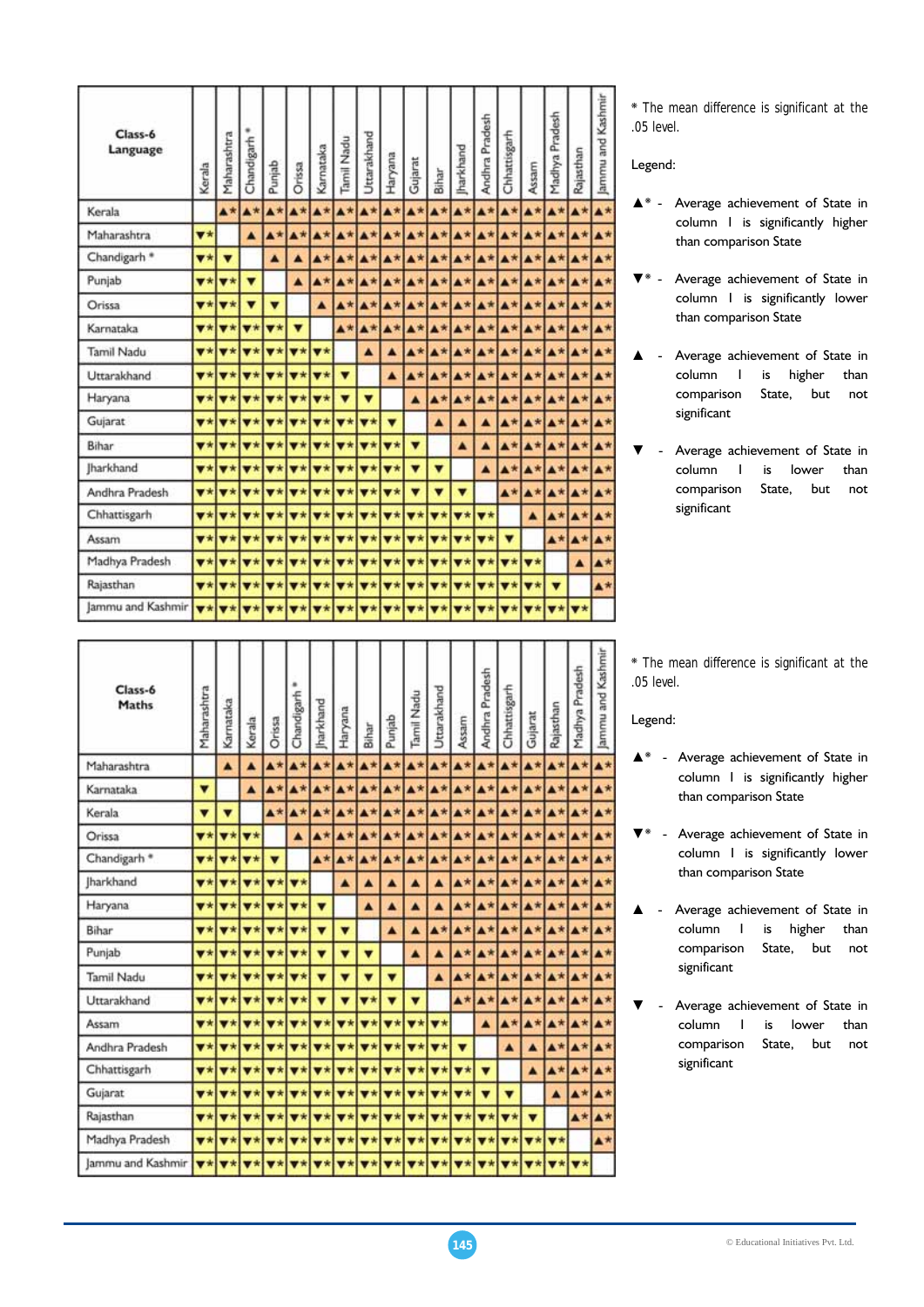| Class-8<br>Language     | Kerala                          | Chandigarh                                          | Haryana                                         | Karnataka                       | Punjab                                                                                                                                                                                                                                                                                                                                                                                                                                                                                     | Orissa                  | Gujarat                                             | Uttarakhand                     | Maharashtra             | Bihar                                        | Tamil Nadu                | Rajasthan                                                   | Assam                           | harkhand                             | Madhya Pradesh            | Chjattisgarh            | Pradesh<br>Andhra | Jammu and Kashmir        |
|-------------------------|---------------------------------|-----------------------------------------------------|-------------------------------------------------|---------------------------------|--------------------------------------------------------------------------------------------------------------------------------------------------------------------------------------------------------------------------------------------------------------------------------------------------------------------------------------------------------------------------------------------------------------------------------------------------------------------------------------------|-------------------------|-----------------------------------------------------|---------------------------------|-------------------------|----------------------------------------------|---------------------------|-------------------------------------------------------------|---------------------------------|--------------------------------------|---------------------------|-------------------------|-------------------|--------------------------|
| Kerala                  |                                 | $\blacktriangle$ *                                  | $\blacktriangle$ *                              | $A^*$                           | $A*$                                                                                                                                                                                                                                                                                                                                                                                                                                                                                       |                         | $A* A*$                                             |                                 | <b>A*</b> A*            | A*                                           | $A*$                      | A <sup>*</sup>                                              |                                 | $\pmb{\Delta}\star\pmb{\Delta}\star$ | $\blacktriangle$ *        | $A*$                    | A*                | <b>A</b> *               |
| Chandigarh <sup>*</sup> | $\overline{\mathbf{v}}$ *       |                                                     | A*                                              | A*                              | A*                                                                                                                                                                                                                                                                                                                                                                                                                                                                                         |                         | <b>A*</b> A*                                        | $\blacktriangle$ $\star$        | $\blacktriangle^+$      | A*                                           | $\blacktriangle$ *        |                                                             | <b>A*</b> A* A*                 |                                      | A*                        |                         | <b>A*</b> A*      | A*                       |
| Haryana                 | $\overline{\mathbf{v}}$ *       | $\overline{\mathbf{v}}$ $\star$                     |                                                 | $\Delta^*$                      | A*                                                                                                                                                                                                                                                                                                                                                                                                                                                                                         | $\blacktriangle$ *      | $\blacktriangle$ *                                  | A*                              | $A*$                    | A*                                           |                           | <b>A*</b> A* A*                                             |                                 | $\blacktriangle\star$                | A*                        |                         | <b>A*</b>         | $\blacktriangle$ *       |
| Karnataka               | $\overline{\mathbf{v}}$ *       | <b>V*</b>                                           | $7*$                                            |                                 | Δ                                                                                                                                                                                                                                                                                                                                                                                                                                                                                          | ▲                       | ▲                                                   | $\blacktriangle$ *              | $\blacktriangle\star$   | A*                                           | $\blacktriangle \star$    |                                                             | <b>A*</b> A* A*                 |                                      |                           | $A* A* A*$              |                   | $\blacktriangle$ *       |
| Punjab                  |                                 | $\mathbf{v}$ * $\mathbf{v}$ *                       | $\overline{\mathbf{v}}$ *                       | $\overline{\mathbf{v}}$         |                                                                                                                                                                                                                                                                                                                                                                                                                                                                                            | A                       |                                                     | $\blacktriangle$                | $\blacktriangle$ *      | A*                                           |                           | <b>A* A* A* A*</b>                                          |                                 |                                      |                           |                         | <b>A*</b> A* A*   | $\blacktriangle$ *       |
| Orissa                  | $\overline{\mathbf{v}}$ *       | 罗家                                                  | $\overline{\mathbf{v}}$ $\star$                 | ▼                               | $\overline{\mathbf{v}}$                                                                                                                                                                                                                                                                                                                                                                                                                                                                    |                         | ▲                                                   | ▲                               | $\blacktriangle$        | $A*$                                         | $\blacktriangle$ *        |                                                             | <b>A*</b> A* A*                 |                                      |                           | $A* A* A*$              |                   | $\blacktriangle$ *       |
| Gujarat                 | $\overline{\mathbf{v}}$ $\star$ | $\mathbf{v}$ *                                      | <b>v</b> *                                      |                                 | ▼                                                                                                                                                                                                                                                                                                                                                                                                                                                                                          | ▼                       |                                                     | $\blacktriangle$                | ▲                       | $A*$                                         | $\blacktriangle$ *        | A*                                                          |                                 | <b>A*</b> A*                         |                           | <b>A*</b> A* A*         |                   | $\blacktriangle^*$       |
| Uttarakhand             |                                 | $\mathbf{v}$ $\mathbf{v}$ $\mathbf{v}$ $\mathbf{v}$ | $\overline{\mathbf{v}^*}$                       | $V^*$                           | $\overline{\textbf{v}}$                                                                                                                                                                                                                                                                                                                                                                                                                                                                    | $\overline{\mathbf{v}}$ | ▼                                                   |                                 | ▲                       | $\blacktriangle\star$                        |                           | <b>A*</b> A* A* A*                                          |                                 |                                      |                           |                         | <b>A*</b> A* A*   | A.                       |
| Maharashtra             |                                 | $\mathbf{v}$ * $\mathbf{v}$ *                       | $V^+$                                           | $\blacktriangledown$ $\star$    | $\overline{\mathbf{v}}$ *                                                                                                                                                                                                                                                                                                                                                                                                                                                                  | Ý                       | v                                                   | ۰                               |                         | $A*$                                         | $A*$                      | A*                                                          | <b>A*</b> A*                    |                                      |                           | $\mathbf{A}^{\star}$    |                   | <b>A</b> *               |
| Bihar                   | $\overline{\mathbf{v}}$ *       | $7*$                                                | $\overline{\mathbf{v}}$ $\overline{\mathbf{x}}$ | $\mathbf{v}$ *                  | $\mathbf{v}$ *                                                                                                                                                                                                                                                                                                                                                                                                                                                                             |                         | $\mathbf{v}$ * $\mathbf{v}$ *                       | $\overline{\mathbf{v}}$ $\star$ | $\overline{\mathbf{v}}$ |                                              | $\blacktriangle$          | $\blacktriangle\star$                                       | A*                              | $\blacktriangle$ *                   |                           |                         | $A*A*A*$          | $\blacktriangle^*$       |
| Tamil Nadu              | $\overline{\mathbf{v}}$ *       | <b>V*</b>                                           | $\overline{\mathbf{v}}$ $\star$                 | $\overline{\mathbf{v}}$ *       | $\mathbf{v}$ *                                                                                                                                                                                                                                                                                                                                                                                                                                                                             |                         | ▼★■▼★                                               | $\overline{\mathbf{v}}$ *       | $\mathbf{v}$            | ▼                                            |                           | ▲                                                           | $A*$                            | A*                                   | A*                        | <b>A*</b> A*            |                   | A*                       |
| Rajasthan               |                                 | <b>v</b> * <b>v</b> *                               | $ \mathbf{v}\star $                             |                                 | $\mathbf{v}$ $\mathbf{v}$ $\mathbf{v}$ $\mathbf{v}$                                                                                                                                                                                                                                                                                                                                                                                                                                        |                         | <b>v</b> * <b>v</b> *                               |                                 | <b>v</b> * v*           | $\overline{\mathbf{v}}$                      | $\blacktriangledown$      |                                                             | Δ                               | Δ                                    | A*                        | A*                      | <b>A*</b>         | $\blacktriangle$ *       |
| Assam                   | $\overline{\mathbf{v}}$ *       | $\overline{\mathbf{v}}$                             | $\mathbf{v}$ $\star$                            |                                 | $\mathbf{v}$ * $\mathbf{v}$ *                                                                                                                                                                                                                                                                                                                                                                                                                                                              |                         | $\mathbf{v}$ $\mathbf{v}$ $\mathbf{v}$ $\mathbf{v}$ |                                 |                         | $\mathbf{v}$ * $\mathbf{v}$ * $\mathbf{v}$ * | $\overline{\mathbf{v}}$ * | $\overline{\mathbf{v}}$                                     |                                 | A                                    |                           |                         | A*                | A*                       |
| <b>Iharkhand</b>        |                                 |                                                     | $\mathbf{v}$ * $\mathbf{v}$ * $\mathbf{v}$ *    |                                 | $\mathbf{v}$ * $\mathbf{v}$ *                                                                                                                                                                                                                                                                                                                                                                                                                                                              |                         | $V^*$ $V^*$                                         |                                 |                         | $\mathbf{v}$ * $\mathbf{v}$ * $\mathbf{v}$ * | $\overline{\mathbf{v}}$ * | $\overline{\textbf{v}}$                                     | ▼                               |                                      | ▲                         | $\blacktriangle^*$      | A*                | $\blacktriangle^*$       |
| Madhya Pradesh          |                                 | $\mathbf{v}$ * $\mathbf{v}$ *                       | $\overline{\mathbf{v}\star}$                    | $\overline{\mathbf{v}}$ $\star$ |                                                                                                                                                                                                                                                                                                                                                                                                                                                                                            |                         | $\mathbf{v}$ * $\mathbf{v}$ * $\mathbf{v}$ *        |                                 |                         | $\mathbf{v}$ * $\mathbf{v}$ * $\mathbf{v}$ * |                           | $\mathbf{v}$ * $\mathbf{v}$ *                               | $\overline{\mathbf{v}}$         | ▼                                    |                           | ▲                       | ▲                 | $\blacktriangle$ *       |
| Chhattisgarh            |                                 | $\mathbf{v}$ * $\mathbf{v}$ *                       | $\overline{\mathbf{v}}$                         |                                 | $\mathbf{v}\star\mathbf{v}\star\mathbf{v}\star\mathbf{v}\star\mathbf{v}\star\mathbf{v}\star\mathbf{v}\star\mathbf{v}\star\mathbf{v}\star\mathbf{v}\star\mathbf{v}\star\mathbf{v}\star\mathbf{v}\star\mathbf{v}\star\mathbf{v}\star\mathbf{v}\star\mathbf{v}\star\mathbf{v}\star\mathbf{v}\star\mathbf{v}\star\mathbf{v}\star\mathbf{v}\star\mathbf{v}\star\mathbf{v}\star\mathbf{v}\star\mathbf{v}\star\mathbf{v}\star\mathbf{v}\star\mathbf{v}\star\mathbf{v}\star\mathbf{v}\star\mathbf$ |                         |                                                     |                                 |                         |                                              |                           | $\mathbf{v}$ * $\mathbf{v}$ * $\mathbf{v}$ * $\mathbf{v}$ * |                                 |                                      | $\overline{\mathbf{v}}$   |                         | Δ                 | $\blacktriangle^{\star}$ |
| Andhra Pradesh          | $\overline{\mathbf{v}}$ *       | $\overline{\mathbf{v}}$                             | 7 <sup>2</sup>                                  |                                 | $\mathbf{v}$ * $\mathbf{v}$ *                                                                                                                                                                                                                                                                                                                                                                                                                                                              |                         | $\mathbf{v}$ * $\mathbf{v}$ *                       | $\overline{\mathbf{v}}$ *       | $\overline{\mathbf{v}}$ | $\overline{\mathbf{v}}$                      | $\overline{\mathbf{v}}$ * | $\overline{\mathbf{v}}$ $\star$                             | $\overline{\mathbf{v}}$ $\star$ | $\overline{\mathbf{v}}$              | $\overline{\mathbf{v}}$   | $\overline{\mathbf{v}}$ |                   | $\blacktriangle^*$       |
| Jammu and Kashmir       |                                 |                                                     |                                                 |                                 | $\mathbf{v}\star\mathbf{v}\star\mathbf{v}\star\mathbf{v}\star\mathbf{v}\star\mathbf{v}\star\mathbf{v}\star\mathbf{v}\star\mathbf{v}\star\mathbf{v}\star\mathbf{v}\star\mathbf{v}\star\mathbf{v}\star\mathbf{v}\star\mathbf{v}\star\mathbf{v}\star\mathbf{v}\star\mathbf{v}\star\mathbf{v}\star\mathbf{v}\star\mathbf{v}\star\mathbf{v}\star\mathbf{v}\star\mathbf{v}\star\mathbf{v}\star\mathbf{v}\star\mathbf{v}\star\mathbf{v}\star\mathbf{v}\star\mathbf{v}\star\mathbf{v}\star\mathbf$ |                         |                                                     |                                 |                         |                                              |                           |                                                             |                                 |                                      | $\overline{\mathbf{v}^*}$ |                         | $V*$ $V*$         |                          |
|                         |                                 |                                                     |                                                 |                                 |                                                                                                                                                                                                                                                                                                                                                                                                                                                                                            |                         |                                                     |                                 |                         |                                              |                           |                                                             |                                 |                                      |                           |                         |                   |                          |

\* *The mean difference is significant at the .05 level.* 

Legend:

- ▲\* Average achievement of State in column 1 is significantly higher than comparison State
- Average achievement of State in column 1 is significantly lower than comparison State
- ▲ Average achievement of State in column 1 is higher than comparison State, but not significant
- Average achievement of State in column 1 is lower than comparison State, but not significant

| Class-8<br>Maths             | Kerala                          | Orissa                       | Karnataka                       | Maharashtra                     | Chandigarh                      | Haryana                                   | Bihar                           | Punjab                    | Jttarakhand                     | harkhand                        | Rajasthan                                  | Tamil Nadu                   | Gujarat                   | Assam                     | Andhra Pradesh           | Madhya Pradesh        | Chhattisgarh          | ammu and Kashmi |
|------------------------------|---------------------------------|------------------------------|---------------------------------|---------------------------------|---------------------------------|-------------------------------------------|---------------------------------|---------------------------|---------------------------------|---------------------------------|--------------------------------------------|------------------------------|---------------------------|---------------------------|--------------------------|-----------------------|-----------------------|-----------------|
| Kerala                       |                                 | ▲                            | $\blacktriangle\star$           | $\blacktriangle\star$           | $\blacktriangle$ *              | $\blacktriangle\star$                     | $\blacktriangle\star$           | $\blacktriangle$ *        | $\blacktriangle$ *              | $\blacktriangle$ *              | $A*$                                       | $\blacktriangle$ *           | $\blacktriangle$ *        | $\blacktriangle$ *        | $\blacktriangle$ *       | $\blacktriangle\star$ | $\blacktriangle^*$    |                 |
| Orissa                       | ۳                               |                              | ▲                               | $\blacktriangle\star$           | $A*$                            | $\blacktriangle\star$                     | $\blacktriangle\star$           | $A^{\star}$               | $\blacktriangle\star$           |                                 | $A*A*$                                     | $\mathbf{A}^{\star}$         | $\blacktriangle\star$     | <b>A</b> *                | AX                       | A*                    | $\blacktriangle^*$    |                 |
| Karnataka                    | $\overline{\mathbf{v}}$ *       | $\overline{\mathbf{v}}$      |                                 | $\blacktriangle\star$           | $\blacktriangle\star$           | $\blacktriangle$ *                        | <b>A</b> *                      | $A*$                      | $A*$                            | $\blacktriangle \star$          | A*                                         | A*                           | <b>A*</b>                 | A*                        | $\blacktriangle$ *       | <b>A*</b>             | A*                    |                 |
| Maharashtra                  | $\mathbf{v}$ *                  | $\overline{\mathbf{v}}$ *    | $\mathbf{v}$ *                  |                                 | Δ                               | $A*$                                      | $\blacktriangle\star$           | $A*$                      | $\blacktriangle^*$              | $A*$                            | A*                                         | $\blacktriangle\star$        | $A*$                      | A                         | $A*$                     | A*                    | A*                    |                 |
| Chandigarh <sup>*</sup>      | $\overline{\mathbf{v}}$ *       | $V^*$                        | $\overline{\mathbf{v}}$ *       | ▼                               |                                 | $\blacktriangle$                          | $\blacktriangle\star$           | ▲★                        | A*                              | $\blacktriangle$ *              | <b>A</b>                                   | A*                           |                           | <b>A*</b> A*              | A*                       | A*                    | A*                    |                 |
| Haryana                      | $\overline{\mathbf{v}}$ *       | $\mathbf{v}$ $\star$         | $\mathbf{v}$ $\star$            | $\blacktriangledown$ *          | ▼                               |                                           | $\blacktriangle\star$           | Δ                         | $\blacktriangle^{\star}$        | A*                              | A*                                         | $\mathbf{A}^{\star}$         | A*                        | $A^*$                     | $\blacktriangle\star$    | <b>A</b> *            | A*                    |                 |
| Bihar                        | $\overline{\mathbf{v}}$ *       | $\mathbf{v}$ *               | $\overline{\mathbf{v}}$ *       | $\mathbf{v}$ *                  | $\overline{\mathbf{v}}$ *       | $\overline{\mathbf{v}}$ $\star$           |                                 | ▲                         | ▲                               | $\blacktriangle$ *              | $\blacktriangle^+$                         | $\blacktriangle^{\star}$     | A*                        | ΔZ                        | A*                       | A*                    | $\blacktriangle^+$    |                 |
| Punjab                       | $\overline{\mathbf{v}}$ $\star$ | $V^{\pm}$                    | $\overline{\mathbf{v}}$         | $V^*$                           | $\overline{\mathbf{v}}$ $\star$ | $\overline{\mathbf{v}}$                   | v                               |                           | ▲                               | ▲                               | ▲木                                         | A*                           | A*                        | <b>A</b> *                | A*                       | A <sup>*</sup>        | ▲ 大                   |                 |
| Uttarakhand                  | $V^+$                           | $\mathbf{v}$ +               | v*                              | $\mathbf{v}$ $\star$            | $\overline{\mathbf{v}}$ *       | 7 <sup>2</sup>                            | $\overline{\mathbf{v}}$         | ▼                         |                                 | ▲                               |                                            | A*                           | AT                        | A*                        | A*                       | A*                    |                       |                 |
| <b>Jharkhand</b>             | $\overline{\mathbf{v}}$ *       | $\overline{\mathbf{v}}$ *    | $\mathbf{v}$ $\star$            | $\mathbf{v}$ *                  | $\blacktriangledown$ *          | $\overline{\mathbf{v}}$ $\star$           | $\overline{\mathbf{v}}$ *       | v                         | ▼                               |                                 | ▲                                          | ▲                            | $\blacktriangle$ $\pi$    | AW                        | A*                       | Ax                    | ▲大                    |                 |
| Rajasthan                    | $\overline{\mathbf{v}}$ *       | $\overline{\mathbf{v}}$ *    | $\nabla x$                      | $\blacktriangledown \star$      | $\overline{\mathbf{v}}$ *       | 文本                                        | $\overline{\mathbf{v}}$ $\star$ | $\mathbf{v}$ *            | $\overline{\mathbf{v}}$         | $\overline{\textbf{v}}$         |                                            | ▲                            | $\blacktriangle\star$     | A*                        | $\blacktriangle^{\star}$ | A*                    | ▲★                    |                 |
| <b>Tamil Nadu</b>            | $\overline{\mathbf{v}}$ *       | $\mathbf{v}$ $\star$         | $\mathbf{v}$ $\star$            | $\mathbf{v}$ $\star$            | $\overline{\mathbf{v}}$ *       | v*                                        | $\overline{\mathbf{v}}$ *       | $\mathbf{v}$ *            | $\mathbf{v}$ $\star$            |                                 |                                            |                              | ▲                         | A*                        | <b>A</b> *               | A*                    | A*                    |                 |
| Gujarat                      | v*                              | $\blacktriangledown$ $\star$ | $\overline{\mathbf{v}}$ $\star$ | $\overline{\mathbf{v}}$ *       |                                 | $\mathbf{v}$ * $\mathbf{v}$ *             | $\overline{\mathbf{v}}$ *       | $\overline{\mathbf{v}}$ * | $\overline{\mathbf{v}}$ $\star$ | $\overline{\mathbf{v}}$ *       | $\overline{\mathbf{v}}$ *                  | $\overline{\mathbf{v}}$      |                           | Δ                         | $A^*$                    | A <sup>*</sup>        | $\blacktriangle\star$ |                 |
| Assam                        | $\overline{\mathbf{v}}$ *       | $\overline{\mathbf{v}}$ *    | $V^+$                           | $\overline{\mathbf{v}}$ $\star$ | $\mathbf{v}$ *                  | $\overline{\mathbf{v}}$ *                 | $\overline{\mathbf{v}}$ *       | $\blacktriangledown$ *    | $\overline{\mathbf{v}}$ $\star$ | $\overline{\mathbf{v}}$ $\star$ | $\mathbf{v}$ *                             | $\blacktriangledown$ $\star$ | $\overline{\mathbf{v}}$   |                           | $\blacktriangle\star$    | $\blacktriangle$ *    | ▲春                    |                 |
| Andhra Pradesh               | $\overline{\mathbf{v}}$ $\star$ |                              | $V^*$ v $*$                     | $\mathbf{v}$ *                  |                                 | $\mathbf{v}$ * $\mathbf{v}$ *             | $\mathbf{v}$ *                  | $\mathbf{v}$ *            | $V^*$                           | $V^*$                           |                                            | $V^*$ $V^*$                  | $\mathbf{v}$ *            | $\overline{\mathbf{v}}$ * |                          | $\blacktriangle$ *    |                       |                 |
| Madhya Pradesh               | $\overline{\mathbf{v}}$ *       | $V^+$                        | <b>V</b> *                      | $\overline{\mathbf{v}}$ *       |                                 | $\mathbf{v}$ $\star$ $\mathbf{v}$ $\star$ | $\overline{\mathbf{v}}$         | $\overline{\mathbf{v}}$ * | $ \mathbf{v}\star $             | $\overline{\mathbf{v}}$ *       | $\blacktriangledown$ *                     | $\overline{\mathbf{v}^*}$    | $\overline{\mathbf{v}}$ * | $\overline{\mathbf{v}}$ * | Vź                       |                       | A                     |                 |
| Chhattisgarh                 | $\overline{\mathbf{v}}$ *       | $\mathbf{v}$ *               | $\mathbf{v}$ $\star$            | $\mathbf{v}$ *                  | $\mathbf{v}$ *                  | $\mathbf{v}$ $\star$                      | $\mathbf{v}$ *                  | $\mathbf{v}$ *            | $\mathbf{v}$ $\star$            | $\mathbf{v}$ *                  | $\mathbf{v}$ *                             | $\overline{\mathbf{v}}$      | $\mathbf{v}$ *            | $V^+$                     | ▼∗                       |                       |                       |                 |
| Jammu and Kashmir <b>V *</b> |                                 |                              | $\mathbf{v}$ $\star$            | $V^*$                           | $V^*$                           | V <sub>k</sub>                            | $V^*$                           | $\overline{\mathbf{v}}$ * | $V^*$                           | $V^*$                           | $\overline{\mathbf{v}}$ $\dot{\mathbf{x}}$ | $V^*$                        | $\mathbf{v}$ $\star$      | $\mathbf{v}$ $\star$      |                          | $\mathbf{v}$ $\star$  | $\mathbf{v}$ $\star$  |                 |

\* *The mean difference is significant at the .05 level.* 

Legend:

- ▲\* Average achievement of State in column 1 is significantly higher than comparison State
- Average achievement of State in column 1 is significantly lower than comparison State
- ▲ Average achievement of State in column 1 is higher than comparison State, but not significant
- Average achievement of State in column 1 is lower than comparison State, but not significant

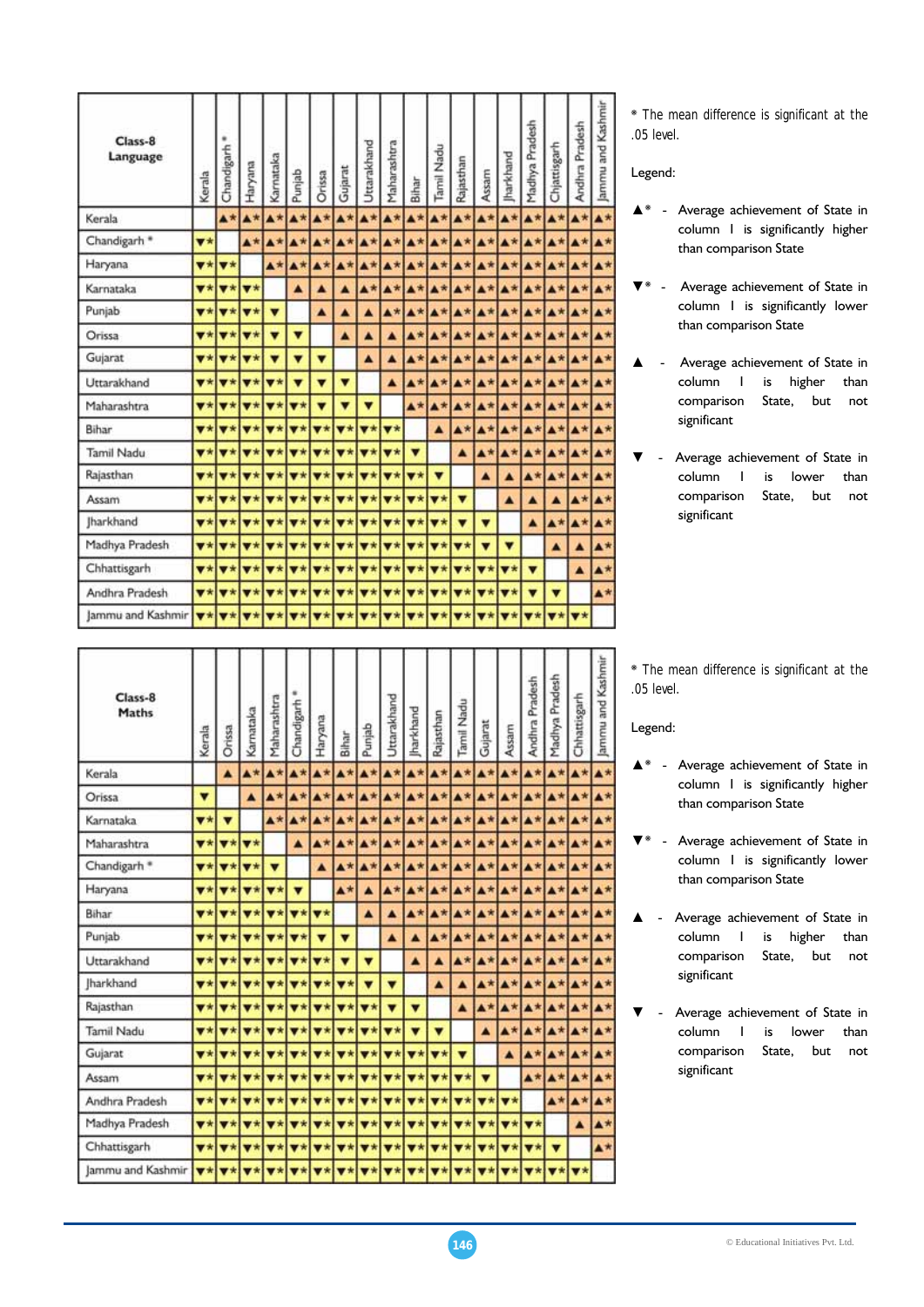# **Appendix F - State Wise Rural and Urban Statistics for All Papers**

| onass i mangaago |                   |       |              |           |             |              |           |                     |  |
|------------------|-------------------|-------|--------------|-----------|-------------|--------------|-----------|---------------------|--|
| S. No            | <b>State</b>      |       | <b>Rural</b> |           |             | <b>Urban</b> |           | <b>Significance</b> |  |
|                  |                   | N     | <b>AVG</b>   | <b>SD</b> | $\mathbf N$ | <b>AVG</b>   | <b>SD</b> |                     |  |
| ı                | National          | 21635 | 53.3         | 23.5      | 7212        | 58.9         | 21.3      |                     |  |
| $\overline{2}$   | Andhra Pradesh    | 1619  | 50.9         | 21.2      | 746         | 54.7         | 18.9      | $0.000*$            |  |
| 3                | Assam             | 496   | 45.5         | 23.5      | 91          | 55.7         | 21.2      | $0.000*$            |  |
| $\overline{4}$   | <b>Bihar</b>      | 1969  | 49.5         | 23.6      | 580         | 49.6         | 25.3      | 0.900               |  |
| 5                | Chhattisgarh      | 1175  | 51.7         | 20.0      | 229         | 46.9         | 20.8      | $0.001*$            |  |
| 6                | Delhi             | 112   | 66.8         | 20.2      | 823         | 74.6         | 15.9      | $0.000*$            |  |
| 7                | Gujarat           | 1206  | 51.0         | 23.1      | 484         | 50.5         | 21.8      | 0.649               |  |
| 8                | Haryana           | 1064  | 49.3         | 25.3      | 2           | 61.2         | 19.9      | $0.000*$            |  |
| 9                | Jammu and Kashmir | 396   | 18.9         | 13.3      | 58          | 19.4         | 10.2      | 0.728               |  |
| 10               | <b>Jharkhand</b>  | 888   | 48.9         | 22.4      | 117         | 42.8         | 20.9      | $0.004*$            |  |
| П                | Karnataka         | 824   | 55.4         | 20.8      | 1053        | 60.9         | 17.1      | $0.000*$            |  |
| 12               | Kerala            | 1029  | 69.5         | 20.1      | 164         | 72.9         | 17.9      | $0.030*$            |  |
| 3                | Madhya Pradesh    | 1555  | 37.9         | 26.4      | 503         | 54.0         | 22.3      | $0.000*$            |  |
| 4                | Maharashtra       | 3454  | 64.5         | 17.3      | 527         | 54.0         | 18.2      | $0.000*$            |  |
| 15               | Orissa            | 555   | 62.9         | 23.3      | 220         | 67.1         | 19.9      | $0.013*$            |  |
| 16               | Punjab            | 924   | 56.3         | 18.6      | 147         | 64.0         | 18.2      | $0.000*$            |  |
| 17               | Rajasthan         | 1404  | 39.8         | 22.9      | 162         | 50.4         | 21.0      | $0.000*$            |  |
| 18               | <b>Tamil Nadu</b> | 2116  | 59.5         | 19.3      | 1054        | 64.6         | 17.2      | $0.000*$            |  |
| 9                | Uttarakhand       | 849   | 57.6         | 20.7      | 133         | 60.8         | 21.5      | 0.113               |  |

### **Class-4 Language**

### **Class-4 Maths**

|       |                   |       | <b>Rural</b> |           |              | <b>Urban</b> |           |                     |
|-------|-------------------|-------|--------------|-----------|--------------|--------------|-----------|---------------------|
| S. No | <b>State</b>      | N     | <b>AVG</b>   | <b>SD</b> | $\mathsf{n}$ | <b>AVG</b>   | <b>SD</b> | <b>Significance</b> |
|       | National          | 21598 | 55.9         | 22.6      | 7184         | 58.4         | 19.8      |                     |
| 2     | Andhra Pradesh    | 1614  | 53           | 18.6      | 736          | 53.3         | 16.1      | 0.687               |
| 3     | Assam             | 496   | 50.1         | 23        | 91           | 50.8         | 15        | 0.722               |
| 4     | <b>Bihar</b>      | 1958  | 53           | 21.3      | 575          | 53.8         | 21.4      | 0.448               |
| 5     | Chhattisgarh      | 74    | 53.5         | 18.6      | 231          | 45.4         | 21        | $0.000*$            |
| 6     | Delhi             | 104   | 65.8         | 15.3      | 811          | 70.9         | 14.6      | $0.002*$            |
| 7     | Gujarat           | 1206  | 49.9         | 22.1      | 484          | 46.3         | 19.9      | $0.001*$            |
| 8     | Haryana           | 1064  | 53.2         | 21.2      | 2            | 58.2         | 17.7      | $0.005*$            |
| 9     | Jammu and Kashmir | 396   | 28.3         | 17.5      | 58           | 34.9         | 16.4      | $0.006*$            |
| 0     | <b>Jharkhand</b>  | 883   | 54.3         | 19.4      | 117          | 41.6         | 22.6      | $0.000*$            |
| П     | Karnataka         | 824   | 63.2         | 22.9      | 1053         | 64.3         | 17.9      | 0.280               |
| 12    | Kerala            | 1038  | 64.9         | 19.7      | 162          | 66.4         | 17.8      | 0.318               |
| 3     | Madhya Pradesh    | 1555  | 39.5         | 25.4      | 503          | 51.7         | 21.1      | $0.000*$            |
| 4     | Maharashtra       | 3448  | 70.8         | 17.6      | 527          | 64.0         | 17.7      | $0.000*$            |
| 15    | Orissa            | 555   | 66.4         | 22.3      | 220          | 65           | 20.1      | 0.398               |
| 16    | Punjab            | 922   | 55.2         | 18.6      | 147          | 57           | 16.9      | 0.224               |
| 17    | Rajasthan         | 1404  | 45           | 24.1      | 162          | 46.9         | 23.6      | 0.354               |
| 8     | <b>Tamil Nadu</b> | 2116  | 57.8         | 18        | 1053         | 60.4         | 15.6      | $0.000*$            |
| 9     | Uttarakhand       | 841   | 57.5         | 21.1      | 133          | 60.9         | 18.2      | $0.048*$            |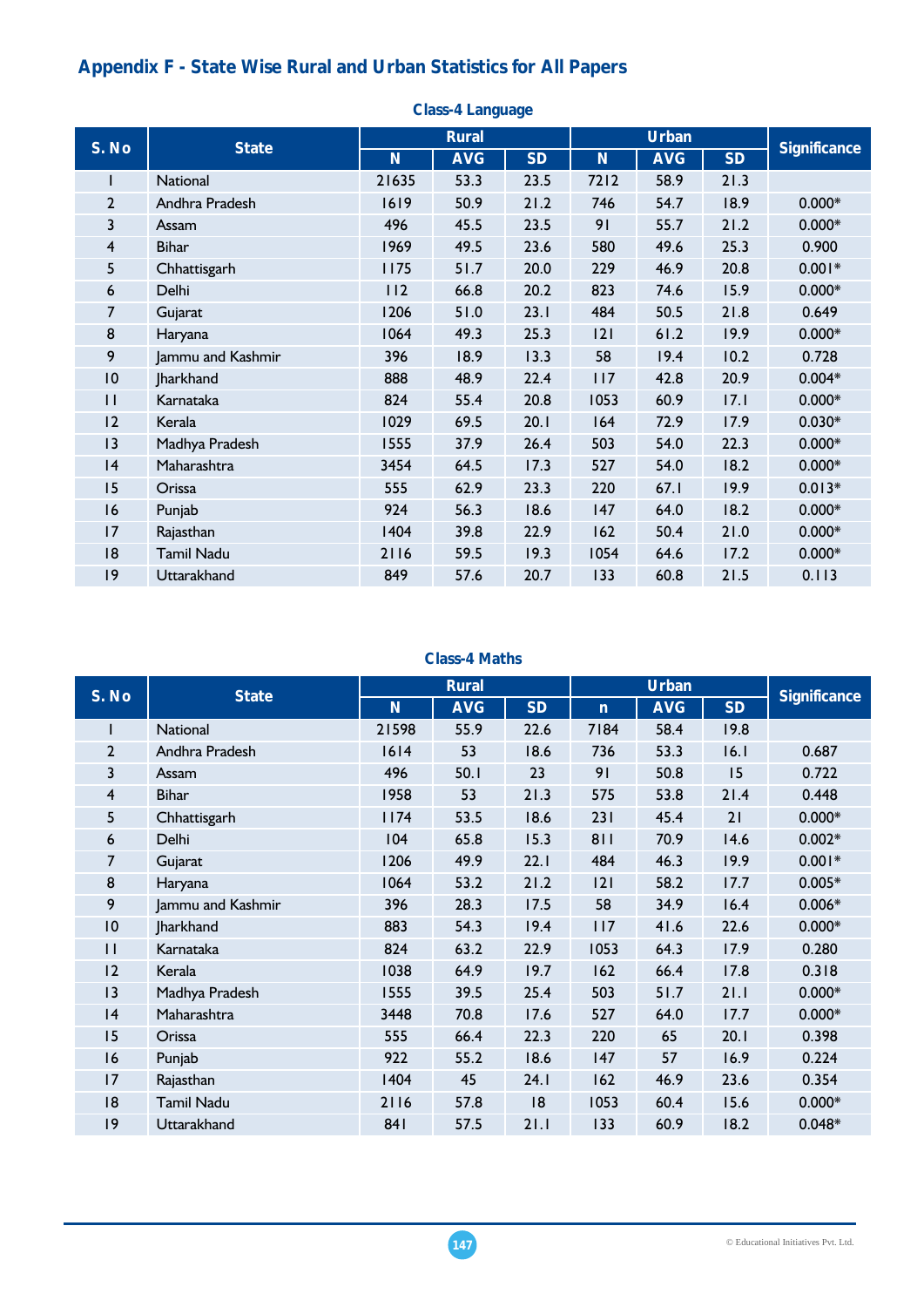| S. No        | <b>State</b>      |       | <b>Rural</b> |           |              | <b>Urban</b> |           | <b>Significance</b> |
|--------------|-------------------|-------|--------------|-----------|--------------|--------------|-----------|---------------------|
|              |                   | N     | <b>AVG</b>   | <b>SD</b> | $\mathsf{n}$ | <b>AVG</b>   | <b>SD</b> |                     |
| L            | <b>National</b>   | 28041 | 47.2         | 22.3      | 7144         | 52.6         | 20.2      |                     |
| $\mathbf{2}$ | Andhra Pradesh    | 2928  | 44.8         | 18.8      | 861          | 48.7         | 18.4      | $0.000*$            |
| 3            | Assam             | 923   | 39.6         | 20.8      | 137          | 54.2         | 15.1      | $0.000*$            |
| 4            | <b>Bihar</b>      | 2492  | 46.5         | 21.7      | 242          | 49.7         | 21.5      | $0.027*$            |
| 5            | Chhattisgarh      | 1488  | 40.6         | 18.9      | 300          | 52.3         | 18.5      | $0.000*$            |
| 6            | Gujarat           | 1190  | 47.3         | 21.0      | 451          | 48.6         | 20        | 0.214               |
| 7            | Haryana           | 1306  | 48.9         | 20.3      | 125          | 54.2         | 14.3      | $0.000*$            |
| 8            | Jammu and Kashmir | 839   | 14.5         | 8.4       | 104          | 13.8         | 8.3       | 0.401               |
| 9            | <b>Jharkhand</b>  | 1175  | 46.5         | 19.7      | 94           | 39.4         | 18.1      | $0.001*$            |
| 10           | Karnataka         | 917   | 53.1         | 20.3      | 1130         | 56.7         | 16.6      | $0.000*$            |
| П            | Kerala            | 1295  | 71.8         | 18.8      | 241          | 78.6         | 16.3      | $0.000*$            |
| 12           | Madhya Pradesh    | 2545  | 35.2         | 21.5      | 749          | 44.8         | 20.1      | $0.000*$            |
| 3            | Maharashtra       | 3298  | 61.0         | 16.1      | 645          | 57.7         | 19.2      | $0.000*$            |
| 4            | Orissa            | 860   | 57.2         | 23.0      | 421          | 52.0         | 21.6      | $0.000*$            |
| 15           | Punjab            | 1128  | 57.0         | 16.8      | 223          | 62.1         | 16.0      | $0.000*$            |
| 16           | Rajasthan         | 2411  | 34.9         | 18.7      | 207          | 46.9         | 19.7      | $0.000*$            |
| 17           | Tamil Nadu        | 2128  | 49.5         | 20.3      | 1075         | 54.4         | 18.3      | $0.000*$            |
| 18           | Uttarakhand       | 1118  | 50.2         | 19.1      | 139          | 50.3         | 8.1       | 0.966               |

#### **Class-6 Language**

## **Class-6 Maths**

| S.No            |                   |       | <b>Rural</b> |           |              | <b>Urban</b> |           | <b>Significance</b> |  |
|-----------------|-------------------|-------|--------------|-----------|--------------|--------------|-----------|---------------------|--|
|                 | <b>State</b>      | N     | <b>AVG</b>   | <b>SD</b> | $\mathsf{n}$ | <b>AVG</b>   | <b>SD</b> |                     |  |
|                 | <b>National</b>   | 27795 | 43.5         | 22.4      | 7049         | 47.2         | 20.8      |                     |  |
| $\overline{2}$  | Andhra Pradesh    | 2893  | 35.9         | 17.3      | 841          | 40.0         | 16.6      | $0.000*$            |  |
| 3               | Assam             | 924   | 37.5         | 20.3      | 137          | 48.9         | 16.1      | $0.000*$            |  |
| $\overline{4}$  | <b>Bihar</b>      | 2480  | 46.4         | 20.1      | 241          | 48.8         | 19.6      | 0.069               |  |
| 5               | Chhattisgarh      | 1458  | 34.8         | 17.2      | 259          | 43.7         | 21.2      | $0.000*$            |  |
| 6               | Gujarat           | 1190  | 35.5         | 19.7      | 451          | 33.2         | 16.4      | 0.018               |  |
| 7               | Haryana           | 1306  | 46.5         | 20.1      | 125          | 47.9         | 14.9      | 0.330               |  |
| 8               | Jammu and Kashmir | 838   | 22.8         | 15.7      | 104          | 27.6         | 12.8      | $0.003*$            |  |
| 9               | <b>Jharkhand</b>  | 1133  | 47.1         | 20.6      | 88.0         | 41.2         | 17.2      | $0.003*$            |  |
| $\overline{10}$ | Karnataka         | 917   | 63.0         | 20.8      | 1130         | 60.0         | 19.6      | 0.001               |  |
| П               | Kerala            | 1293  | 58.9         | 18.9      | 240          | 66.7         | 14.9      | $0.000*$            |  |
| 2               | Madhya Pradesh    | 2545  | 29.1         | 19.1      | 749          | 34.3         | 16.6      | $0.000*$            |  |
| 3               | Maharashtra       | 3257  | 62.3         | 20.8      | 641          | 57.7         | 23.1      | $0.000*$            |  |
| 4               | Orissa            | 837   | 56.1         | 21.9      | 409          | 49.4         | 20.3      | $0.000*$            |  |
| 15              | Punjab            | 1091  | 44.3         | 14.9      | 220          | 52.3         | 13.9      | $0.000*$            |  |
| 16              | Rajasthan         | 2411  | 32.7         | 18.9      | 207          | 35.4         | 20.2      | $0.061*$            |  |
| 17              | <b>Tamil Nadu</b> | 2112  | 44.7         | 20.5      | 1072         | 46.7         | 17.2      | $0.004*$            |  |
| 18              | Uttarakhand       | 1110  | 44.0         | 19.1      | 135          | 45.4         | 17.4      | 0.405               |  |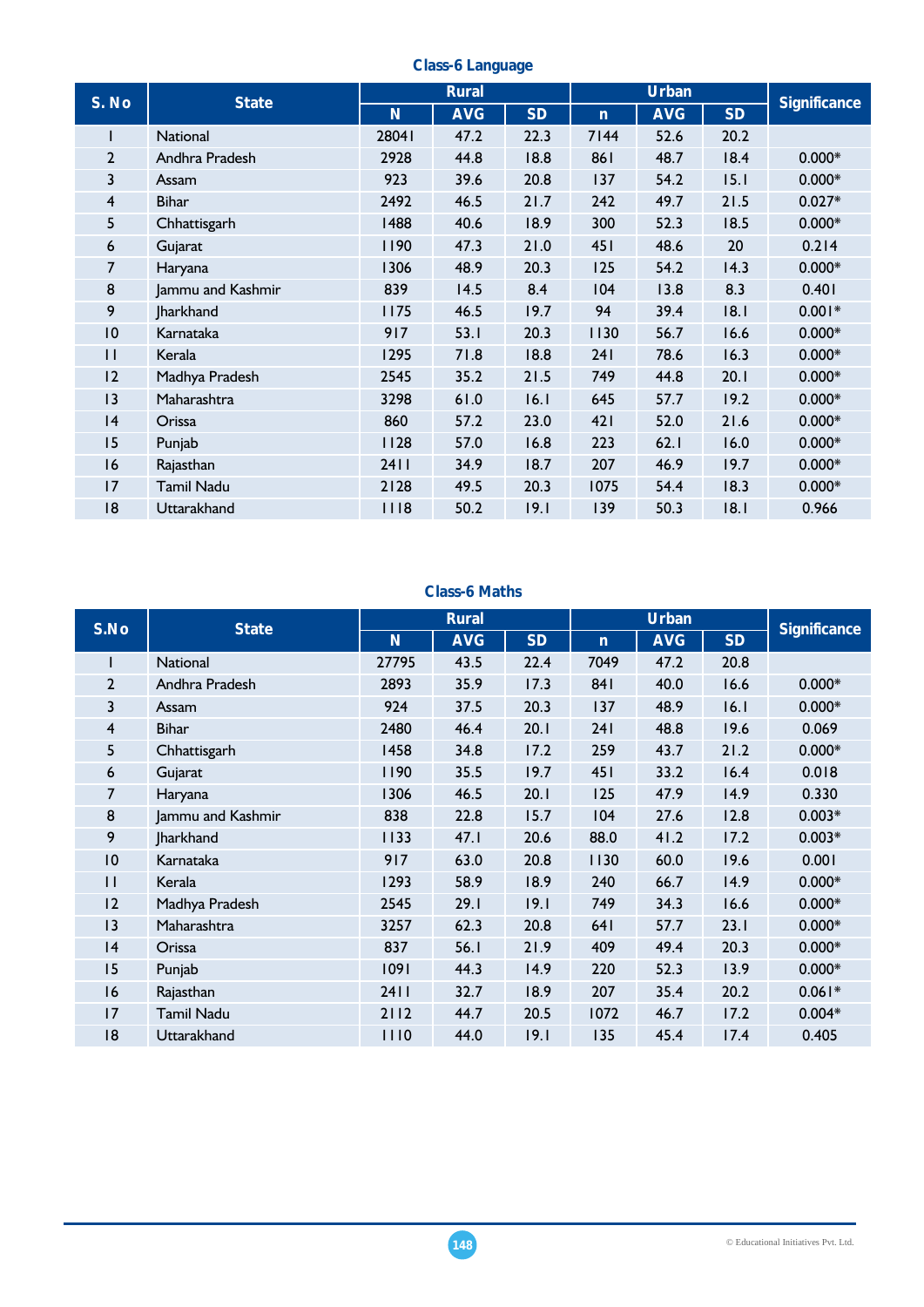| S.No | <b>State</b>      |       | <b>Rural</b> |           |              | <b>Urban</b> |           |                     |  |
|------|-------------------|-------|--------------|-----------|--------------|--------------|-----------|---------------------|--|
|      |                   | N     | <b>AVG</b>   | <b>SD</b> | $\mathsf{n}$ | <b>AVG</b>   | <b>SD</b> | <b>Significance</b> |  |
|      | <b>National</b>   | 26256 | 52.5         | 19.4      | 7983         | 55.5         | 17.8      |                     |  |
| 2    | Andhra Pradesh    | 2719  | 47.6         | 17.1      | 1063         | 47.4         | 16.0      | 0.812               |  |
| 3    | Assam             | 854   | 49.6         | 21.4      | 66           | 56.9         | 10.9      | $0.000*$            |  |
| 4    | <b>Bihar</b>      | 2078  | 52.7         | 19.9      | 269          | 56.6         | 21.4      | $0.005*$            |  |
| 5    | Chhattisgarh      | 1815  | 46.3         | 16.6      | 379          | 55.3         | 18.0      | $0.000*$            |  |
| 6    | Gujarat           | 617   | 56.8         | 16.8      | 534          | 63.3         | 17.0      | $0.000*$            |  |
| 7    | Haryana           | 1292  | 61.2         | 15.3      | 129          | 64.4         | 12.5      | $0.008*$            |  |
| 8    | Jammu and Kashmir | 699   | 19.0         | 8.1       | 66           | 19.3         | 7.6       | 0.774               |  |
| 9    | <b>Jharkhand</b>  | 1173  | 49.7         | 19.4      | 97           | 53.6         | 15.2      | $0.023*$            |  |
| 10   | Karnataka         | 786   | 61.2         | 14.8      | 1093         | 57.5         | 14.0      | $0.000*$            |  |
| П    | Kerala            | 1096  | 74.4         | 13.2      | 217          | 76.3         | 12.9      | 0.063               |  |
| 12   | Madhya Pradesh    | 2060  | 46.0         | 18.6      | 694          | 54.9         | 17.9      | $0.000*$            |  |
| 3    | Maharashtra       | 3018  | 56.1         | 19.0      | 1133         | 55.0         | 18.1      | 0.099               |  |
| 4    | Orissa            | 905   | 59.4         | 18.8      | 404          | 53.1         | 19.6      | $0.000*$            |  |
| 15   | Punjab            | 1054  | 57.8         | 14.5      | 234          | 62.7         | 12.4      | $0.000*$            |  |
| 16   | Rajasthan         | 2604  | 50.5         | 17.3      | 249          | 58.7         | 17.9      | $0.000*$            |  |
| 17   | <b>Tamil Nadu</b> | 2240  | 51.8         | 17.7      | $1212$       | 53.7         | 16.6      | $0.002*$            |  |
| 18   | Uttarakhand       | 1246  | 56.7         | 17.5      | 144          | 58.1         | 14.9      | 0.283               |  |

#### **Class-8 Language**

## **Class-8 Maths**

| S.No            |                   |       | <b>Rural</b> |           |              | <b>Urban</b> |           | <b>Significance</b> |  |
|-----------------|-------------------|-------|--------------|-----------|--------------|--------------|-----------|---------------------|--|
|                 | <b>State</b>      | N     | <b>AVG</b>   | <b>SD</b> | $\mathsf{n}$ | <b>AVG</b>   | <b>SD</b> |                     |  |
|                 | <b>National</b>   | 26127 | 35.4         | 15.8      | 7959         | 35.3         | 14.7      |                     |  |
| $\overline{2}$  | Andhra Pradesh    | 2697  | 30.1         | 12.6      | 1027         | 28.4         | 10.5      | $0.000*$            |  |
| 3               | Assam             | 850   | 31.4         | 15.2      | 66           | 34.4         | 11.4      | 0.117               |  |
| $\overline{4}$  | <b>Bihar</b>      | 2063  | 36.8         | 16.2      | 268          | 40.2         | 18.7      | $0.005*$            |  |
| 5               | Chhattisgarh      | 1812  | 26.4         | 10.4      | 379          | 32.3         | 15.2      | $0.000*$            |  |
| 6               | Gujarat           | 617   | 31.1         | 4.1       | 534          | 37.1         | 14.7      | $0.000*$            |  |
| 7               | Haryana           | 1292  | 39.5         | 12.8      | 129          | 33.2         | 8.6       | $0.000*$            |  |
| 8               | Jammu and Kashmir | 683   | 19.4         | 8.4       | 66           | 20.9         | 8.3       | 0.170               |  |
| 9               | <b>Jharkhand</b>  | 1176  | 34.8         | 14.3      | 97           | 39.9         | 10.6      | $0.000*$            |  |
| $\overline{10}$ | Karnataka         | 786   | 56.7         | 17.4      | 1093         | 34.5         | 13.8      | $0.000*$            |  |
| П               | Kerala            | 1087  | 45.3         | 14.8      | 216          | 47.4         | 12.4      | $0.029*$            |  |
| 2               | Madhya Pradesh    | 2060  | 28.3         | 12.7      | 694          | 28.5         | 12.2      | 0.709               |  |
| 3               | Maharashtra       | 2990  | 41.7         | 17.5      | 1155         | 41.5         | 17.0      | 0.765               |  |
| 4               | Orissa            | 894   | 47.3         | 17.9      | 399          | 41.0         | 15.6      | $0.000*$            |  |
| 15              | Punjab            | 1033  | 36.8         | 11.5      | 233          | 38.6         | 11.0      | $0.029*$            |  |
| 16              | Rajasthan         | 2604  | 34.9         | 14.9      | 249          | 36.5         | 13.5      | 0.105               |  |
| 17              | <b>Tamil Nadu</b> | 2239  | 33.4         | 12.4      | 1209         | 34.6         | 13.3      | $0.015*$            |  |
| 18              | Uttarakhand       | 1244  | 36.5         | 13.5      | 145          | 36.7         | 7.3       | 0.801               |  |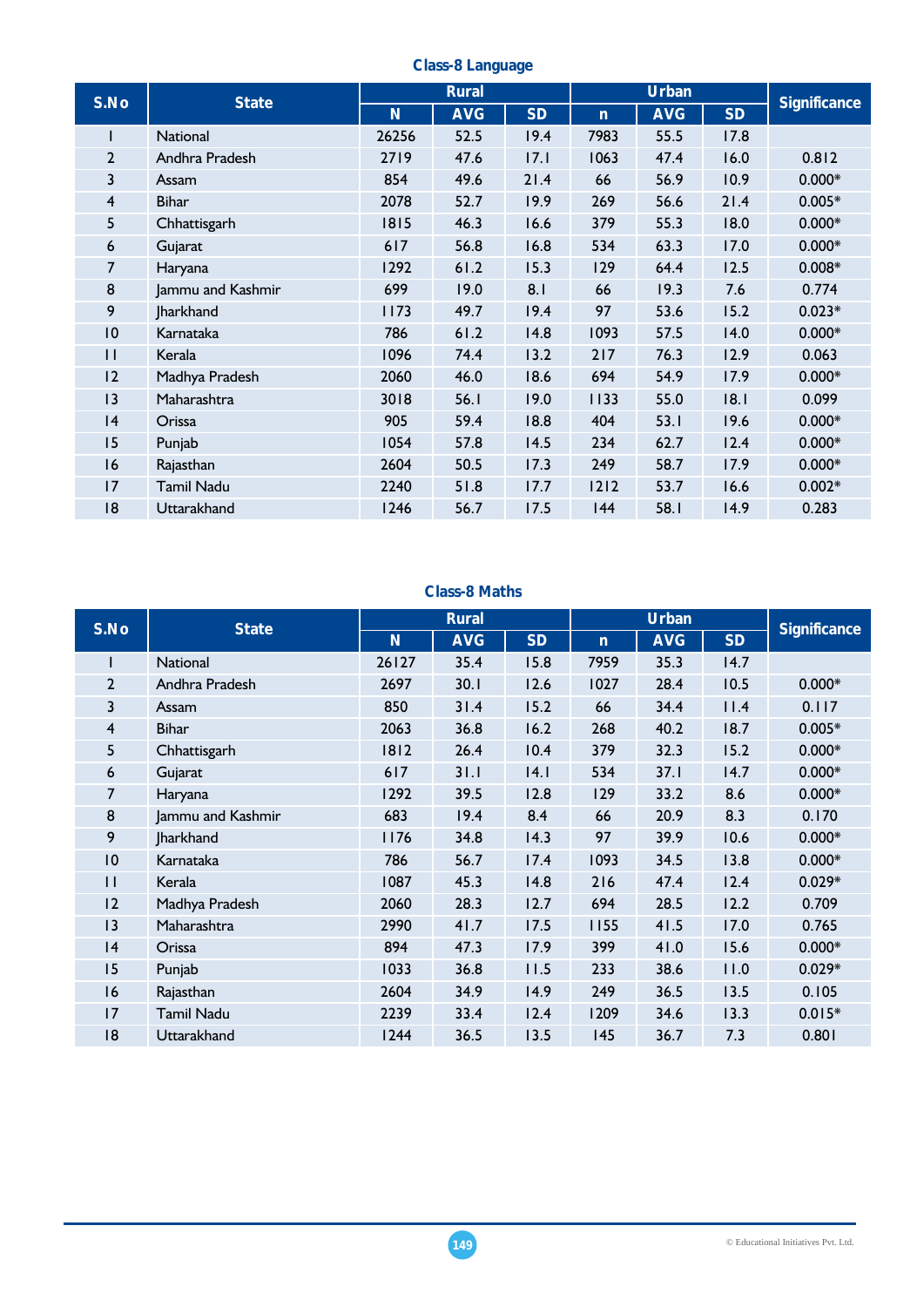# **Appendix G - IRT Parameters for All Questions**

| <b>ITEM</b>             | <b>SLOPE</b> | S.E.  | ulass-4 Lanyuay <del>o</del><br><b>LOCATION</b> | S.E.  | <b>GUESSING</b> | S.E.        |
|-------------------------|--------------|-------|-------------------------------------------------|-------|-----------------|-------------|
| L                       | 16.407       | 0.125 | $-1.806$                                        | 0.005 | 0.159           | 0.008       |
| 2                       | 1.251        | 0.028 | 0.138                                           | 0.018 | 0.356           | 0.006       |
| 3                       | 0.835        | 0.02  | $-1.372$                                        | 0.042 | 0.033           | 0.021       |
| $\overline{\mathbf{4}}$ | 0.376        | 0.023 | $-0.65$                                         | 0.185 | 0.005           | 0.053       |
| 5                       | 0.68         | 0.02  | $-1.221$                                        | 0.064 | 0.042           | 0.029       |
| $\boldsymbol{6}$        | 0.448        | 0.022 | 0.616                                           | 0.05  | 0.042           | 0.016       |
| $\overline{7}$          | 0.694        | 0.021 | $-1.851$                                        | 0.086 | $\pmb{0}$       | 0.048       |
| $\bf 8$                 | 0.886        | 0.022 | $-1.609$                                        | 0.045 | 0.007           | 0.026       |
| 9                       | 0.629        | 0.031 | 1.373                                           | 0.035 | 0.119           | 0.007       |
| $\overline{10}$         | 0.919        | 0.028 | $-0.49$                                         | 0.029 | 0.13            | 0.011       |
| $\mathbf{H}$            | 0.762        | 0.022 | $-0.889$                                        | 0.041 | 0.031           | 0.018       |
| 12                      | 0.804        | 0.025 | $-0.246$                                        | 0.03  | 0.119           | 0.01        |
| 13                      | 0.526        | 0.02  | 0.431                                           | 0.036 | 0.025           | 0.012       |
| 4                       | 0.768        | 0.011 | $-1.161$                                        | 0.012 | $\pmb{0}$       | $\pmb{0}$   |
| 15                      | 0.701        | 0.009 | 0.711                                           | 0.019 | $\pmb{0}$       | $\pmb{0}$   |
| 16                      | 0.434        | 0.003 | $-0.367$                                        | 0.009 | $\pmb{0}$       | $\pmb{0}$   |
| 17                      | 0.572        | 0.005 | $-0.073$                                        | 0.011 | $\pmb{0}$       | $\pmb{0}$   |
| 8                       | 0.458        | 0.003 | 0.035                                           | 0.01  | $\pmb{0}$       | $\pmb{0}$   |
| 9                       | 0.366        | 0.003 | $-0.006$                                        | 0.01  | $\pmb{0}$       | $\pmb{0}$   |
| 20                      | 0.731        | 0.027 | 0.581                                           | 0.027 | 0.15            | 0.008       |
| 21                      | 1.021        | 0.01  | 0.467                                           | 0.014 | $\pmb{0}$       | $\pmb{0}$   |
| 22                      | 0.344        | 0.04  | 3.405                                           | 0.189 | 0.058           | 0.012       |
| 23                      | 0.692        | 0.01  | 2.235                                           | 0.039 | $\pmb{0}$       | $\pmb{0}$   |
| 24                      | 0.434        | 0.021 | 0.525                                           | 0.051 | $\pmb{0}$       | 0.017       |
| 25                      | 0.15         | 0.03  | $-7.398$                                        | 5.997 | $\pmb{0}$       | 3.044       |
| 26                      | 0.681        | 0.022 | $-0.858$                                        | 0.055 | 0.107           | 0.021       |
| 27                      | 0.836        | 0.023 | $-1.725$                                        | 0.055 | 0.054           | 0.031       |
| 28                      | 0.811        | 0.019 | $-1.186$                                        | 0.036 | 0.013           | 0.017       |
| 29                      | 0.482        | 0.009 | $-2.08$                                         | 0.026 | $\pmb{0}$       | $\pmb{0}$   |
| 30                      | 0.733        | 0.009 | 0.072                                           | 0.015 | $\pmb{0}$       | 0           |
| 31                      | 0.781        | 0.01  | 0.695                                           | 0.018 | $\pmb{0}$       | $\mathbf 0$ |
| 32                      | 0.589        | 0.006 | 0.388                                           | 0.014 | $\pmb{0}$       | $\mathbf 0$ |
| 33                      | 0.634        | 0.022 | $-1.728$                                        | 0.089 | 0.016           | 0.043       |
| 34                      | 0.593        | 0.025 | $-1.1$                                          | 0.095 | 0.158           | 0.035       |
| 35                      | 0.492        | 0.032 | $-0.308$                                        | 0.171 | 0.263           | 0.039       |
| 36                      | 0.357        | 0.028 | $-2.94$                                         | 0.845 | $\pmb{0}$       | 0.335       |
| 37                      | 0.687        | 0.023 | $-0.778$                                        | 0.055 | 0.119           | 0.02        |

**Class-4 Language**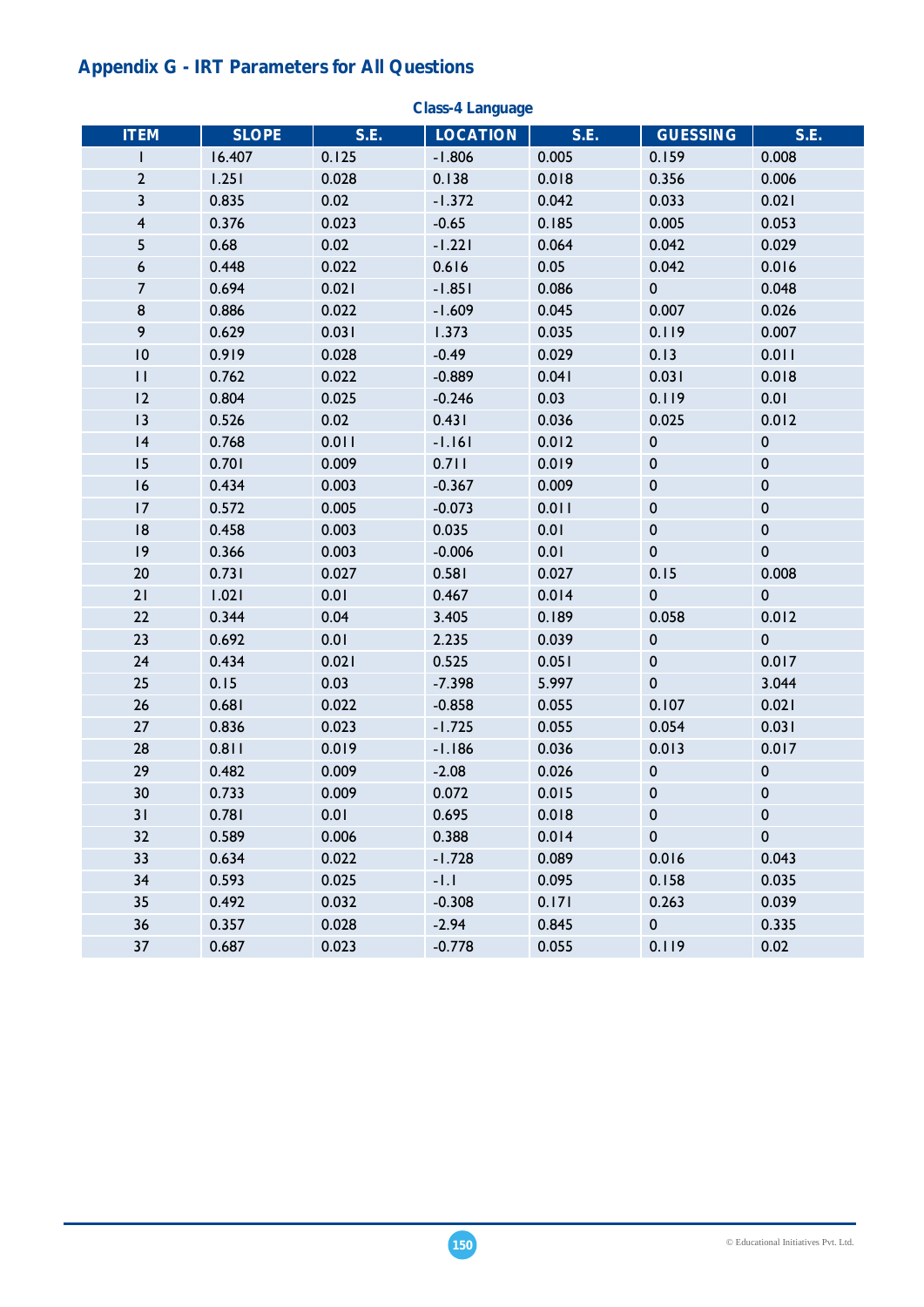**Class-6 Language** 

| <b>Item</b>      | <b>SLOPE</b>   | <b>S.E.</b>    | <b>LOCATION</b>      | S.E.           | <b>GUESSING</b> | <b>S.E.</b>    |
|------------------|----------------|----------------|----------------------|----------------|-----------------|----------------|
| ı                | 9.569          | 0.291          | 0.185                | 0.007          | 0.582           | 0.004          |
| $\mathbf{2}$     | 1.312          | 0.038          | $-2.863$             | 0.134          | 0.483           | 0.023          |
| 3                | 0.903          | 0.026          | $-0.740$             | 0.033          | 0.093           | 0.016          |
| 4                | 0.742          | 0.031          | $-2.404$             | 0.211          | 0.000           | 0.132          |
| 5                | 0.567          | 0.028          | $-0.960$             | 0.150          | 0.127           | 0.051          |
| $\boldsymbol{6}$ | 11.746         | 0.236          | 0.205                | 0.007          | 0.476           | 0.004          |
| $\overline{7}$   | 1.074          | 0.033          | $-0.481$             | 0.029          | 0.236           | 0.013          |
| 8                |                |                |                      |                | 0.000           | 0.000          |
| 9                | 0.711<br>0.909 | 0.016          | 0.964                | 0.023          |                 |                |
| 0                | 0.929          | 0.014<br>0.013 | $-0.108$<br>$-0.479$ | 0.010<br>0.011 | 0.000<br>0.000  | 0.000<br>0.000 |
|                  |                |                |                      |                |                 |                |
| $\mathbf{H}$     | 0.919          | 0.014          | $-0.094$             | 0.010          | 0.000           | 0.000          |
| 12               | 0.595          | 0.004          | $-0.879$             | 0.010          | 0.000           | 0.000          |
| 3                | 0.546          | 0.006          | 0.046                | 0.008          | 0.000           | 0.000          |
| 4                | 0.508          | 0.005          | 0.545                | 0.010          | 0.000           | 0.000          |
| 15               | 0.532          | 0.004          | $-0.508$             | 0.009          | 0.000           | 0.000          |
| 16               | 0.466          | 0.003          | $-0.518$             | 0.008          | 0.000           | 0.000          |
| 17               | 0.918          | 0.016          | 0.472                | 0.013          | 0.000           | 0.000          |
| 8                | 0.574          | 0.006          | 0.595                | 0.010          | 0.000           | 0.000          |
| 9                | 0.970          | 0.023          | $-0.850$             | 0.036          | 0.060           | 0.018          |
| 20               | 0.920          | 0.025          | $-0.318$             | 0.023          | 0.078           | 0.011          |
| 21               | 0.515          | 0.024          | 0.333                | 0.042          | 0.000           | 0.017          |
| 22               | 0.994          | 0.028          | $-0.050$             | 0.017          | 0.068           | 0.008          |
| 23               | 0.785          | 0.027          | 0.468                | 0.020          | 0.068           | 0.008          |
| 24               | 0.985          | 0.027          | $-0.445$             | 0.029          | 0.141           | 0.013          |
| 25               | 1.208          | 0.015          | $-0.848$             | 0.012          | 0.000           | 0.000          |
| 26               | 1.129          | 0.017          | 0.005                | 0.009          | 0.000           | 0.000          |
| 27               | 0.836          | 0.016          | 0.567                | 0.015          | 0.000           | 0.000          |
| 28               | 0.155          | 0.063          | 1.815                | 1.534          | 0.000           | 0.224          |
| 29               | 0.773          | 0.008          | $-0.100$             | 0.007          | 0.000           | 0.000          |
| 30               | 1.323          | 0.039          | 0.016                | 0.016          | 0.201           | 0.008          |
| 31               | 0.852          | 0.020          | 1.293                | 0.034          | 0.000           | 0.000          |
| 32               | 1.307          | 0.032          | 0.179                | 0.011          | 0.077           | 0.005          |
| 33               | 1.075          | 0.022          | 0.745                | 0.017          | 0.000           | 0.000          |
| 34               | 0.969          | 0.022          | 1.099                | 0.026          | 0.000           | 0.000          |
| 35               | 1.151          | 0.033          | 0.221                | 0.013          | 0.118           | 0.006          |
| 36               | 0.522          | 0.027          | $-2.702$             | 0.223          | 0.000           | 0.110          |
| 37               | 0.746          | 0.027          | $-0.277$             | 0.042          | 0.145           | 0.017          |
| 38               | 0.970          | 0.024          | $-1.100$             | 0.044          | 0.019           | 0.023          |
| 39               | 0.976          | 0.016          | 0.131                | 0.011          | 0.000           | 0.000          |
| 40               | 1.184          | 0.016          | $-0.270$             | 0.010          | 0.000           | 0.000          |
| 41               | 1.158          | 0.016          | $-0.236$             | 0.010          | 0.000           | 0.000          |
| 42               | 1.167          | 0.032          | $-1.748$             | 0.019          | 0.000           | 0.000          |
| 43               | 0.475          | 0.027          | 1.493                | 0.019          | 0.000           | 0.000          |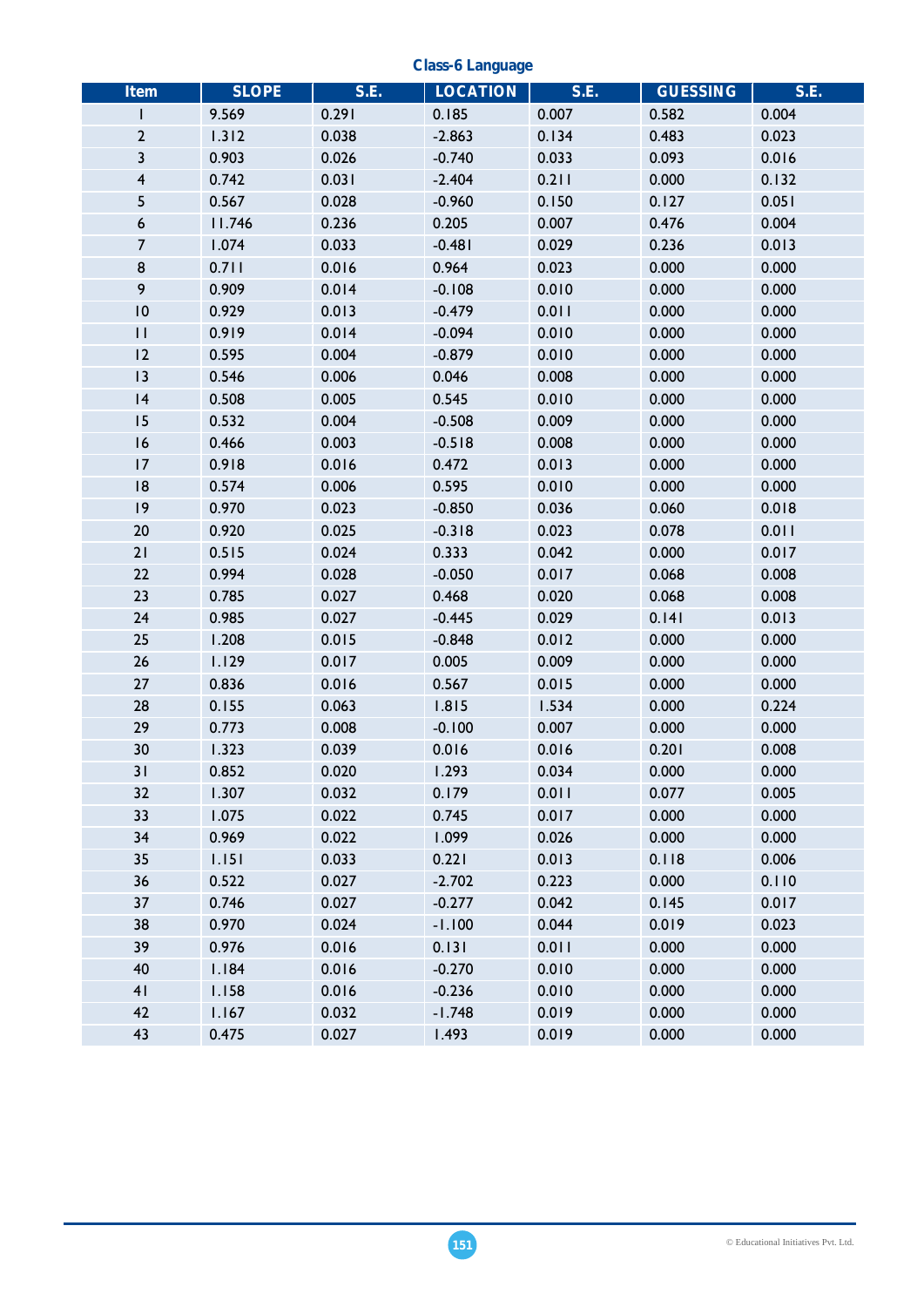**Class-8 Language** 

| <b>ITEM</b>     | <b>SLOPE</b> | S.E.  | <b>LOCATION</b> | <b>S.E.</b> | <b>GUESSING</b> | <b>S.E.</b> |
|-----------------|--------------|-------|-----------------|-------------|-----------------|-------------|
| $\mathbf{I}$    | 0.521        | 0.017 | $-0.29$         | 0.066       | 0.189           | 0.017       |
| $\overline{2}$  | 1.252        | 0.01  | $-5.477$        | 1.36        | $\pmb{0}$       | 3.19        |
| $\mathbf{3}$    | 0.517        | 0.016 | $-0.554$        | 0.169       | 0.329           | 0.044       |
| $\overline{4}$  | 0.492        | 0.016 | $-0.689$        | 0.107       | 0.223           | 0.028       |
| 5               | 1.328        | 0.01  | $-2.952$        | 0.317       | $\pmb{0}$       | 0.728       |
| 6               | 0.855        | 0.013 | $-4.507$        | 0.184       | $\pmb{0}$       | 0.255       |
| $\overline{7}$  | 0.499        | 0.016 | $-1.238$        | 0.107       | 0.159           | 0.031       |
| $\bf 8$         | 0.39         | 0.006 | $-1.18$         | 0.02        | $\pmb{0}$       | $\pmb{0}$   |
| 9               | 0.479        | 0.007 | $-0.795$        | 0.016       | $\pmb{0}$       | $\pmb{0}$   |
| $\overline{10}$ | 0.511        | 0.018 | $-2.546$        | 0.185       | 0.165           | 0.078       |
| $\mathbf{H}$    | 0.244        | 0.013 | $-5.575$        | 0.242       | $\pmb{0}$       | 0.114       |
| 12              | 0.24         | 0.002 | $-3.041$        | 0.019       | $\pmb{0}$       | $\pmb{0}$   |
| 13              | 0.184        | 0.002 | $-0.666$        | 0.013       | $\pmb{0}$       | $\pmb{0}$   |
| 4               | 0.725        | 0.018 | 0.328           | 0.022       | 0.117           | 0.006       |
| 15              | 0.224        | 0.002 | $-0.731$        | 0.014       | $\pmb{0}$       | $\pmb{0}$   |
| 16              | 0.204        | 0.002 | $-2.015$        | 0.017       | $\pmb{0}$       | $\pmb{0}$   |
| 17              | 0.176        | 0.001 | $-1.121$        | 0.014       | $\pmb{0}$       | $\pmb{0}$   |
| 8               | 0.334        | 0.008 | 2.466           | 0.06        | $\pmb{0}$       | $\pmb{0}$   |
| 9               | 0.377        | 0.015 | $-1.662$        | 0.147       | 0.044           | 0.045       |
| 20              | 0.401        | 0.016 | $-1.969$        | 0.151       | $\pmb{0}$       | 0.044       |
| 21              | 0.476        | 0.018 | $-2.602$        | 0.185       | 0.117           | 0.076       |
| 22              | 0.559        | 0.018 | $-1.721$        | 0.103       | 0.208           | 0.032       |
| 23              | 0.401        | 0.016 | 0.092           | 0.09        | 0.128           | 0.022       |
| 24              | 0.362        | 0.014 | $-0.337$        | 0.09        | 0.034           | 0.023       |
| 25              | 0.481        | 0.026 | 1.778           | 0.077       | 0.221           | 0.014       |
| 26              | 0.314        | 0.018 | $-0.27$         | 0.312       | 0.225           | 0.063       |
| 27              | 0.504        | 0.037 | 2.206           | 0.12        | 0.212           | 0.008       |
| 28              | 0.493        | 0.017 | 0.517           | 0.039       | 0.131           | 0.011       |
| 29              | 0.358        | 0.016 | $-2.556$        | 0.231       | 0               | 0.07        |
| 30              | 0.897        | 0.367 | 2.354           | 3225.739    | $\pmb{0}$       | 30.699      |
| 31              | 0.508        | 0.016 | $-1.821$        | 0.105       | 0.072           | 0.037       |
| 32              | 0.555        | 0.015 | $-1.476$        | 0.068       | 0.065           | 0.023       |
| 33              | 0.475        | 0.02  | $-0.351$        | 0.091       | 0.315           | 0.019       |
| 34              | 0.276        | 0.036 | 3.017           | 0.329       | 0.164           | 0.036       |
| 35              | 0.601        | 0.019 | 0.675           | 0.027       | 0.127           | 0.006       |
| 36              | 0.659        | 0.017 | $-1.093$        | 0.041       | 0.14            | 0.013       |
| 37              | 0.608        | 0.019 | $-0.514$        | 0.044       | 0.226           | 0.012       |
| 38              | 0.8          | 0.017 | $-1.113$        | 0.027       | 0.114           | 0.009       |
| 39              | 0.349        | 0.016 | $-0.997$        | 0.178       | 0.089           | 0.044       |
| 40              | 0.32         | 0.044 | 4.458           | 0.454       | 0.083           | 0.009       |
| 41              | 0.221        | 0.002 | 0.416           | 0.017       | 0               | $\pmb{0}$   |
| 42              | 0.309        | 0.003 | $-1.04$         | 0.012       | $\pmb{0}$       | $\pmb{0}$   |
| 43              | 0.543        | 0.014 | $-0.947$        | 0.05        | 0.077           | 0.015       |
| 44              | 0.371        | 0.008 | 1.989           | 0.048       | $\pmb{0}$       | $\pmb{0}$   |
| 45              | 0.729        | 0.018 | $-0.364$        | 0.025       | 0.134           | 0.007       |
| 46              | 0.522        | 0.009 | 0.516           | 0.023       | $\pmb{0}$       | $\pmb{0}$   |
| 47              | 0.448        | 0.008 | 1.092           | 0.033       | $\pmb{0}$       | $\pmb{0}$   |
| 48              | 0.762        | 0.018 | $-0.797$        | 0.029       | 0.144           | 0.009       |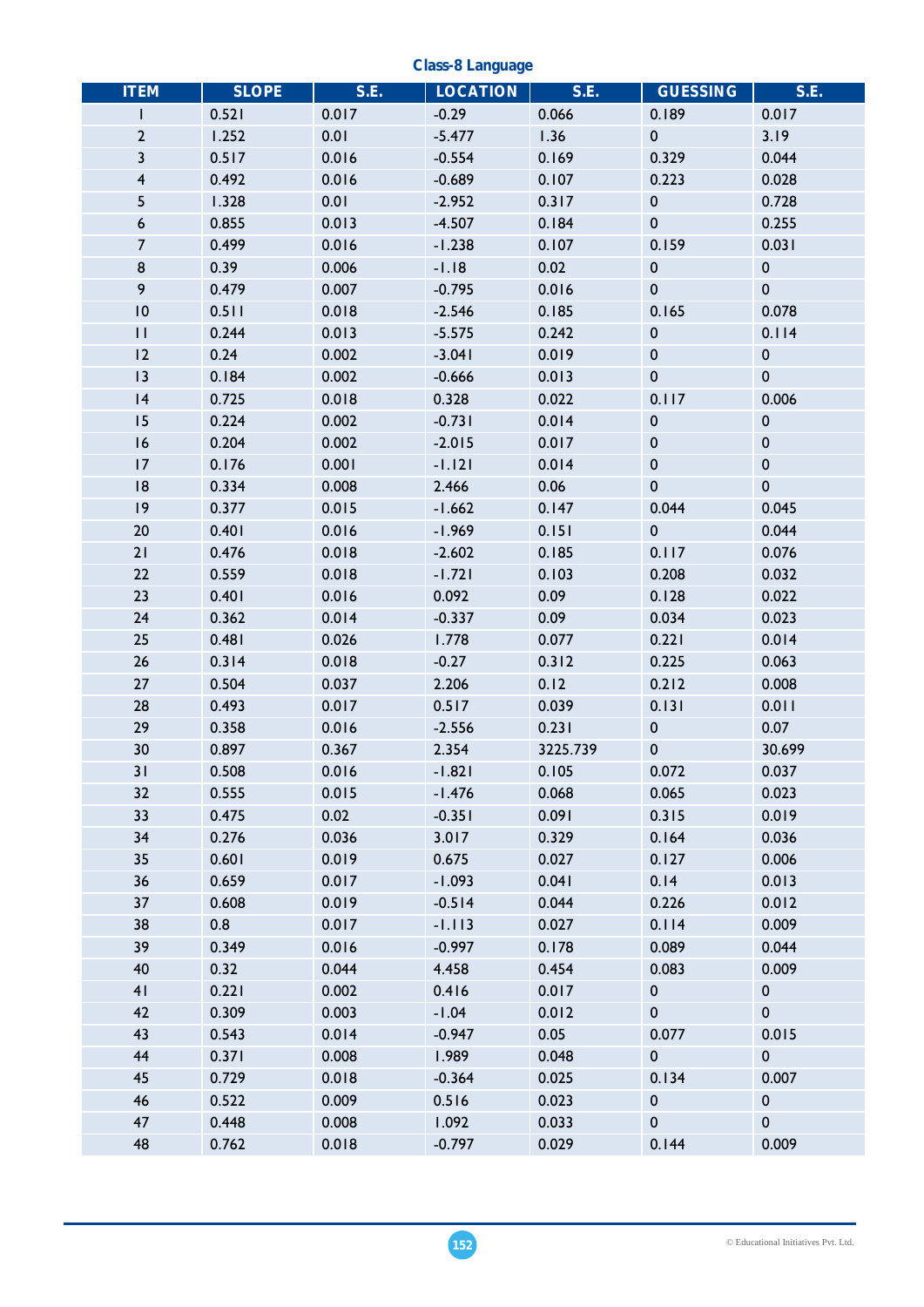**Class-4 Maths ITEM SLOPE S.E. LOCATION S.E. GUESSING S.E.** 1 0.908 0.015 -1.856 0.020 0.000 0.000 2 0.795 0.011 -1.161 0.015 0.000 0.000 3 0.527 0.006 -0.386 0.010 0.000 0.000 4 0.965 0.013 -1.018 0.012 0.000 0.000 5 0.680 0.018 0.221 0.028 0.083 0.011 6 0.866 0.012 -0.934 0.012 0.000 0.000 7 0.715 0.011 -1.104 0.016 0.000 0.000 8 0.977 0.012 -0.588 0.010 0.000 0.000 9 0.734 0.017 -1.407 0.050 0.000 0.025 10 0.566 0.015 -0.070 0.037 0.000 0.014 11 0.671 0.013 -2.292 0.033 0.000 0.000 12 0.561 0.010 -1.880 0.029 0.000 0.000 13 0.933 0.013 -1.342 0.015 0.000 0.000 14 0.754 0.011 -1.175 0.016 0.000 0.000 15 0.685 0.010 -1.062 0.016 0.000 0.000 16 0.680 0.010 -0.041 0.011 0.000 0.000 17 0.764 0.011 -0.813 0.013 0.000 0.000 18 0.910 0.012 -0.025 0.009 0.000 0.000 19 0.829 0.012 0.747 0.012 0.000 0.000 20 0.439 0.017 0.310 0.066 0.033 0.021 21 0.647 0.010 -1.134 0.017 0.000 0.000 22 0.714 0.011 -1.276 0.017 0.000 0.000 23 0.605 0.016 0.428 0.026 0.022 0.010 24 0.800 0.011 -0.649 0.012 0.000 0.000 25 1.043 0.013 0.148 0.008 0.000 0.000 26 0.755 0.019 0.409 0.022 0.081 0.008 27 0.865 0.013 1.027 0.014 0.000 0.000 28 0.974 0.013 0.492 0.010 0.000 0.000 29 0.495 0.016 -0.937 0.089 0.000 0.033 30 0.701 0.011 0.984 0.016 0.000 0.000 31 0.581 0.018 0.555 0.033 0.074 0.012 32 0.171 0.035 3.178 0.339 0.000 0.075 33 0.619 0.017 0.683 0.024 0.034 0.008 34 0.726 0.025 1.698 0.028 0.070 0.005 35 0.699 0.010 -0.765 0.014 0.000 0.000 36 0.648 0.017 -1.629 0.077 0.000 0.038 37 0.681 0.026 1.450 0.028 0.135 0.007 38 0.891 0.020 0.430 0.018 0.101 0.007 39 0.766 0.011 -1.351 0.017 0.000 0.000 40 0.740 0.010 -0.236 0.011 0.000 0.000 41 0.756 0.010 -0.606 0.012 0.000 0.000 42 0.600 0.010 1.374 0.023 0.000 0.000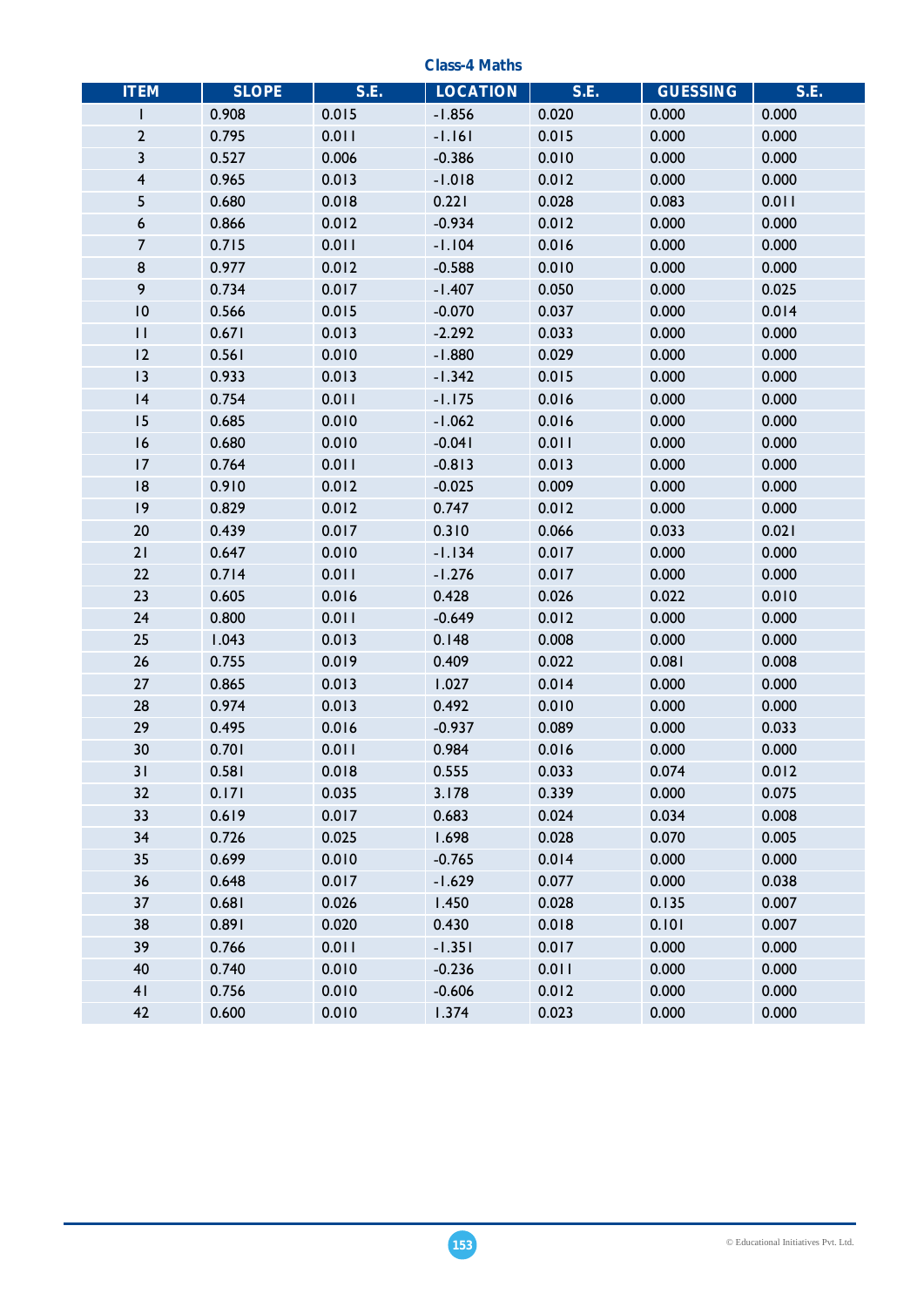**Class-6 Maths** 

| <b>ITEM</b>     | <b>SLOPE</b> | <b>S.E.</b> | <b>LOCATION</b> | S.E.  | <b>GUESSING</b> | <b>S.E.</b> |
|-----------------|--------------|-------------|-----------------|-------|-----------------|-------------|
| I               | 0.792        | 0.010       | $-0.313$        | 0.010 | 0.000           | 0.000       |
| $\mathbf 2$     | 0.621        | 0.010       | $-1.455$        | 0.021 | 0.000           | 0.000       |
| 3               | 0.723        | 0.018       | $-0.386$        | 0.039 | 0.135           | 0.016       |
| 4               | 0.827        | 0.010       | $-0.279$        | 0.009 | 0.000           | 0.000       |
| 5               | 0.632        | 0.024       | 1.353           | 0.028 | 0.168           | 0.009       |
| 6               | 0.703        | 0.009       | $-0.765$        | 0.013 | 0.000           | 0.000       |
| $\overline{7}$  | 0.841        | 0.010       | $-0.202$        | 0.009 | 0.000           | 0.000       |
| 8               | 0.502        | 0.017       | $-0.188$        | 0.068 | 0.057           | 0.023       |
| 9               | 0.671        | 0.011       | $-1.957$        | 0.026 | 0.000           | 0.000       |
| $\overline{10}$ | 0.758        | 0.009       | $-0.182$        | 0.010 | 0.000           | 0.000       |
| $\mathbf{H}$    | 0.950        | 0.011       | $-0.573$        | 0.009 | 0.000           | 0.000       |
| 12              | 0.746        | 0.009       | $-0.139$        | 0.010 | 0.000           | 0.000       |
| 13              | 0.827        | 0.010       | $-0.772$        | 0.011 | 0.000           | 0.000       |
| 4               | 0.973        | 0.011       | 0.474           | 0.008 | 0.000           | 0.000       |
| 15              | 0.529        | 0.004       | 0.507           | 0.008 | 0.000           | 0.000       |
| 16              | 0.284        | 0.002       | 0.039           | 0.009 | 0.000           | 0.000       |
| 17              | 0.778        | 0.010       | $-0.911$        | 0.012 | 0.000           | 0.000       |
| 8               | 0.666        | 0.016       | 0.138           | 0.029 | 0.052           | 0.011       |
| 9               | 0.806        | 0.024       | 1.441           | 0.020 | 0.093           | 0.005       |
| 20              | 1.092        | 0.020       | 0.108           | 0.014 | 0.104           | 0.007       |
| 21              | 0.713        | 0.010       | 1.306           | 0.017 | 0.000           | 0.000       |
| 22              | 1.221        | 0.013       | $-0.123$        | 0.007 | 0.000           | 0.000       |
| 23              | 0.725        | 0.017       | 0.861           | 0.018 | 0.046           | 0.006       |
| 24              | 0.812        | 0.010       | 0.072           | 0.009 | 0.000           | 0.000       |
| 25              | 0.523        | 0.020       | 0.935           | 0.040 | 0.124           | 0.013       |
| 26              | 0.422        | 0.004       | 1.189           | 0.013 | 0.000           | 0.000       |
| 27              | 0.903        | 0.011       | $-0.027$        | 0.008 | 0.000           | 0.000       |
| 28              | 0.898        | 0.011       | 0.288           | 0.009 | 0.000           | 0.000       |
| 29              | 0.926        | 0.011       | $-0.822$        | 0.010 | 0.000           | 0.000       |
| 30              | 0.926        | 0.019       | $-0.079$        | 0.021 | 0.140           | 0.010       |
| 31              | 1.178        | 0.014       | 0.758           | 0.008 | 0.000           | 0.000       |
| 32              | 0.790        | 0.016       | 0.473           | 0.016 | 0.038           | 0.007       |
| 33              | 0.382        | 0.027       | 2.232           | 0.058 | 0.104           | 0.015       |
| 34              | 1.007        | 0.012       | 0.376           | 0.008 | 0.000           | 0.000       |
| 35              | 1.016        | 0.012       | 0.789           | 0.009 | 0.000           | 0.000       |
| 36              | 0.424        | 0.003       | 0.553           | 0.009 | 0.000           | 0.000       |
| 37              | 0.968        | 0.012       | 0.993           | 0.011 | 0.000           | 0.000       |
| 38              | 0.929        | 0.011       | $-0.001$        | 0.008 | 0.000           | 0.000       |
| 39              | 1.008        | 0.031       | 1.415           | 0.018 | 0.168           | 0.004       |
| 40              | 0.314        | 0.004       | 1.627           | 0.022 | 0.000           | 0.000       |
| 41              | 1.268        | 0.031       | 1.149           | 0.012 | 0.140           | 0.004       |
| 42              | 1.150        | 0.030       | 1.489           | 0.015 | 0.095           | 0.003       |
| 43              | 0.988        | 0.023       | 1.073           | 0.014 | 0.103           | 0.004       |
| 44              | 0.177        | 0.001       | 0.723           | 0.012 | 0.000           | 0.000       |
| 45              | 0.650        | 0.014       | 0.073           | 0.026 | 0.003           | 0.010       |
| 46              | 0.878        | 0.048       | 2.556           | 0.054 | 0.124           | 0.003       |
| 47              | 0.823        | 0.030       | 2.107           | 0.032 | 0.066           | 0.003       |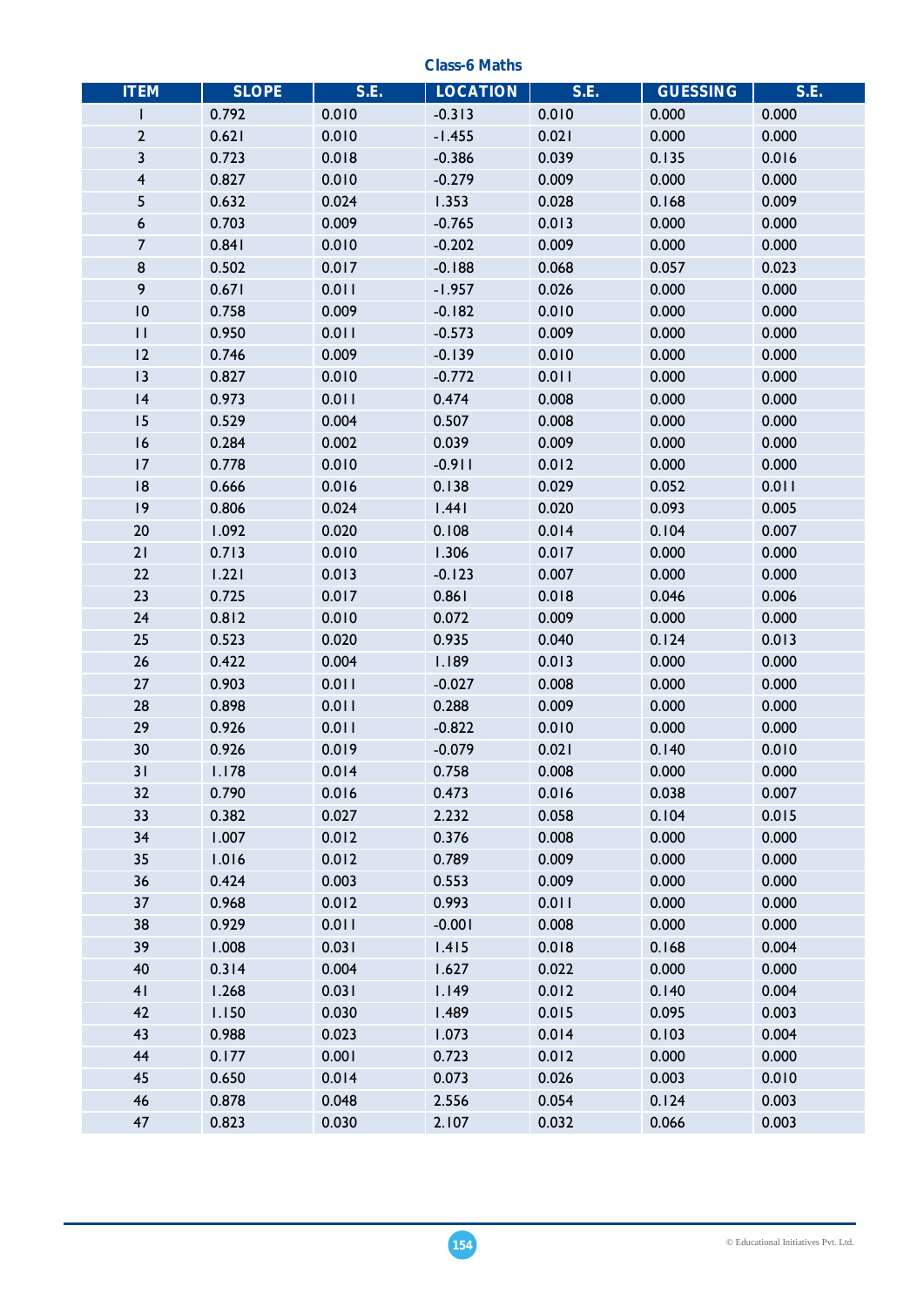**Class-8 Maths** 

| <b>Item</b>             | <b>SLOPE</b> | S.E.  | <b>LOCATION</b> | S.E.  | <b>GUESSING</b> | S.E.  |
|-------------------------|--------------|-------|-----------------|-------|-----------------|-------|
| I.                      | 0.353        | 0.011 | $-2.966$        | 0.065 | 0.000           | 0.000 |
| $\mathbf{2}$            | 0.444        | 0.023 | 0.000           | 4.176 | 0.000           | 4.190 |
| 3                       | 0.688        | 0.037 | 1.821           | 0.027 | 0.231           | 0.007 |
| $\overline{\mathbf{4}}$ | 0.815        | 0.038 | 2.063           | 0.032 | 0.210           | 0.006 |
| 5                       | 0.473        | 0.011 | $-1.909$        | 0.035 | 0.000           | 0.000 |
| 6                       | 0.650        | 0.028 | 1.383           | 0.021 | 0.084           | 0.007 |
| $\overline{7}$          | 0.178        | 0.001 | $-0.889$        | 0.018 | 0.000           | 0.000 |
| 8                       | 0.575        | 0.014 | 2.639           | 0.038 | 0.000           | 0.000 |
| 9                       | 0.258        | 0.022 | $-0.220$        | 0.111 | 0.000           | 0.035 |
| $\overline{10}$         | 0.512        | 0.024 | $-0.070$        | 0.053 | 0.110           | 0.020 |
| $\mathbf{H}$            | 0.993        | 0.070 | 2.772           | 0.054 | 0.165           | 0.003 |
| 12                      | 0.567        | 0.014 | 2.568           | 0.035 | 0.000           | 0.000 |
| 13                      | 0.448        | 0.012 | 1.940           | 0.025 | 0.000           | 0.000 |
| 4                       | 0.688        | 0.015 | 2.182           | 0.026 | 0.000           | 0.000 |
| 15                      | 0.741        | 0.031 | 0.600           | 0.023 | 0.170           | 0.009 |
| 16                      | 1.147        | 0.082 | 2.766           | 0.038 | 0.173           | 0.003 |
| 17                      | 0.842        | 0.033 | 1.725           | 0.022 | 0.139           | 0.006 |
|                         |              |       |                 |       |                 | 0.003 |
| 8                       | 1.159        | 0.051 | 2.229           | 0.026 | 0.101           |       |
| 9                       | 0.529        | 0.033 | 1.388           | 0.031 | 0.248           | 0.010 |
| 20                      | 0.370        | 0.025 | 0.848           | 0.049 | 0.057           | 0.017 |
| 21                      | 0.545        | 0.043 | 3.795           | 0.464 | 0.896           | 0.027 |
| 22                      | 0.883        | 0.055 | 2.573           | 0.042 | 0.174           | 0.004 |
| 23                      | 0.461        | 0.026 | 0.931           | 0.037 | 0.133           | 0.013 |
| 24                      | 0.634        | 0.012 | 1.101           | 0.016 | 0.000           | 0.000 |
| 25                      | 0.745        | 0.014 | 0.117           | 0.012 | 0.000           | 0.000 |
| 26                      | 0.617        | 0.028 | 1.162           | 0.024 | 0.113           | 0.008 |
| 27                      | 0.674        | 0.035 | 2.069           | 0.029 | 0.145           | 0.006 |
| 28                      | 0.755        | 0.015 | 2.181           | 0.026 | 0.000           | 0.000 |
| 29                      | 0.366        | 0.038 | 2.681           | 0.068 | 0.194           | 0.018 |
| 30                      | 0.563        | 0.013 | 1.195           | 0.017 | 0.000           | 0.000 |
| 31                      | 0.586        | 0.016 | 3.040           | 0.051 | 0.000           | 0.000 |
| 32                      | 0.672        | 0.016 | 2.505           | 0.035 | 0.000           | 0.000 |
| 33                      | 0.532        | 0.064 | 3.822           | 0.135 | 0.128           | 0.006 |
| 34                      | 0.584        | 0.012 | $-1.086$        | 0.020 | 0.000           | 0.000 |
| 35                      | 1.267        | 0.060 | 2.015           | 0.022 | 0.167           | 0.003 |
| 36                      | 0.891        | 0.035 | 1.197           | 0.020 | 0.192           | 0.007 |
| 37                      | 0.765        | 0.016 | 1.692           | 0.019 | 0.000           | 0.000 |
| 38                      | 0.827        | 0.019 | 2.512           | 0.029 | 0.000           | 0.000 |
| 39                      | 0.564        | 0.030 | 1.590           | 0.029 | 0.136           | 0.010 |
| 40                      | 0.568        | 0.012 | 1.939           | 0.025 | 0.000           | 0.000 |
| 41                      | 0.998        | 0.077 | 2.807           | 0.045 | 0.206           | 0.003 |
| 42                      | 0.700        | 0.051 | 2.764           | 0.056 | 0.181           | 0.005 |
| 43                      | 0.596        | 0.072 | 3.252           | 0.156 | 0.267           | 0.008 |
| 44                      | 1.197        | 0.032 | 1.411           | 0.013 | 0.065           | 0.001 |
| 45                      | 1.782        | 0.118 | 2.535           | 0.042 | 0.220           | 0.003 |
| 46                      | 1.325        | 0.118 | 2.812           | 0.068 | 0.272           | 0.003 |
| 47                      | 0.294        | 0.009 | 2.450           | 0.051 | 0.000           | 0.000 |
| 48                      | 1.578        | 0.073 | 2.399           | 0.027 | 0.114           | 0.002 |
| 49                      | 0.503        | 0.038 | 2.655           | 0.055 | 0.170           | 0.010 |
| 50                      | 0.413        | 0.023 | $-0.261$        | 0.074 | 0.016           | 0.026 |
| 51                      | 0.892        | 0.111 | 3.306           | 0.084 | 0.194           | 0.003 |
| 52                      | 0.547        | 0.038 | 2.281           | 0.040 | 0.210           | 0.00  |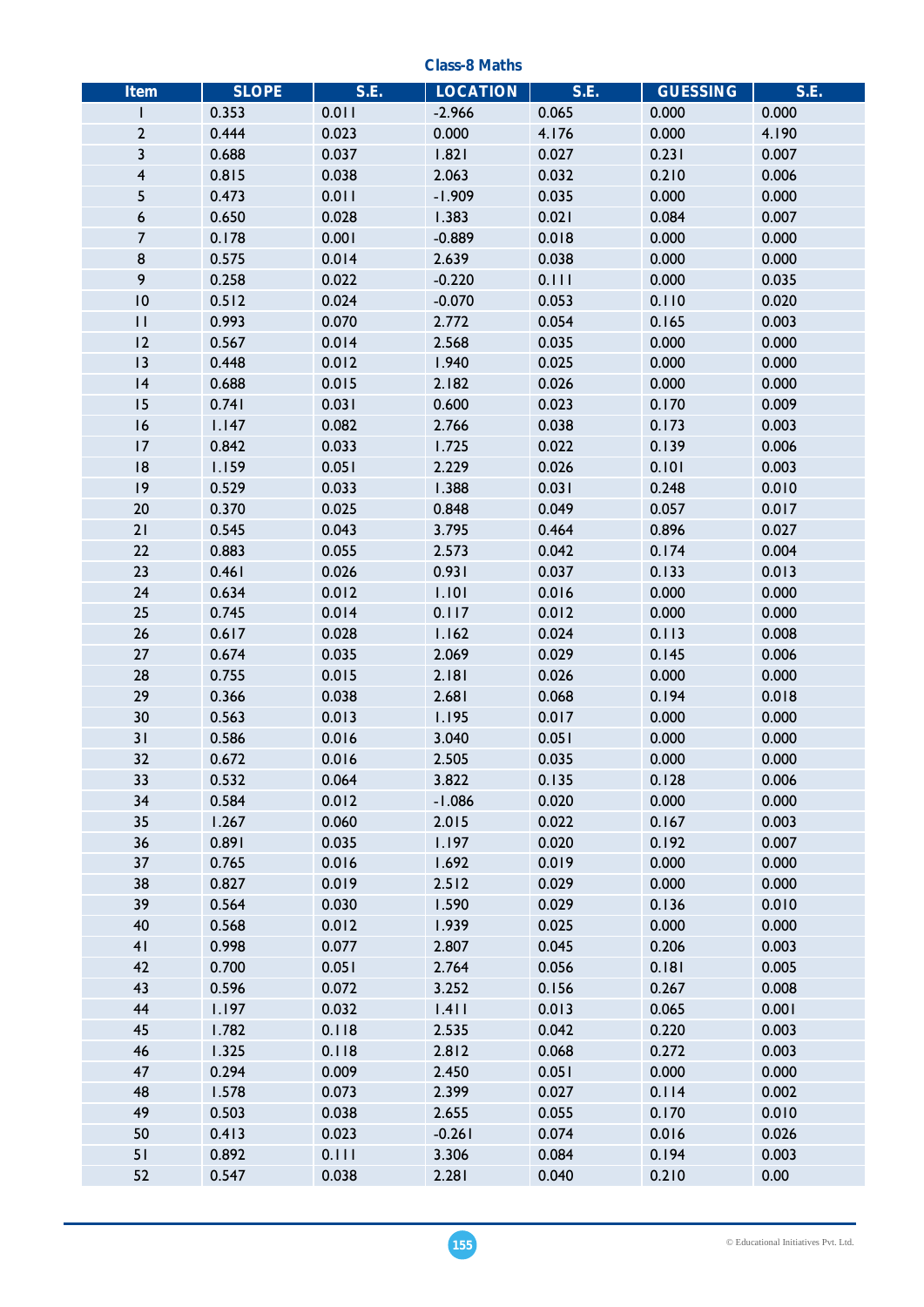## **Appendix H - Matrix Plot for All Papers**

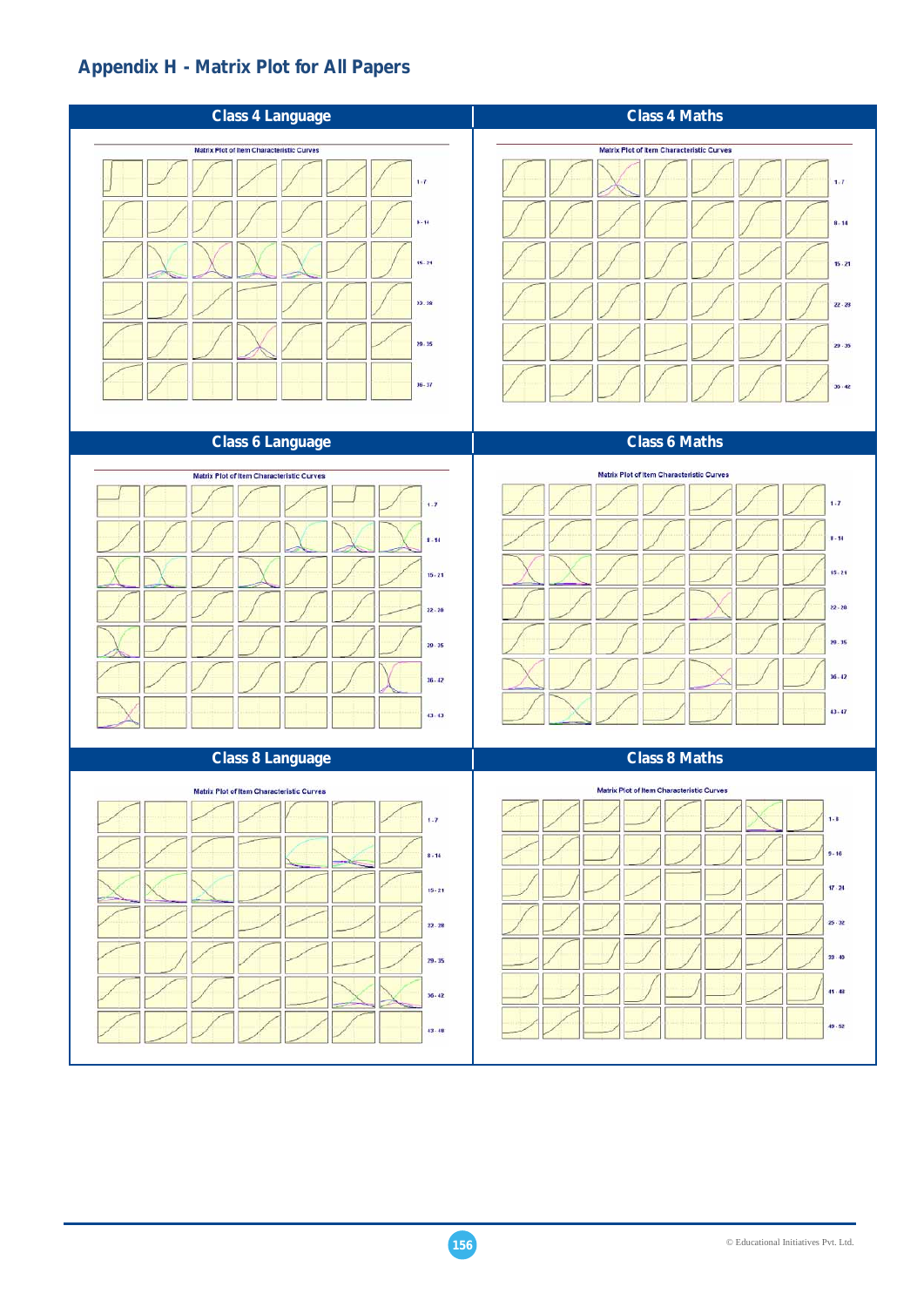## **Appendix I: Supporting Information from Analysis of Background Factors**

## *DETAILED DESCRIPTION OF VARIABLES*

At the school level, the data provided information on infrastructure, learning resources, learning time per year, mid-day meals and type of school. Infrastructure for this report is measured by an additive scale of eleven binary variables referred to presence or absence of adequacy infrastructure such as 'pucca' building, compound wall, offices, toilets, almirahs, water supply, electricity among others. Learning resources comprised questions on presence or lack of labs, library, books, computers, radio, tv, charts, maps, blackboards and chalks. Some questions were referred if equipment was in optimal conditions or if there was enough number of learning material. The two scales - infrastructure and learning resources - were transformed in relative numbers ranging from 0 to 100. Mid-day meal was a dichotomous variable where  $l =$  there are midday meals, 0=there are not mid-day meals). Type of school included  $I = Boy$  school,  $2 =$  Girl school and  $3 =$ Coeducational school. Also type of school collected information  $I =$  monograde and  $2=$  multigrade. Finally, the number of academic hours per year was computed for each school based on information provided at state level.

At the head-teacher level, the data collected information on teacher gender (where female  $=0$  and male  $=1$ ), age, and a host of teacher background variables including, rank designation (where  $1=$  permanent and  $2=$  contract), experience as teacher and head-teacher in years, academic qualification (categorical variable with values  $1=$  no degree,  $2 =$  bachelor's degree and  $3=$  master's degree), teacher training (categorical variable with values  $1=$  no teacher training,  $2=$  a bachelor in education,  $3=$ diploma in education,  $4=$  a master in education), in-service training in the last year (categorical variable where  $0 =$  no training,  $I =$  training in the last year).

At the teacher level, the data provided information on teacher gender (where female teacher=0 and male teacher=1), age, and a host of teacher background variables including, rank designation (where  $l =$  permanent and  $2 =$  contract), teacher experience in years, academic qualification (categorical variable with values  $1=$  no degree,  $2=$  bachelor's degree and  $3=$ master's degree), teacher training (categorical variable with values  $1=$  no teacher training,  $2=$  a bachelor in education,  $3=$ diploma in education,  $4=$  a master in education), in-service training in the last year (categorical variable where  $0 =$  no training,  $I =$  training in the last year). In addition, the study also asked the teachers their opinion on a host of questions that revealed their opinion on discipline. Here we focussed on six questions, which were all coded as binary variables with response of yes coded as '1' and the response of no coded as '0'. Examples of questions are, "Do you think strict discipline is necessary for proper teaching", "Do you think there can be no discipline without fear of the teacher in students", "Do you think the teacher looses respects if she/he plays and cracks jokes with the students". In order to accord greater weight to perception about discipline in the final analysis, an index of 'discipline' was constructed with a summation of the teachers' attitudes on the six questions. Teachers could receive scores ranging from 0 to 6. Although reported in the appendix, parateacher variable was exclude of analysis due to inconsistencies in data.

At the student level, separate analyses were conducted for student scores in mathematics and language. Information was also available on student gender (where female student =0 and male student =1), age, tuitions ( $l = No$  tuitions,  $2 = Maths$  only, 3= English only, 4= Maths and English) and a measure of socioeconomic status. This measure was created by summing the students' responses on three questions about the availability of certain facilities at home. The questions asked students about the type of vehicle at home (cycle, scooter, none, or both), cooking method used at home (firewood, kerosene, or cooking gas), and ownership of radio and television (radio, tv, both or nothing). A student who had access to none of the facilities listed would receive the minimum score of zero; one who had access to all of them would receive the maximum score of eight. The scale was transformed in relative numbers ranging from 0 to 100.

Student perception and habits included student's perception of school ( $l =$  boring and not useful,  $2 =$  fun but not useful,  $3 =$ fun and useful for finding a job,  $4=$  fun and useful for learning), student's perception their own performance ( $I=$  not good at studies,  $2=$  above average,  $3=$  the top 10,  $4=$  the top 5), student's liking for the subject ( $1=$  I do not like any subject,  $2=$ English,  $3=$  Maths,  $4=$  Another subject), students' reading habits ( $1=$  do not read at all,  $2=$  less than 30 minutes,  $3=$  30 minutes to 1 hour,  $4=$  more than 1 hour) and student's use the library school  $(1=$  school without library,  $2=$  school does not give books,  $3=$  student does not take books,  $4=$  student take books).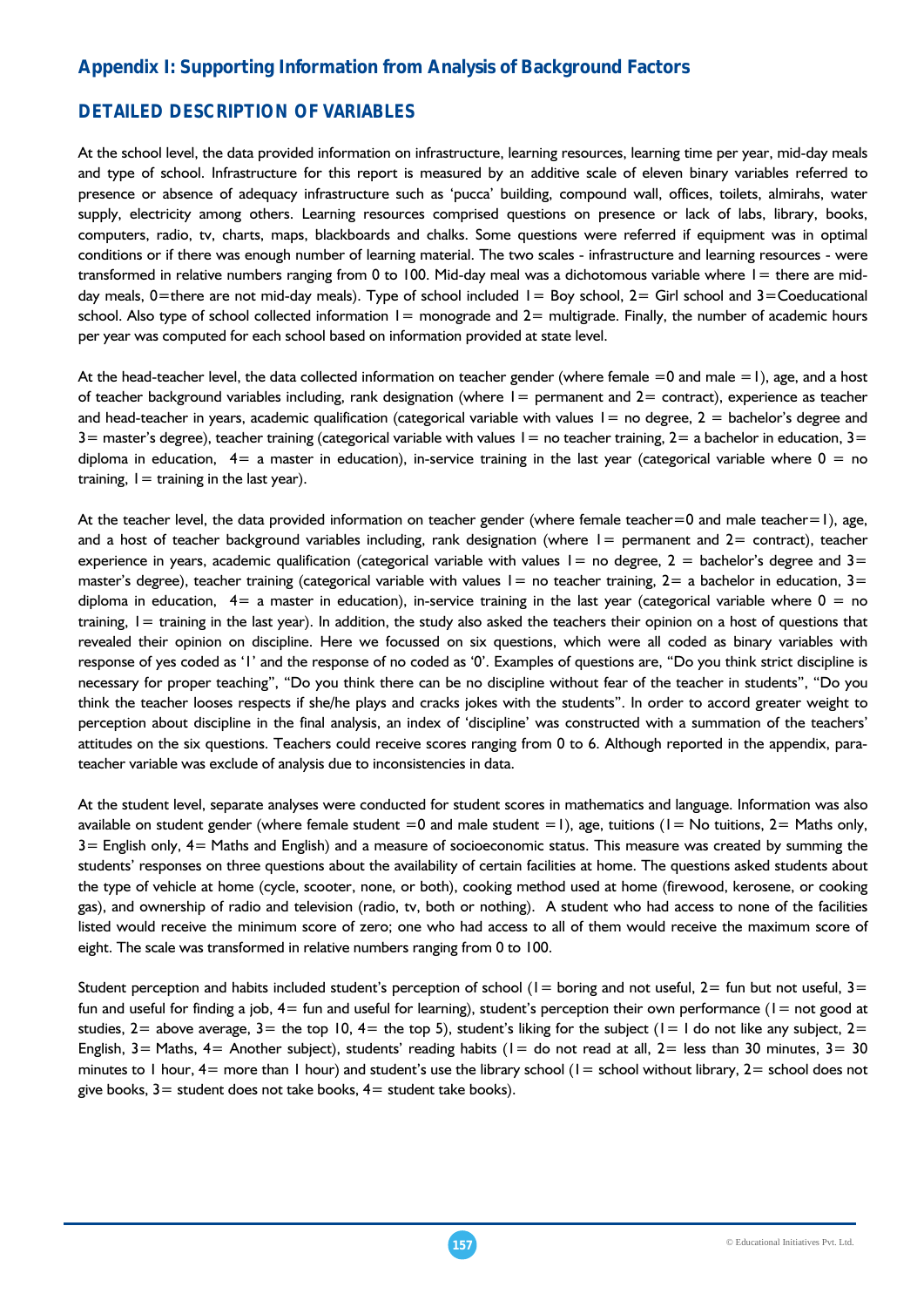|                                                                        |           | Language       | <b>Math</b>   |               |  |
|------------------------------------------------------------------------|-----------|----------------|---------------|---------------|--|
| School has                                                             | <b>No</b> | <b>Yes</b>     | <b>No</b>     | <b>Yes</b>    |  |
| $\ldots$ a 'pucca' building <sup>+++</sup>                             | 51.8      | 51.5           | 45.4          | 44.1          |  |
| a proper compound wall***                                              | 50.3      | 52.1           | 44.3          | 44.I          |  |
| a staff room for your teachers                                         | 49.5      | 52.9           | 44.7          | 43.8          |  |
| an office room for the head master and for school<br>$records******$   | 48.8      | 52.2           | 43.2          | 44.5          |  |
| separate classrooms***                                                 | 48.8      | 52.5           | 44.2          | 44.0          |  |
| almirahs and cupboards to keep records and other<br>materials $******$ | 49.3      | 51.7           | 43.1          | 44.2          |  |
| drinking water facility***                                             | 49.0      | 51.9           | 44.0          | 44.2          |  |
| toilets that are functional in condition for students*******           | 46.5      | 52.5           | 40.7          | 44.9          |  |
| separate toilets for girls*******                                      | 47.7      | 53.0           | 41.8          | 45.2          |  |
| electricity connection in functional condition*******                  | 45.7      | 53.6           | 41.5          | 45.1          |  |
| other source of electricity*******                                     | 51.1      | 51.8           | 44.I          | 43.6          |  |
| mid-day meals provided to the students*******                          | 49.I      | 51.8           | 39.4          | 44.8          |  |
| <b>Infrastructure</b>                                                  |           | $r = .135***$  | $r = .040***$ |               |  |
| a science laboratory*******                                            | 49.7      | 54.2           | 44.7          | 43.2          |  |
| laboratory being used by teachers and students*******                  | 49.4      | 54.3           | 44.4          | 43.2          |  |
| library*******                                                         | 47.8      | 53.2           | 41.7          | 45.3          |  |
| $$ books *******                                                       | 43.7      | 52.3           | 39.6          | 44.4          |  |
| books available for students when they want to read*******             | 46.2      | 53.0           | 41.0          | 45.0          |  |
| computers in functional condition*******                               | 47.2      | 55.0           | 43.0          | 44.I          |  |
| computers available for children*******                                | 47.3      | 55.4           | 42.7          | 44.4          |  |
| a television*******                                                    | 51.0      | 52.2           | 42.3          | 46.4          |  |
| a television in functional condition*******                            | 50.5      | 52.7           | 42.3          | 46.7          |  |
| a radio **** + + +                                                     | 49.I      | 55.0           | 42.4          | 46.8          |  |
| a radio in functional condition*******                                 | 49.3      | 55.2           | 42.7          | 46.0          |  |
| charts and maps available in the school*******                         | 48.6      | 51.7           | 42.1          | 44.3          |  |
| a blackboard in every classroom *******                                | 44.3      | 51.8           | 39.2          | 44.4          |  |
| enough 'chalk pieces' provided in all classrooms*******                | 45.9      | 51.7           | 42.0          | 44.2          |  |
| <b>Material and equipment</b>                                          |           | $r = 0.225***$ |               | $r = .089***$ |  |

## **Table I.1:** Language and Math Scores in Class 4, 6 and 8 based on

School Characteristics (Infrastructure and Learning Resources)

**Note:** 

**a.** For Language:  $^{***}$  = p≤.001,  $^{**}$  = p≤.005,  $^{*}$  = p≤.05,

**b.** For Math<sup>+++</sup> =  $p \le .001$ , <sup>++</sup> =  $p \le .005$ , <sup>+</sup> =  $p \le .05$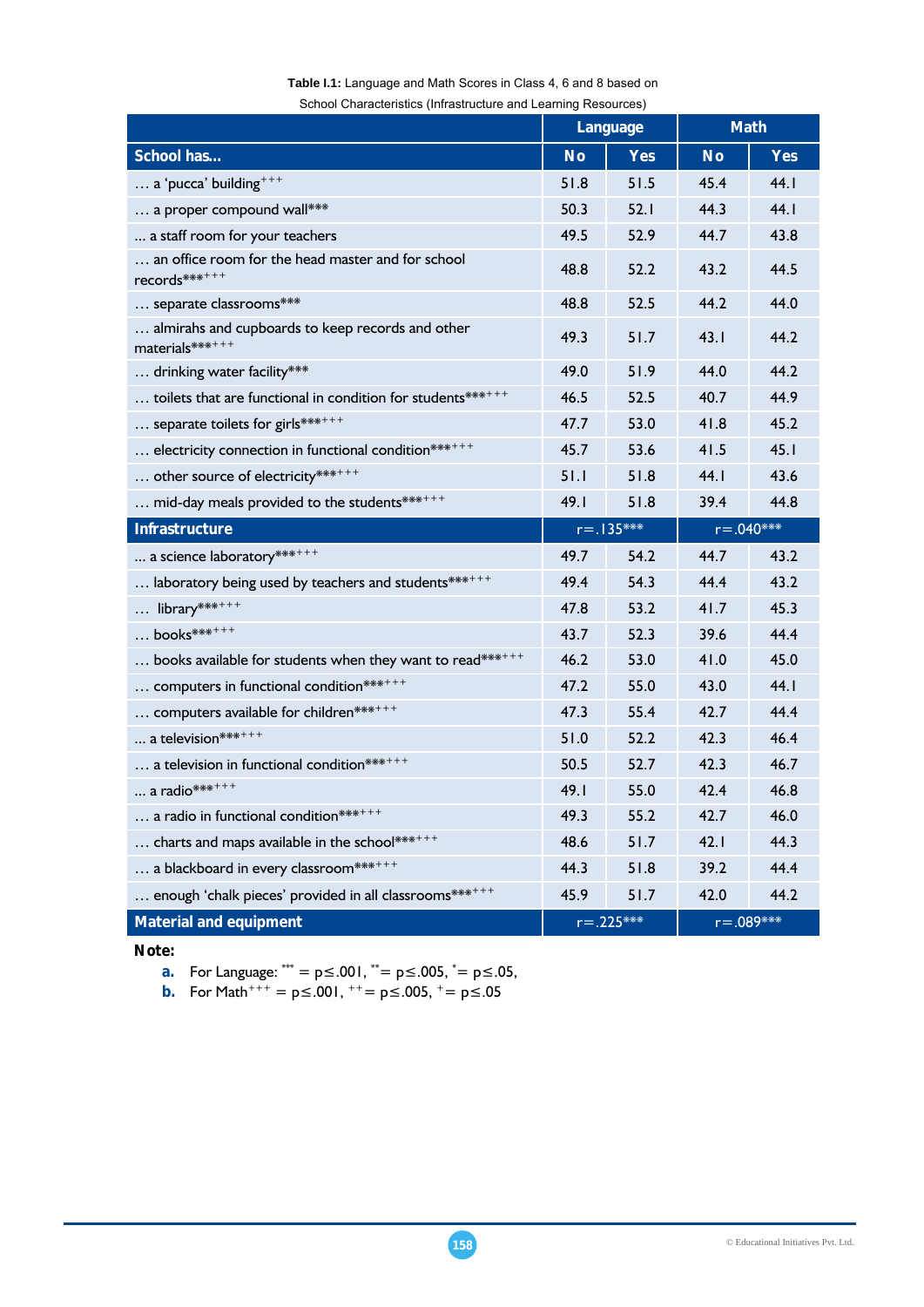| Table I.2: Language and Math Scores in Class 4, 6 and 8 based on |  |  |  |  |  |  |
|------------------------------------------------------------------|--|--|--|--|--|--|
| Student Background                                               |  |  |  |  |  |  |
|                                                                  |  |  |  |  |  |  |

|                                                                     |            | <b>LANGUAGE</b>         |           |            | <b>MATH</b>             |           |  |
|---------------------------------------------------------------------|------------|-------------------------|-----------|------------|-------------------------|-----------|--|
| Age                                                                 | <b>AVG</b> | $\overline{\mathsf{N}}$ | <b>SD</b> | <b>AVG</b> | $\overline{\mathsf{N}}$ | <b>SD</b> |  |
| 8 years old                                                         | 47.1       | 2524                    | 23.2      | 45.9       | 2524                    | 22.2      |  |
| 9 years old                                                         | 55.6       | 7863                    | 21.7      | 54.0       | 7863                    | 21.0      |  |
| 10 years old                                                        | 54.7       | 11498                   | 22.3      | 54.7       | 11498                   | 22.4      |  |
| II years old                                                        | 53.0       | 13753                   | 21.6      | 50.0       | 13753                   | 22.4      |  |
| 12 years old                                                        | 52.7       | 17299                   | 21.3      | 47.1       | 17299                   | 21.6      |  |
| 13 years old                                                        | 53.9       | 17469                   | 19.5      | 40.9       | 17469                   | 18.9      |  |
| 14 years old                                                        | 54.1       | 14544                   | 19.7      | 38.3       | 14544                   | 17.1      |  |
| 15 years old                                                        | 48.8       | 7518                    | 19.4      | 34.9       | 7518                    | 16.1      |  |
| Vehicles at Home                                                    | <b>AVG</b> | $\overline{\mathsf{N}}$ | SD        | <b>AVG</b> | $\mathbb N$             | <b>SD</b> |  |
| Don't have any vehicles                                             | 54.3       | 17048                   | 21.4      | 46.3       | 17048                   | 21.8      |  |
| Cycle                                                               | 52.7       | 49182                   | 20.5      | 45.3       | 49182                   | 21.2      |  |
| Scooter                                                             | 50.5       | 11544                   | 21.6      | 44.3       | 11544                   | 21.6      |  |
| Cycle and scooter                                                   | 55.6       | 15540                   | 20.4      | 44.8       | 15540                   | 20.4      |  |
| Firewood, Kerosene Stove, Cooking Gas                               | <b>AVG</b> | $\overline{\mathsf{N}}$ | <b>SD</b> | <b>AVG</b> | $\overline{\mathsf{N}}$ | <b>SD</b> |  |
| Firewood                                                            | 52.0       | 50439                   | 20.4      | 44.7       | 50439                   | 21.1      |  |
| Kerosene stove                                                      | 50.5       | 12393                   | 21.3      | 44.5       | 12393                   | 21.8      |  |
| Cooking gas                                                         | 56.7       | 28942                   | 20.7      | 46.9       | 28942                   | 21.1      |  |
| <b>Occupation of Parents</b>                                        | <b>AVG</b> | N                       | <b>SD</b> | <b>AVG</b> | $\mathsf{N}$            | <b>SD</b> |  |
| <b>Farmers</b>                                                      | 51.1       | 46494                   | 19.9      | 43.8       | 46494                   | 21.0      |  |
| Gov. Servants                                                       | 52.0       | 11302                   | 21.9      | 45.0       | 11302                   | 21.8      |  |
| <b>Business</b>                                                     | 54.6       | 11198                   | 21.2      | 46.6       | 11198                   | 21.6      |  |
| Army                                                                | 49.8       | 4062                    | 21.8      | 43.6       | 4062                    | 22.1      |  |
| Other                                                               | 59.9       | 19220                   | 20.1      | 49.2       | 19220                   | 20.6      |  |
| <b>Student Belief on the School</b>                                 | <b>AVG</b> | N                       | SD        | <b>AVG</b> | $\overline{\mathsf{N}}$ | <b>SD</b> |  |
| Boring and not useful                                               | 40.6       | 4908                    | 20.7      | 38.3       | 4908                    | 20.9      |  |
| Fun but not useful                                                  | 43.4       | 9624                    | 20.6      | 40.3       | 9624                    | 21.2      |  |
| Fun and useful for getting job                                      | 54.9       | 40207                   | 19.8      | 46.2       | 40207                   | 20.8      |  |
| Fun and useful to know                                              | 56.4       | 36424                   | 20.3      | 47.2       | 36424                   | 21.4      |  |
| Daily Time Spent on Reading Material other than<br><b>Textbooks</b> | <b>AVG</b> | ${\sf N}$               | <b>SD</b> | <b>AVG</b> | $\mathsf{N}$            | <b>SD</b> |  |
| Don't read                                                          | 49.I       | 8640                    | 22.2      | 43.8       | 8640                    | 21.5      |  |
| Less than 30 min                                                    | 54.2       | 23472                   | 20.9      | 45.3       | 23472                   | 21.1      |  |
| 30-60 min                                                           | 54.1       | 24365                   | 21.0      | 46.6       | 24365                   | 21.5      |  |
| More than 60 min                                                    | 53.4       | 35739                   | 20.0      | 45.3       | 35739                   | 21.1      |  |
| <b>Most Liked Subject</b>                                           | <b>AVG</b> | $\mathsf{N}$            | <b>SD</b> | <b>AVG</b> | ${\mathsf N}$           | <b>SD</b> |  |
| Don't like any subject                                              | 42.8       | 3273                    | 21.6      | 38.9       | 3273                    | 21.3      |  |
| English                                                             | 53.8       | 34406                   | 20.7      | 44.6       | 34406                   | 21.2      |  |
| Maths                                                               | 53.3       | 39987                   | 20.6      | 47.4       | 39987                   | 21.3      |  |
| Other                                                               | 54.2       | 14733                   | 20.9      | 43.1       | 14733                   | 20.7      |  |
| <b>Tuition Subjects</b>                                             | <b>AVG</b> | ${\sf N}$               | <b>SD</b> | <b>AVG</b> | ${\mathsf N}$           | <b>SD</b> |  |
| No tuitions                                                         | 56.4       | 28163                   | 20.4      | 46.8       | 28163                   | 21.3      |  |
| Maths                                                               | 49.3       | 16179                   | 20.5      | 42.4       | 16179                   | 20.5      |  |
| English                                                             | 49.I       | 13337                   | 20.6      | 43.1       | 13337                   | 21.2      |  |
| Maths and English                                                   | 54.3       | 34190                   | 20.6      | 46.3       | 34190                   | 21.4      |  |
| <b>Using School Library</b>                                         | <b>AVG</b> | $\mathsf{N}$            | <b>SD</b> | <b>AVG</b> | ${\sf N}$               | <b>SD</b> |  |
| Schools without library                                             | 53.4       | 18064                   | 21.4      | 44.8       | 18064                   | 21.1      |  |
| School w/library doesn't give books                                 | 46.6       | 8445                    | 21.4      | 40.5       | 8445                    | 20.6      |  |
| Don't use library                                                   | 50.2       | 9170                    | 21.5      | 43.3       | 9170                    | 21.2      |  |
| Use library                                                         | 55.2       | 55946                   | 19.9      | 47.0       | 55946                   | 21.2      |  |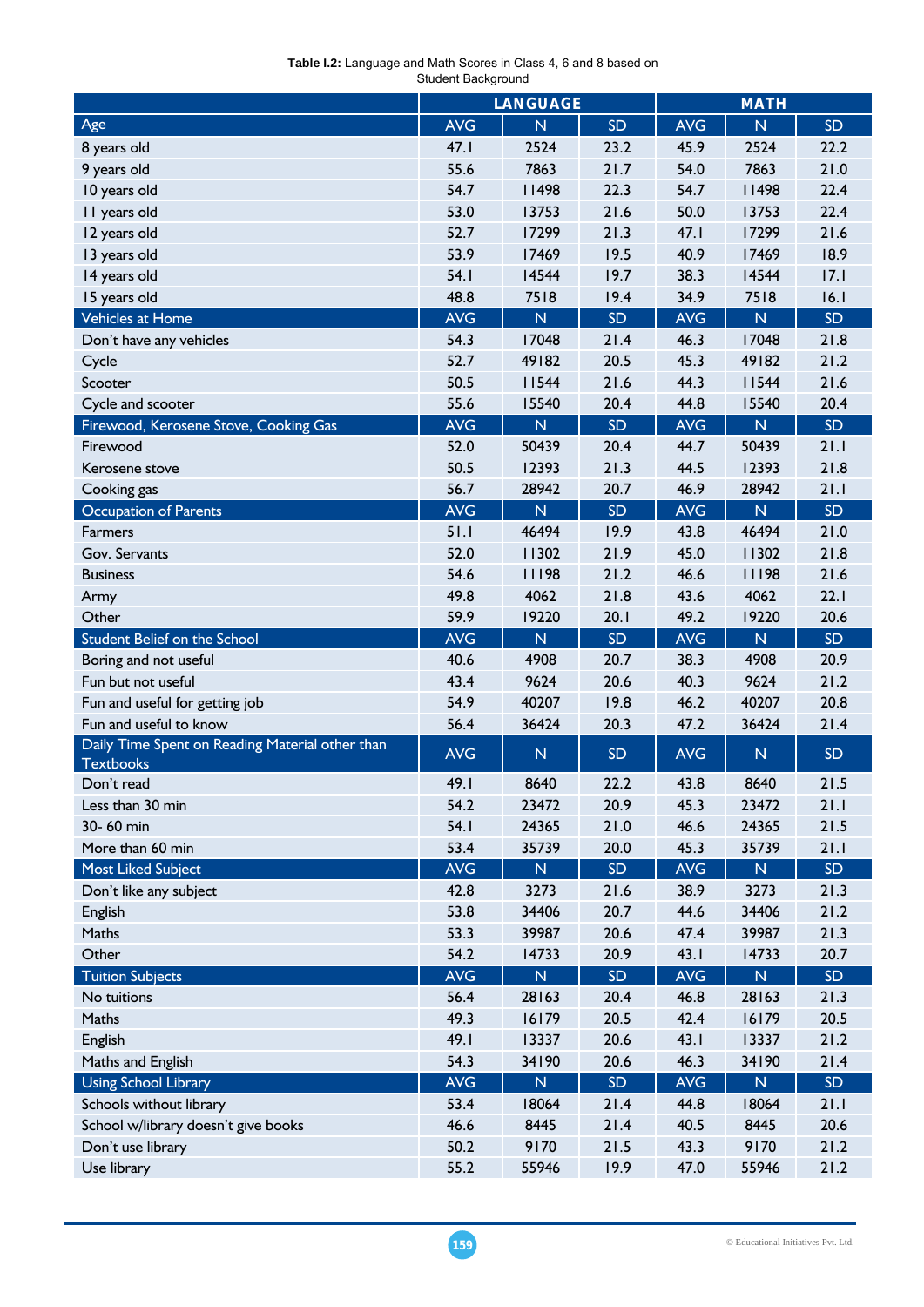| Self Opinion about Performance in School | AVG. | N     | <b>SD</b> | AVG  | $\mathbf N$ | SD.  |
|------------------------------------------|------|-------|-----------|------|-------------|------|
| Not good at studies                      | 42.5 | 5799  | 21.0      | 39.2 | 5799        | 21.0 |
| Above average                            | 53.3 | 25036 | 20.2      | 45.8 | 25036       | 21.2 |
| Among the top 10                         | 53.2 | 19513 | 20.8      | 44.9 | 19513       | 21.2 |
| The top 5                                | 55.9 | 40019 | 20.2      | 47.2 | 40019       | 21.1 |

**Table I.3:** Language and Math Scores in Class 4, 6 and 8 based on Head-teacher Background

|                                                      |            | <b>LANGUAGE</b>         |           |            | <b>MATH</b>             |           |
|------------------------------------------------------|------------|-------------------------|-----------|------------|-------------------------|-----------|
|                                                      | <b>AVG</b> | $\overline{\mathsf{N}}$ | <b>SD</b> | <b>AVG</b> | $\overline{\mathsf{N}}$ | <b>SD</b> |
| 20-30 years                                          | 47.2       | 1557                    | 23.0      | 43.3       | 1557                    | 22.5      |
| 31-40 years                                          | 50.6       | 12167                   | 21.7      | 44.0       | 12167                   | 22.0      |
| 41-50 years                                          | 51.4       | 33780                   | 21.4      | 44.3       | 33780                   | 22.0      |
| 51-60 years                                          | 52.1       | 43049                   | 21.8      | 44.I       | 43049                   | 21.8      |
| $61 - more$                                          | 48.0       | 846                     | 19.8      | 36.5       | 846                     | 18.1      |
| Gender                                               | <b>AVG</b> | $\mathbb N$             | <b>SD</b> | <b>AVG</b> | $\overline{\mathsf{N}}$ | SD        |
| Male                                                 | 49.8       | 62927                   | 21.6      | 42.8       | 62927                   | 21.7      |
| Female                                               | 55.3       | 29536                   | 21.2      | 47.2       | 29536                   | 22.1      |
| <b>Highest Degree</b>                                | <b>AVG</b> | $\overline{\mathsf{N}}$ | <b>SD</b> | <b>AVG</b> | $\overline{\mathsf{N}}$ | <b>SD</b> |
| No degree                                            | 55.6       | 6561                    | 21.8      | 53.9       | 6561                    | 23.6      |
| <b>Bachelor</b>                                      | 50.8       | 34333                   | 22.3      | 43.7       | 34333                   | 22.3      |
| Master                                               | 50.2       | 36853                   | 21.4      | 40.4       | 36853                   | 20.0      |
| Any other                                            | 54.5       | 4242                    | 19.7      | 51.2       | 4242                    | 21.5      |
| <b>Highest Teacher Training Degree</b>               | <b>AVG</b> | $\mathsf{N}$            | <b>SD</b> | <b>AVG</b> | $\overline{\mathsf{N}}$ | SD        |
| No teacher training                                  | 46.9       | 1845                    | 23.1      | 43.4       | 1845                    | 23.3      |
| Bachelor in education                                | 51.0       | 44520                   | 21.3      | 42.1       | 44520                   | 20.7      |
| Diploma in education                                 | 49.9       | 16021                   | 22.8      | 44.8       | 16021                   | 24.0      |
| Master in education                                  | 49.5       | 10900                   | 22.5      | 40.6       | 10900                   | 20.6      |
| Any other                                            | 54.2       | 6132                    | 20.3      | 50.2       | 6132                    | 23.1      |
| In-service training in last 12 months                | <b>AVG</b> | $\mathbb N$             | <b>SD</b> | <b>AVG</b> | $\overline{\mathsf{N}}$ | <b>SD</b> |
| No                                                   | 51.0       | 32204                   | 22.1      | 44.0       | 32204                   | 21.9      |
| Yes                                                  | 51.8       | 58338                   | 21.4      | 44.I       | 58338                   | 22.0      |
| Years of Teaching Experience Before Becoming HM      | <b>AVG</b> | $\overline{\mathsf{N}}$ | <b>SD</b> | <b>AVG</b> | $\overline{\mathsf{N}}$ | SD        |
| Less than I year                                     | 50.0       | 1783                    | 22.2      | 40.9       | 1783                    | 21.0      |
| I-10 years                                           | 50.1       | 18144                   | 21.6      | 42.0       | 18144                   | 21.0      |
| II-20 years                                          | 49.8       | 30212                   | 21.7      | 43.6       | 30212                   | 22.1      |
| 21 and more                                          | 53.6       | 40304                   | 21.5      | 45.7       | 40304                   | 22.2      |
| <b>Total Years of Experience as HM</b>               | <b>AVG</b> | $\mathsf{N}$            | <b>SD</b> | <b>AVG</b> | $\overline{\mathsf{N}}$ | SD        |
| Less than I year                                     | 51.3       | 6412                    | 20.4      | 43.2       | 6412                    | 20.3      |
| I-10 years                                           | 52.4       | 64849                   | 21.6      | 45.3       | 64849                   | 22.3      |
| II-20 years                                          | 47.4       | 11678                   | 21.8      | 38.7       | 11678                   | 19.8      |
| 21 and more                                          | 50.7       | 5286                    | 22.2      | 41.4       | 5286                    | 22.2      |
| Years of Experience as HM of the School              | <b>AVG</b> | $\overline{\mathsf{N}}$ | <b>SD</b> | <b>AVG</b> | $\overline{\mathsf{N}}$ | <b>SD</b> |
| Less than I year                                     | 52.2       | 8778                    | 21.0      | 44.I       | 8778                    | 20.8      |
| I-10 years                                           | 51.6       | 72131                   | 21.8      | 44.5       | 72131                   | 22.1      |
| II-20 years                                          | 48.8       | 4275                    | 21.9      | 39.8       | 4275                    | 21.6      |
| 21 and more                                          | 54.9       | 1500                    | 20.4      | 46.6       | 1500                    | 22.6      |
| Position at the Start of Career                      | <b>AVG</b> | ${\mathsf N}$           | <b>SD</b> | <b>AVG</b> | ${\mathsf N}$           | <b>SD</b> |
| Permanent teacher                                    | 51.6       | 84794                   | 21.6      | 44.I       | 84794                   | 22.0      |
| Contract                                             | 50.1       | 7655                    | 22.5      | 44.I       | 7655                    | 22.1      |
| If contract, Kind of contract at the Start of Career | <b>AVG</b> | ${\sf N}$               | <b>SD</b> | <b>AVG</b> | $\mathsf{N}$            | <b>SD</b> |
| Contract                                             | 50.8       | 8002                    | 22.9      | 43.7       | 8002                    | 22.8      |
| Parateacher/helper                                   | 52.7       | 10310                   | 21.5      | 46.8       | 10310                   | 23.6      |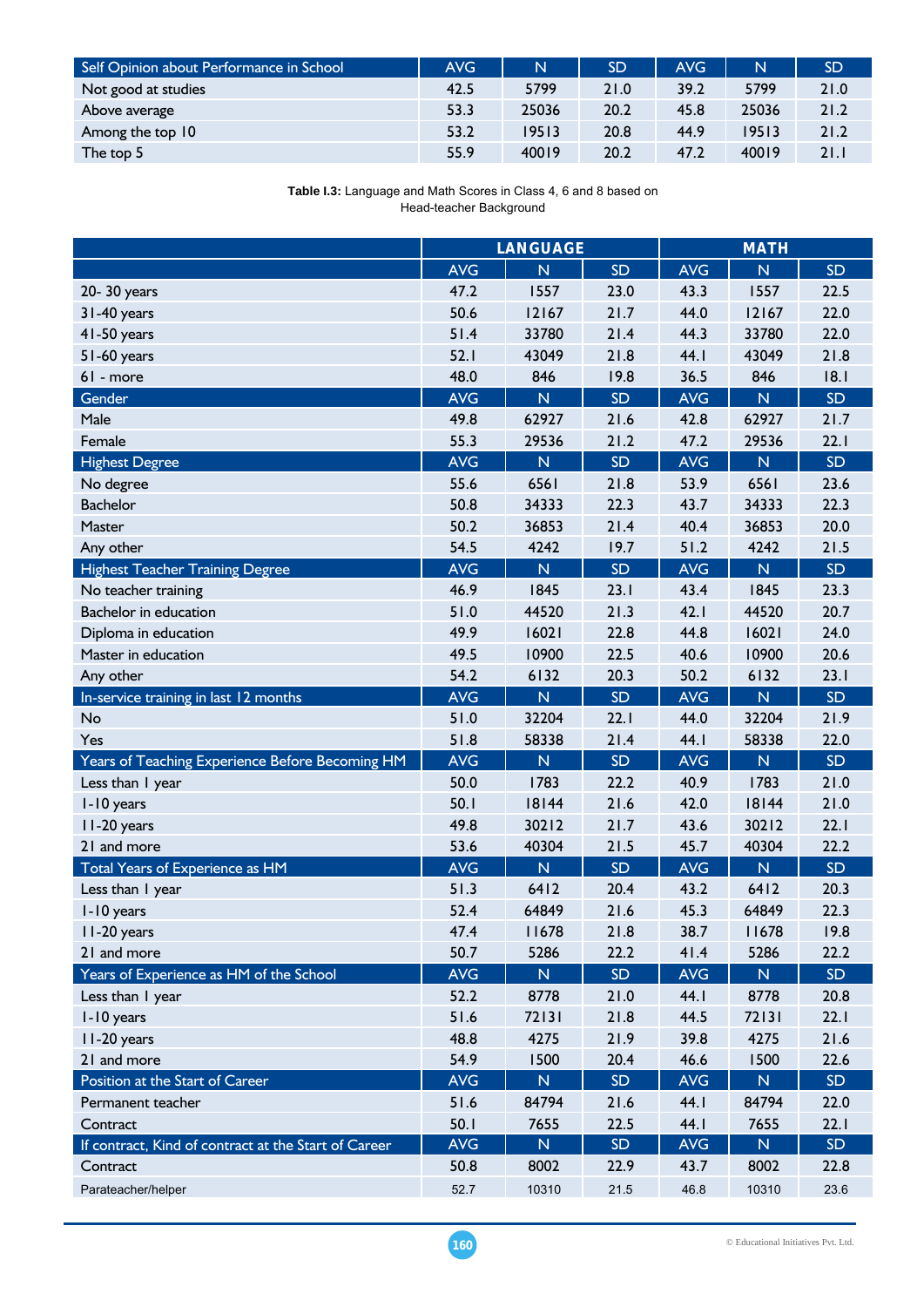| <b>Table I.4:</b> Language and Math Scores in Class 4, 6 and 8 based on |
|-------------------------------------------------------------------------|
| Teacher Background                                                      |

| Gender                                                        | <b>AVG</b> | $\overline{\mathsf{N}}$ | <b>SD</b> |
|---------------------------------------------------------------|------------|-------------------------|-----------|
| Male                                                          | 48.7       | 27606                   | 21.7      |
| Female                                                        | 53.3       | 21180                   | 21.4      |
| Permanent/ On Contract                                        | <b>AVG</b> | N                       | <b>SD</b> |
| Contract                                                      | 45.9       | 5363                    | 22.9      |
| Permanent                                                     | 51.2       | 42967                   | 21.4      |
| Para-teacher                                                  | <b>AVG</b> | $\mathsf{N}$            | <b>SD</b> |
| No                                                            | 48.6       | 14934                   | 23.4      |
| Yes                                                           | 50.7       | 4243                    | 21.4      |
| <b>Highest Degree</b>                                         | <b>AVG</b> | N                       | <b>SD</b> |
| No degree                                                     | 52.3       | 4913                    | 22.5      |
| <b>Bachelor</b>                                               | 49.4       | 19591                   | 22.1      |
| Master                                                        | 50.2       | 16554                   | 21.2      |
| Any other                                                     | 55.6       | 2916                    | 20.6      |
| <b>Highest Teacher Training Degree</b>                        | <b>AVG</b> | N                       | <b>SD</b> |
| No teacher training                                           | 45.2       | 1823                    | 23.3      |
| <b>Bachelor in Education</b>                                  | 49.2       | 22025                   | 21.7      |
| Diploma in Education                                          | 50.2       | 10894                   | 22.4      |
| Master in Education                                           | 49.0       | 2711                    | 21.2      |
| Any other                                                     | 56.2       | 4212                    | 19.8      |
| In-service training in last 12 months                         | <b>AVG</b> | $\overline{\mathsf{N}}$ | <b>SD</b> |
| No                                                            | 49.6       | 14275                   | 22.6      |
| Yes                                                           | 51.0       | 33321                   | 21.2      |
| <b>Total teaching Experience</b>                              | <b>AVG</b> | $\mathsf{N}$            | <b>SD</b> |
| Less than I year                                              | 51.6       | 951                     | 22.9      |
| I-10 years                                                    | 49.7       | 20587                   | 22.0      |
| II-20 years                                                   | 52.8       | 15057                   | 21.3      |
| 21 and more                                                   | 49.6       | 11216                   | 21.1      |
| Handling Multigrade Classroom                                 | <b>AVG</b> | $\overline{\mathsf{N}}$ | <b>SD</b> |
| No                                                            | 51.0       | 26000                   | 21.0      |
| Yes                                                           | 50.8       | 21101                   | 22.4      |
| Teacher Reads Aloud from Textbook to the Listening Class      | <b>AVG</b> | N                       | <b>SD</b> |
| No                                                            | 46.6       | 6487                    | 23.1      |
| Yes                                                           | 51.4       | 41212                   | 21.3      |
| <b>Students Read Aloud and Teacher Explains</b>               | <b>AVG</b> | $\overline{\mathsf{N}}$ | SD        |
| No                                                            | 49.7       | 12572                   | 21.9      |
| Yes                                                           | 51.0       | 35240                   | 21.6      |
| <b>Teacher Reads Aloud and Teacher Explains</b>               | <b>AVG</b> | ${\sf N}$               | <b>SD</b> |
| No                                                            | 48.8       | 4394                    | 23.5      |
| Yes                                                           | 51.0       | 43381                   | 21.4      |
| Teacher Asks Questions Related to the Topic                   | <b>AVG</b> | $\overline{\mathsf{N}}$ | <b>SD</b> |
| No                                                            | 47.7       | 1728                    | 20.0      |
| Yes                                                           | 50.9       | 46546                   | 21.7      |
| <b>Teacher Explains Maths Problems</b>                        | <b>AVG</b> | $\mathsf{N}$            | <b>SD</b> |
| No                                                            | 48.4       | 16736                   | 20.3      |
| Yes                                                           | 51.6       | 26393                   | 22.8      |
| Teacher Belief -Need of Strict Discipline for Proper Teaching | <b>AVG</b> | $\overline{\mathsf{N}}$ | <b>SD</b> |
| No                                                            | 51.7       | 12998                   | 21.2      |
| Yes                                                           | 50.4       | 35167                   | 21.9      |
| Teacher Belief - Control Over Students to Maintain Discipline | <b>AVG</b> | ${\mathsf N}$           | SD        |
| No                                                            | 50.7       | 9195                    | 21.2      |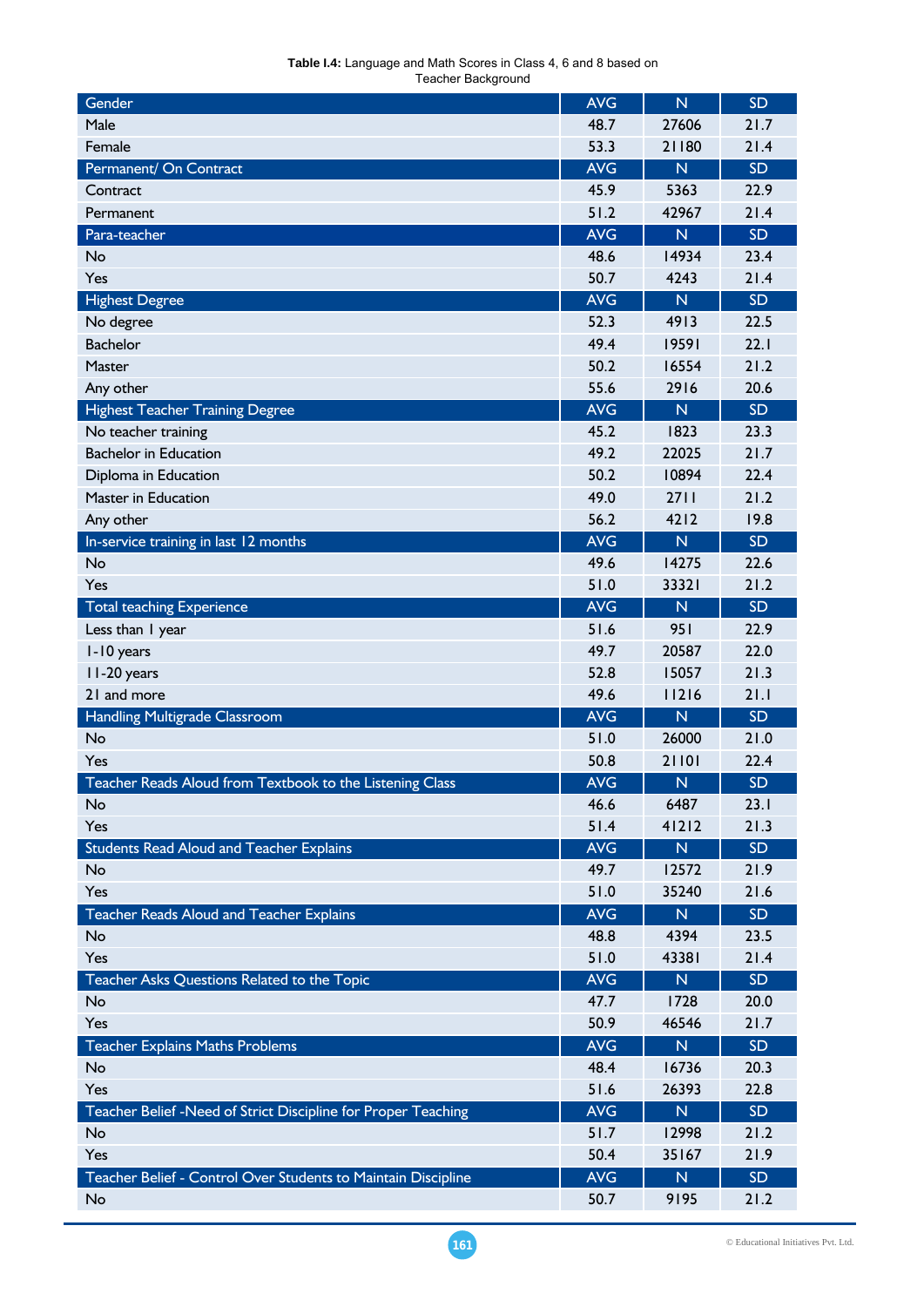| Yes                                                             | 50.7       | 38735                   | 21.8      |
|-----------------------------------------------------------------|------------|-------------------------|-----------|
| Teacher Belief - Importance of Fear in Maintaining Discipline   | <b>AVG</b> | N                       | <b>SD</b> |
| No                                                              | 51.0       | 23618                   | 21.4      |
| Yes                                                             | 50.5       | 24297                   | 22.0      |
| Teacher Belief - On Cracking Jokes with Students                | <b>AVG</b> | $\overline{\mathsf{N}}$ | <b>SD</b> |
| No                                                              | 51.0       | 32911                   | 21.6      |
| Yes                                                             | 49.9       | 15166                   | 21.8      |
| Teacher Belief - Physical Punishment in Improving Attention     | <b>AVG</b> | N                       | SD        |
| No                                                              | 50.7       | 37568                   | 21.7      |
| Yes                                                             | 50.7       | 10658                   | 21.6      |
| Teacher Belief - Physical Punishment for Undisciplined Students | <b>AVG</b> | $\overline{\mathsf{N}}$ | <b>SD</b> |
| No                                                              | 51.6       | 33420                   | 21.0      |
| Yes                                                             | 48.9       | 14788                   | 23.0      |
| Teacher Belief - Capability of All Students to Learn            | <b>AVG</b> | $\mathsf{N}$            | <b>SD</b> |
| No                                                              | 49.7       | 14845                   | 21.8      |
| Yes                                                             | 51.1       | 32947                   | 21.5      |
| Teacher Belief - Learning Abilities of Girls and Boys are Same  | <b>AVG</b> | $\mathsf{N}$            | <b>SD</b> |
| No                                                              | 49.1       | 20269                   | 22.1      |
| Yes                                                             | 52.0       | 26811                   | 21.3      |
| Teacher Belief - Ability of Girls and Boys in Language          | <b>AVG</b> | $\mathsf{N}$            | <b>SD</b> |
| No                                                              | 49.5       | 19092                   | 21.6      |
| Yes                                                             | 51.6       | 27251                   | 21.7      |
| Teacher Belief - Ability of Girls and Boys in Maths             | <b>AVG</b> | N                       | <b>SD</b> |
| No                                                              | 48.7       | 26400                   | 22.1      |
| Yes                                                             | 53.8       | 11770                   | 21.6      |
| Teacher Belief - Ability of Children to Learn at Same Speed     | N          | <b>SD</b>               | SD        |
| No                                                              | 51.3       | 36179                   | 21.5      |
| Yes                                                             | 49.I       | 11685                   | 22.2      |